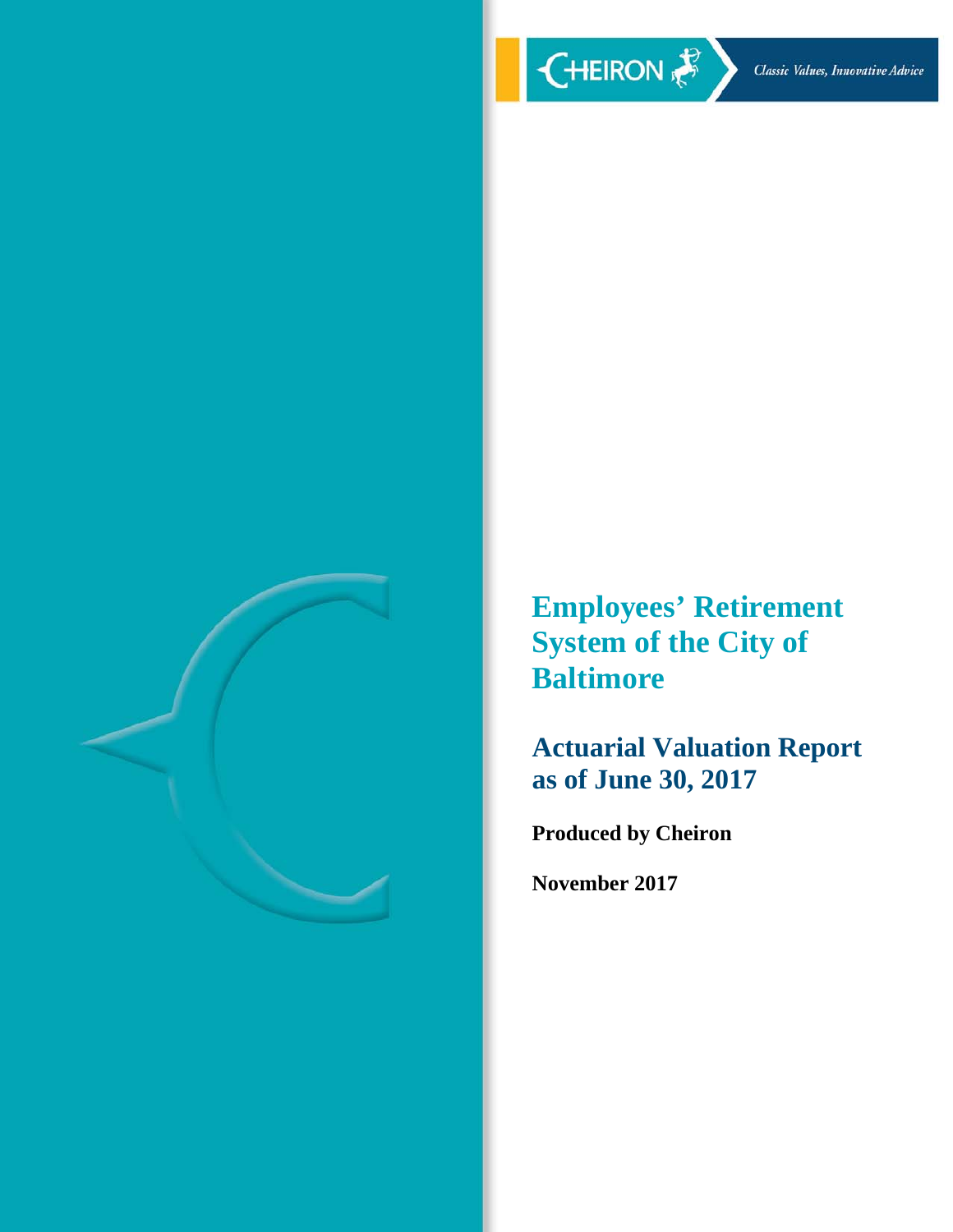## **TABLE OF CONTENTS**

| <b>Section</b> | Page |  |
|----------------|------|--|
|                |      |  |
|                |      |  |
|                |      |  |
| Section I      |      |  |
| Section II     |      |  |
| Section III    |      |  |
| Section IV     |      |  |
|                |      |  |
| Appendices     |      |  |
| Appendix A     |      |  |
| Appendix B     |      |  |



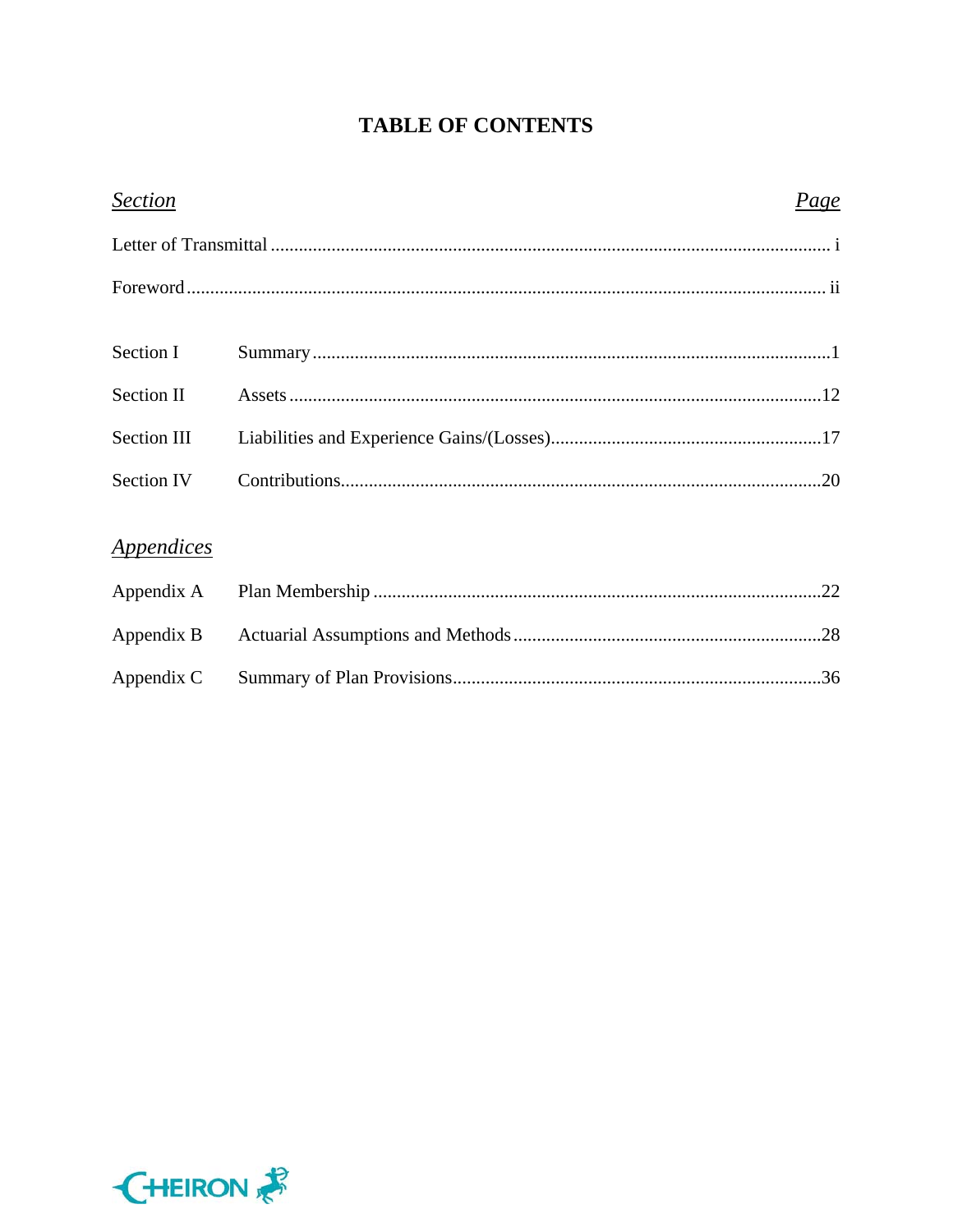

November 2, 2017

Board of Trustees Employees' Retirement System of the City of Baltimore 7 East Redwood Street  $12^{th}$  Floor Baltimore, Maryland 21202-3470

Dear Members of the Board:

We are pleased to submit the June 30, 2017 actuarial valuation of the Employees' Retirement System of the City of Baltimore (the System). This report contains information on the System's assets and liabilities, as well as discloses employer contribution levels. Financial disclosures are provided in a separate Governmental Accounting Standards Board (GASB) Statement Nos. 67 and 68 report.

The purpose of this report is to present the annual actuarial valuation of the Employees' Retirement System of the City of Baltimore. This report is for the use of the Employees' Retirement System's Retirement Board and its auditors in preparing financial reports in accordance with applicable law and accounting requirements.

To the best of our knowledge, this report and its contents have been prepared in accordance with accepted actuarial principles and practices which are consistent with the Code of Professional Conduct and applicable Actuarial Standards of Practice set out by the Actuarial Standards Board. Furthermore, as credentialed actuaries, we meet the Qualification Standards of the American Academy of Actuaries to render the opinion contained in this report. This report does not address any contractual or legal issues. We are not attorneys, and our firm does not provide any legal services or advice.

This report was prepared solely for the Employees' Retirement System of the City of Baltimore for the purposes described herein. This valuation report is not intended to benefit any third party, and Cheiron assumes no duty or liability to any such party.

Sincerely, Cheiron

Da. 29

Kenneth A. Kent, FSA, FCA, MAAA, EA Anu Patel, FSA, MAAA, EA Principal Consulting Actuary Principal Consulting Actuary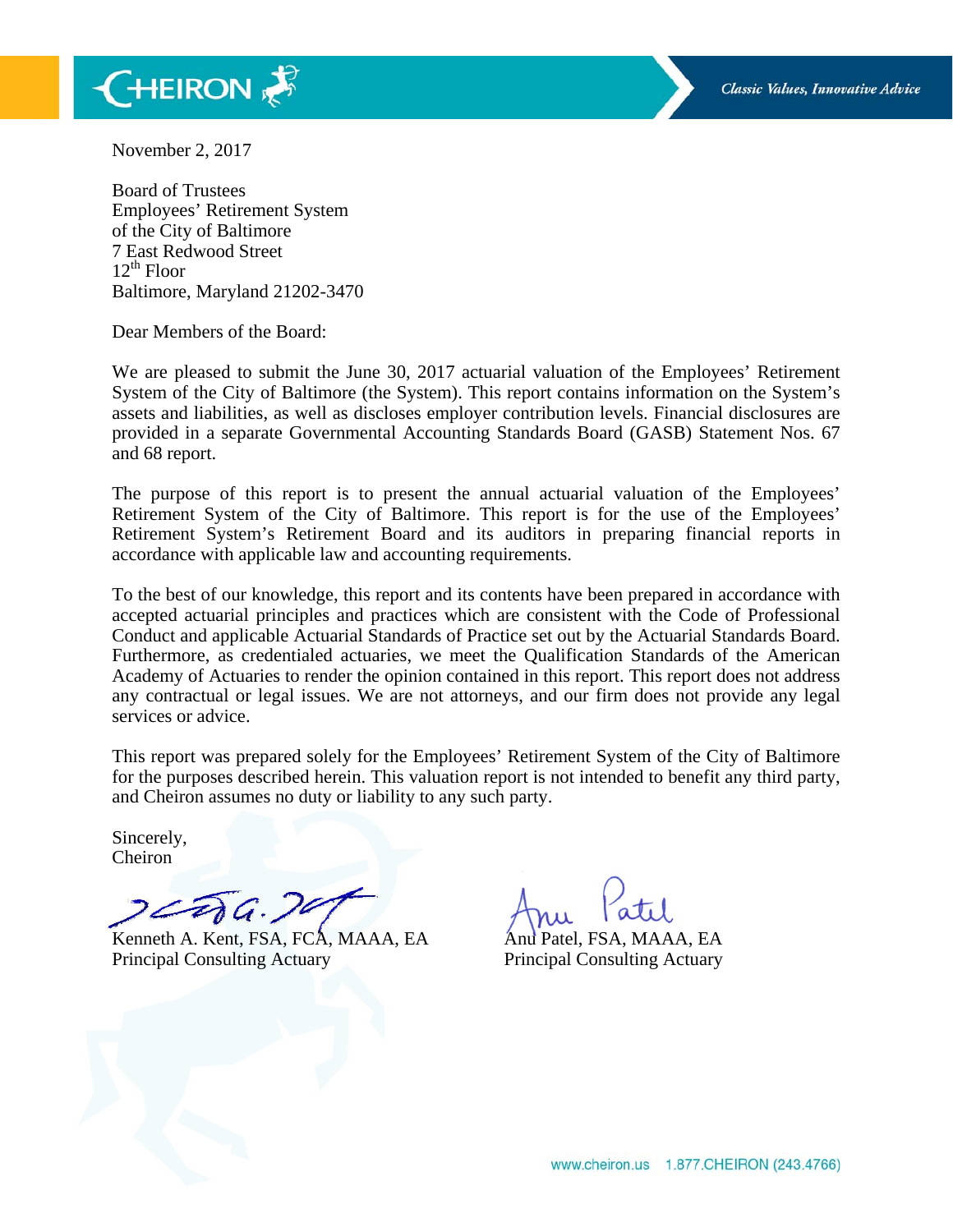## **FOREWORD**

Cheiron is pleased to provide the annual actuarial valuation report of the **Employees' Retirement System of the City of Baltimore** as of June 30, 2017. The purpose of this report is to:

- 1) **measure and disclose**, as of the valuation date, the financial condition of the System,
- 2) **report** on past and expected financial trends,
- 3) **determine** the recommended contributions for FYE 2019, and
- 4) **provide specific information** and documentation to support the City's funding obligation and information required by the auditors of the System.

An actuarial valuation establishes and analyzes the System assets and liabilities on a consistent basis, and traces the progress of both from one year to the next. It includes measurement of the System's investment performance as well as an analysis of actuarial liability gains and losses. This valuation report is organized as follows:

**Section I** presents a summary of the valuation and compares this year's results to last year's results.

**Section II** contains exhibits relating to the valuation of assets.

**Section III** shows the various measures of liabilities and presents an analysis of the experience gains and losses over the past year and the source of changes to the unfunded actuarial accrued liability.

**Section IV** develops the City contribution rate.

The appendices to this report contain a summary of the System's membership at the valuation date, a summary of the major provisions of the System, and the actuarial methods and assumptions used in the valuation.

In preparing our report, we relied on information (some oral and some written) supplied by the System's staff. This information includes, but is not limited to, plan provisions, employee data, and financial information. We performed an informal examination of the obvious characteristics of the data for reasonableness and consistency in accordance with Actuarial Standard of Practice No. 23 Data Quality.

The actuarial assumptions reflect our understanding of the likely future experience of the System and represent our best estimate, in cooperation with the Board's views, for the future experience of the System. The results of this report are dependent upon future experience conforming to these assumptions. To the extent that future experience deviates from the actuarial assumptions, the true cost of the System could vary from our results.

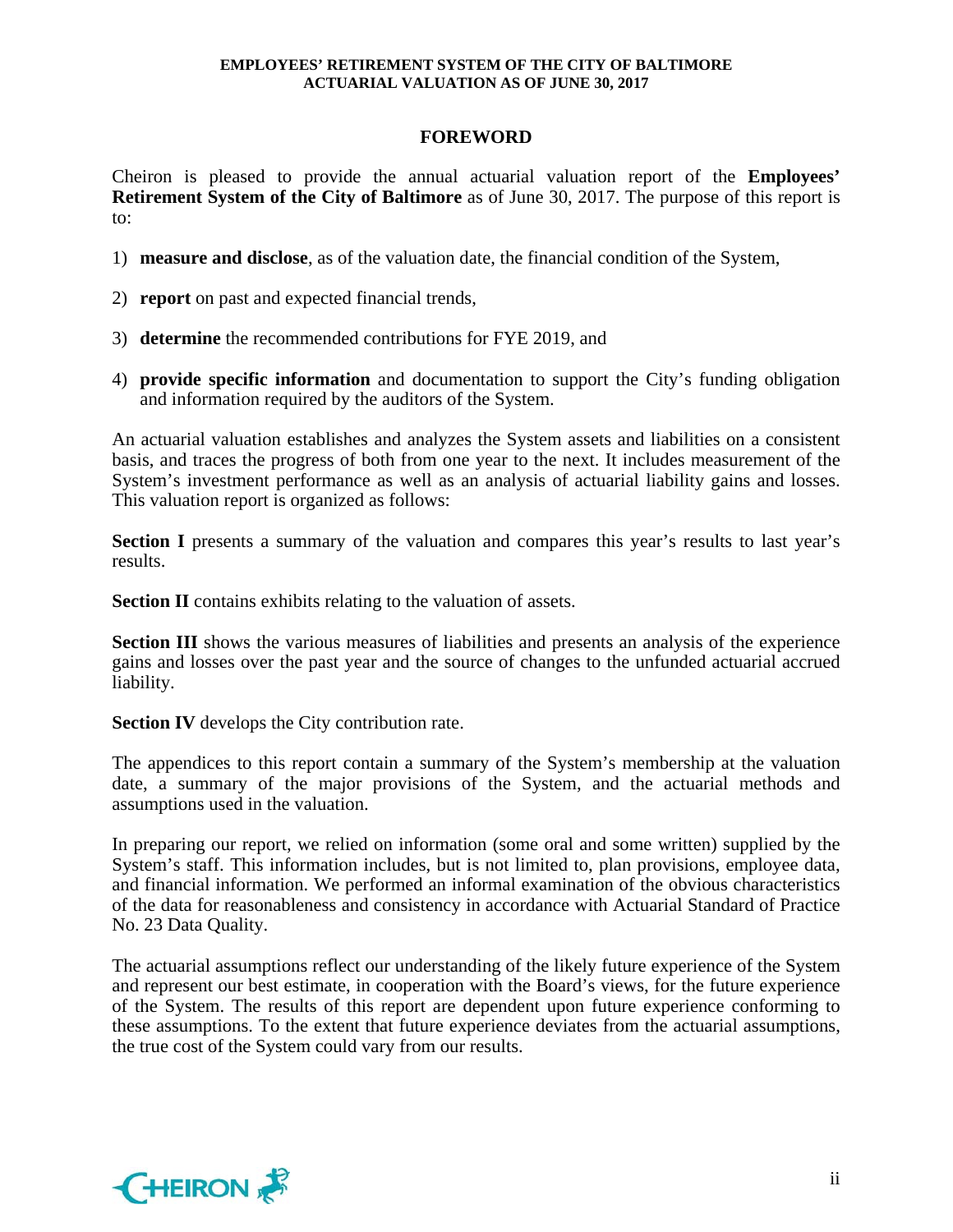#### **FOREWORD**

The employers' annual contributions to this System are determined as the sum of the net normal cost, reflecting a provision for administrative expenses, and an amortization of the System's unfunded actuarial liability. The employer contribution rate will change when benefits are modified or assumptions are changed. The rate also changes in response to actuarial gains and losses on either the assets or the liabilities of the System. This report was prepared using census data and financial information as of July 1, 2017 as provided to us by the System and does not reflect any subsequent changes in the membership or assets.

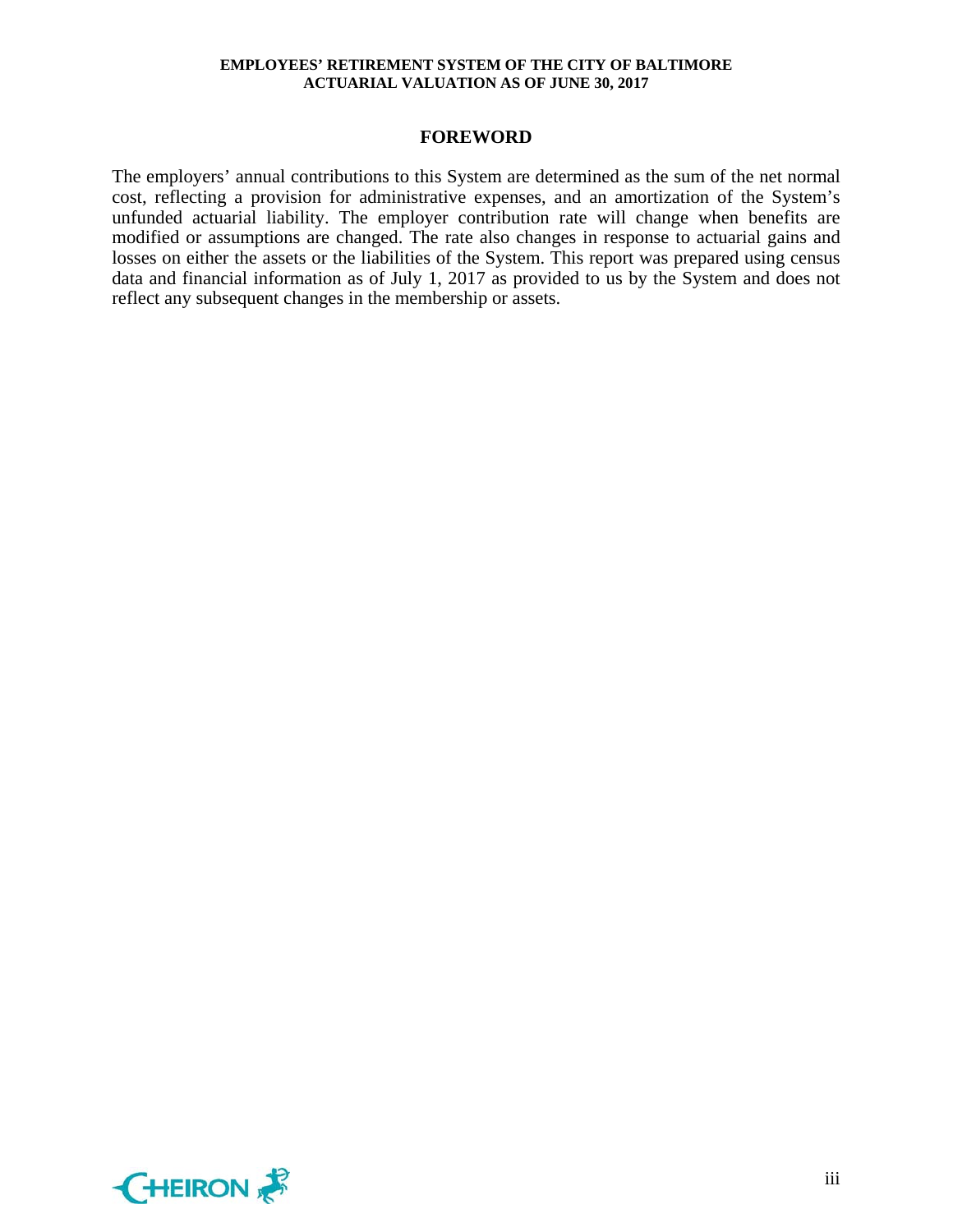## **SECTION I - SUMMARY**

The key results of the June 30, 2017 actuarial valuation are as follows:

- Investments earned 10.95% on a market value basis. The expected rate of return is defined by the definition of *regular interest* in the City Code, which for the year ending June 30, 2017 is 6.50% for participant liability in pay status and 7.50% for all other liabilities. For comparing the actual return, we determined a liability weighted expected return (taking the regular interest times a ratio of the respective present value of benefits for active and deferred vested participants versus participants in pay status over the total present value of benefits of the System) which results in a blended expected discount rate this year of 6.93%.
- Due to smoothing of the prior investment gains and losses, the actuarial asset value return was 6.83%, producing a net loss of \$14.2 million to the System this year when measured against the expected asset return of 7.50%.
- The unfunded actuarial liability (Actuarial Liability minus Actuarial Assets) decreased from \$670.38 million on June 30, 2016 to \$644.11 million on June 30, 2017. This decrease is primarily attributable to contributions toward the unfunded of \$70.6 million and the liability gain of \$11.3 million offset by the asset loss of \$14.2 million (based on actuarial assets) and interests costs of the unfunded. Details of the gains and losses are presented in detail in Section III of this report.
- The System's funded ratio, which is the ratio of actuarial asset value to actuarial liability, increased from 71.2% last year to 72.7% this year.
- The total recommended contribution for FYE 2018 was revised from \$87,541,882 to \$90,743,732 because the expected member contribution rate increase of 1% did not occur since the City did not increase pay by the required 2%. This resulted in a shortfall of contributions of \$3.2 million for FYE 2018. The revision represents an increase in cost as a percent of pay from 21.91% to 22.72% for FYE 2018.
- The total recommended contribution for FYE 2019 is \$89,866,171 which includes the \$3.2 million shortfall from FYE 2018, adjusted with interest. The addition of the shortfall represents an increase in cost as a percent of pay from 22.10% to 22.98% for FYE 2019.
- The funding policy adopted by the Board provides for the unfunded actuarial liability to be amortized over a fixed period of 20 years targeting 100% funding by the fiscal year ending 2032. As of the current valuation, the remaining amortization period is 14 years.

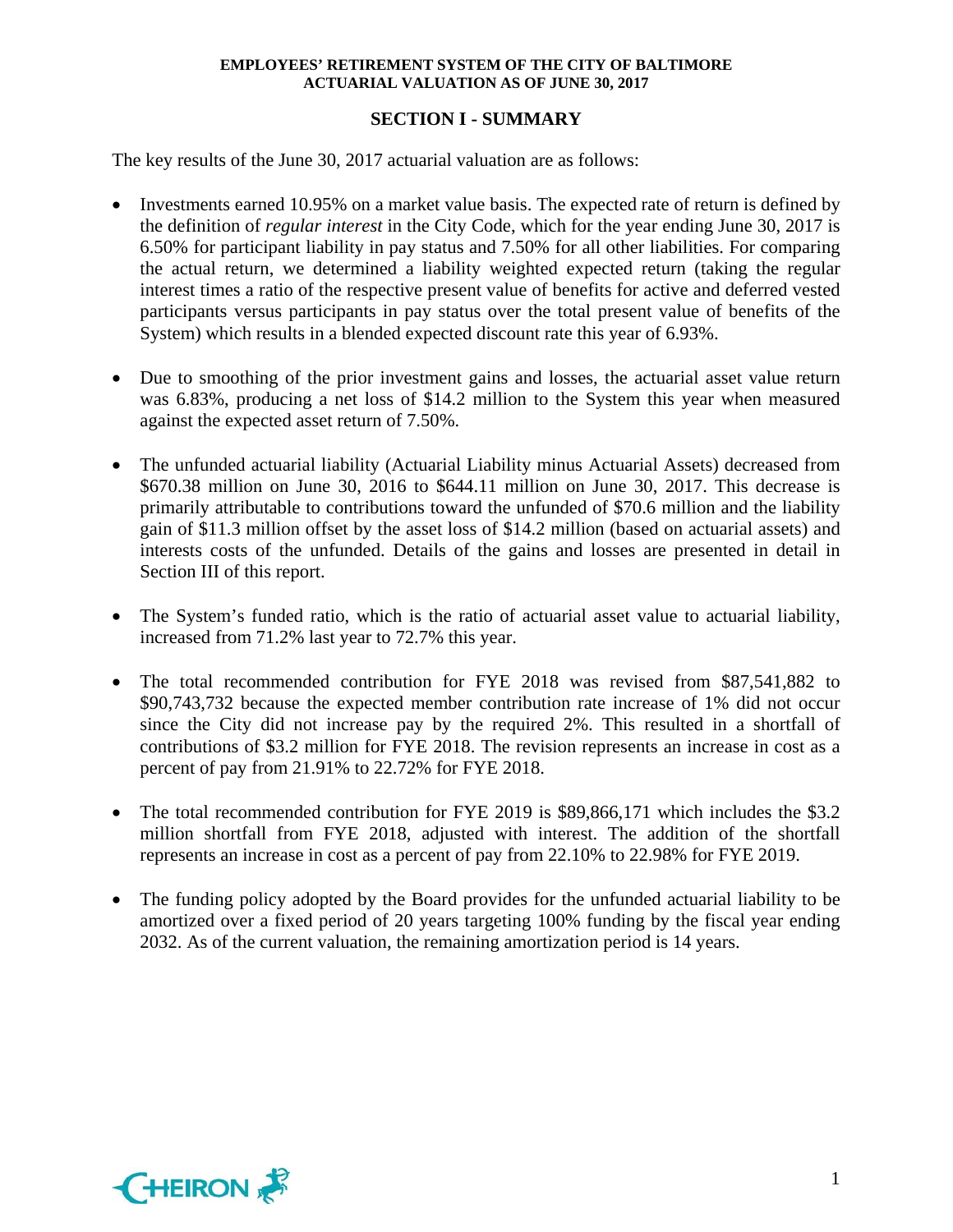## **SECTION I - SUMMARY**

- Employees hired or rehired after July 1, 2014 are covered under the Class D membership if they elect the "hybrid" plan option at time of employment. As of June 30, 2017 there are 807 Class D members out of total active membership of 8,043, representing 10.0% of the total active members in the System.
- Under the plan provisions for Hybrid Class D members if the funded status of this Class of members falls below 85% then up to half the City contributions to the Retirement Savings Plan (which would be an additional 1.5% of pay) will be diverted to this Plan. This report includes in Section IV the current Plan D funded status which is 94%.

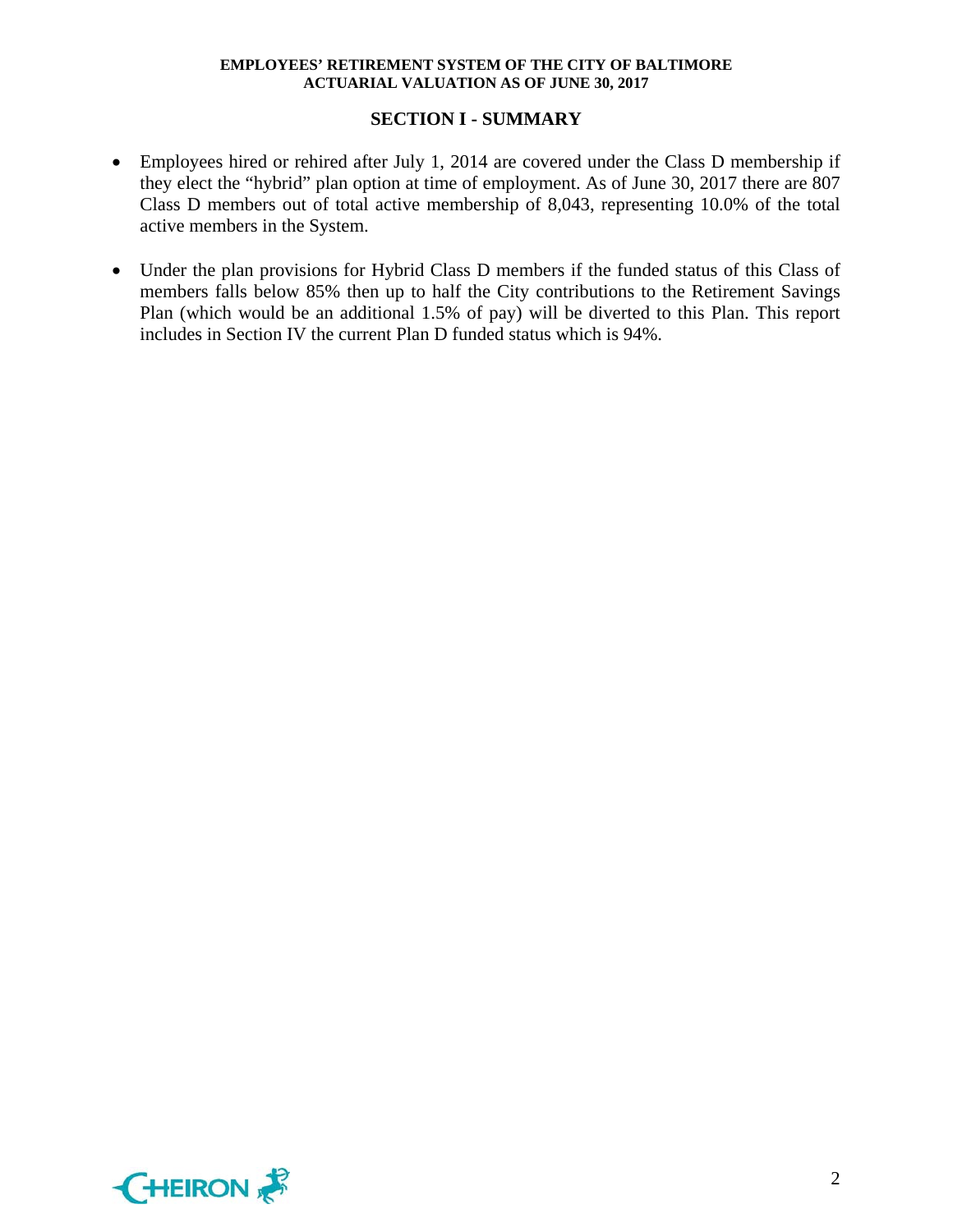## **SECTION I - SUMMARY**

The tables below provide details on the development of the FYE 2019 contribution results, unfunded actuarial liabilities, and statistics on Plan membership. The total lump sum costs determined as payable at the beginning of the fiscal year reflect the offset of expected member contributions.

|                                                                                  | <b>Table I-1</b><br><b>Valuation Summary</b>                  |          |                                                                           |                 |          |  |  |  |
|----------------------------------------------------------------------------------|---------------------------------------------------------------|----------|---------------------------------------------------------------------------|-----------------|----------|--|--|--|
|                                                                                  | 2016 Valuation<br><b>Applies to FYE 2018</b><br><b>Amount</b> | % of Pay | 2017 Valuation<br><b>Applies to FYE 2019</b><br><b>Amount</b><br>% of Pay |                 |          |  |  |  |
| 1 Contributions                                                                  |                                                               |          |                                                                           |                 |          |  |  |  |
| Total Normal Cost (with expenses)                                                | \$<br>29,885,255                                              | 7.48%    | \$                                                                        | 28,939,927      | 7.40%    |  |  |  |
| Expected Employee Contributions FYE 2017/2018 <sup>1</sup>                       | (13, 286, 053)                                                | $-3.33%$ |                                                                           | (16, 267, 021)  | $-4.16%$ |  |  |  |
| <b>Employer Normal Cost</b>                                                      | \$<br>16,599,202                                              | 4.16%    | \$                                                                        | 12,672,906      | 3.24%    |  |  |  |
| Allocation from 6/30/2000 excess earnings<br>to pay Ordinance 01-189 normal cost | \$<br>(3,304,728)                                             | $-0.83%$ | \$                                                                        | (3,436,917)     | $-0.88%$ |  |  |  |
| Amortization of unfunded<br>actuarial liability                                  | \$<br>70,646,455                                              | 17.69%   | \$                                                                        | 70,580,886      | 18.05%   |  |  |  |
| Interest to beginning of next FY                                                 | \$<br>6,802,803                                               | 1.70%    | \$                                                                        | 6,607,307       | 1.69%    |  |  |  |
| Plan cost before adjustment <sup>2</sup>                                         | \$<br>90,743,732                                              | 22.72%   | \$                                                                        | 86,424,182      | 22.10%   |  |  |  |
| Excess/(Shortfall) contribution adjustment with interest                         | \$<br>(3,201,850)                                             | $-0.80%$ | \$                                                                        | 3,441,989       | 0.86%    |  |  |  |
| Total lump sum cost                                                              | \$<br>87,541,882                                              | 21.91%   | \$                                                                        | 89,866,171      | 22.98%   |  |  |  |
| Total covered payroll                                                            | \$<br>399,465,753                                             |          | \$                                                                        | 391,121,606     |          |  |  |  |
| <b>2 Unfunded Liabilities</b>                                                    |                                                               |          |                                                                           |                 |          |  |  |  |
| <b>Actuarial Liability</b>                                                       |                                                               |          |                                                                           |                 |          |  |  |  |
| Active                                                                           | \$<br>870,663,020                                             |          | \$                                                                        | 857,663,648     |          |  |  |  |
| Retirees and dependents                                                          | 1,408,689,345                                                 |          |                                                                           | 1,449,436,246   |          |  |  |  |
| Terminated vested                                                                | 48,210,458                                                    |          |                                                                           | 52,505,622      |          |  |  |  |
| Total                                                                            | \$2,327,562,823                                               |          |                                                                           | \$2,359,605,516 |          |  |  |  |
| Less: Actuarial value of assets                                                  | \$<br>1,657,187,748                                           |          | \$                                                                        | 1,715,495,626   |          |  |  |  |
| Unfunded actuarial liability                                                     | \$<br>670,375,075                                             |          | \$                                                                        | 644,109,890     |          |  |  |  |
| Funded Ratio based on Actuarial Value of Assets                                  | 71.2%                                                         |          |                                                                           | 72.7%           |          |  |  |  |
| Funded Ratio based on Market Value of Assets                                     | 65.2%                                                         |          |                                                                           | 69.0%           |          |  |  |  |

<sup>1</sup> Reflects 4% of pay for FYE 2018 for Plan C members and 5% of pay for FYE 2019 for Plan C and Plan D members

**<sup>2</sup>** Revised from previous year based on decrease in expected Plan C member contributions from 5% to 4% of Pay

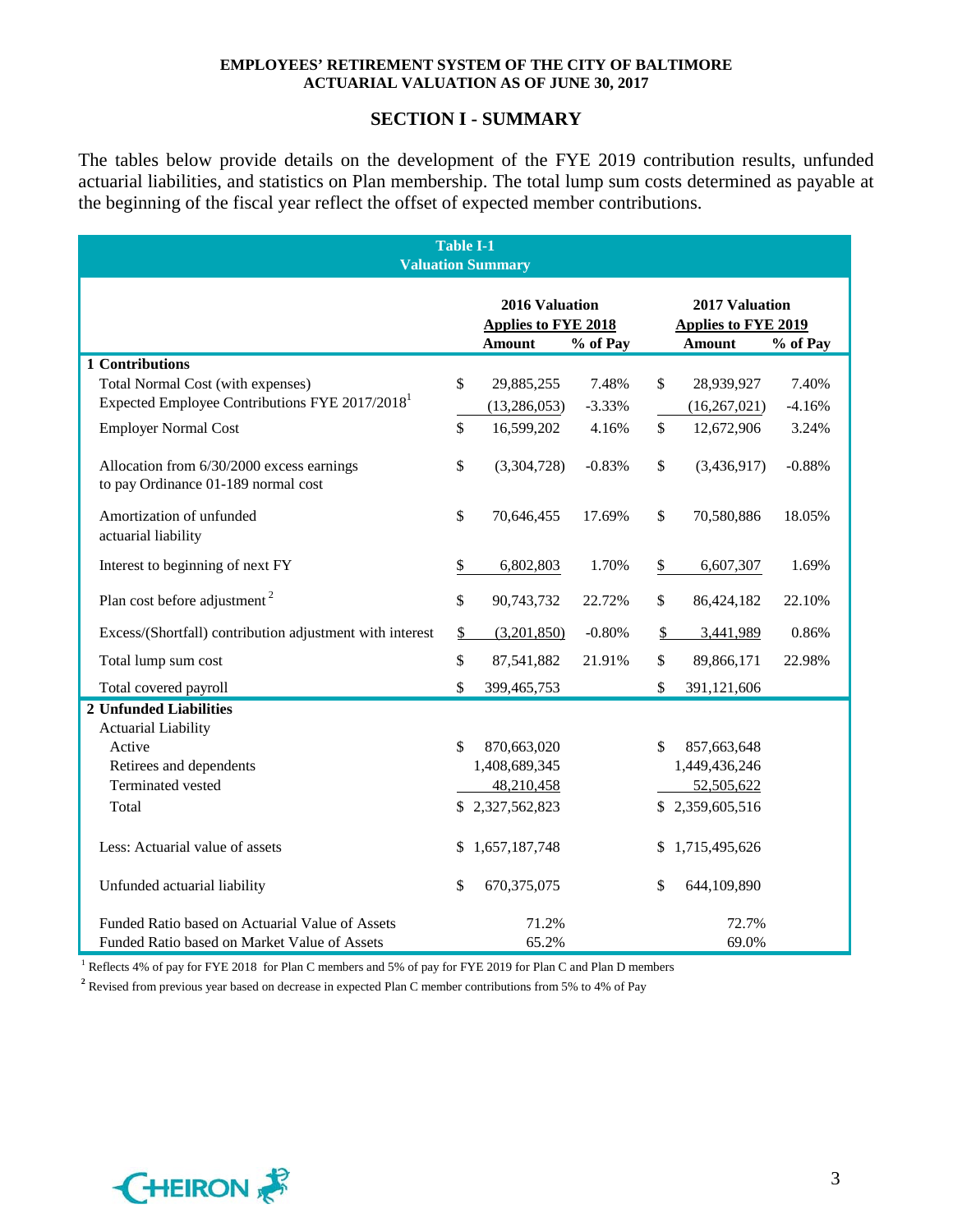## **SECTION I - SUMMARY**

The following tables summarize changes in plan membership over the past year.

| <b>Table I-2</b><br><b>Active Membership Summary</b> |       |                       |            |    |                |    |             |                          |  |  |  |  |
|------------------------------------------------------|-------|-----------------------|------------|----|----------------|----|-------------|--------------------------|--|--|--|--|
|                                                      |       | <b>Active Members</b> |            |    | <b>Payroll</b> |    |             | $\overline{\mathcal{C}}$ |  |  |  |  |
|                                                      | 2016  | 2017                  | % Increase |    | 2016           |    | 2017        | <b>Increase</b>          |  |  |  |  |
| Class A                                              | 15    | 13                    | $-13.33\%$ | S  | 656,398        | \$ | 571,873     | $-12.88%$                |  |  |  |  |
| Class C                                              | 7,899 | 7,223                 | $-8.56\%$  |    | 381,404,912    |    | 353,419,425 | $-7.34%$                 |  |  |  |  |
| Class D                                              | 360   | 807                   | 124.17%    |    | 17,404,443     |    | 37,130,308  | 113.34%                  |  |  |  |  |
| Total                                                | 8,274 | 8.043                 | $-2.79%$   | \$ | 399, 465, 753  | \$ | 391,121,606 | $-2.09\%$                |  |  |  |  |
|                                                      |       |                       |            |    |                |    |             |                          |  |  |  |  |
| Average                                              |       |                       |            | Φ  | 48.280         | \$ | 48.629      | 0.72%                    |  |  |  |  |

|                              |       |                           | <b>Table I-3</b>                   |              |               |                                      |                 |  |
|------------------------------|-------|---------------------------|------------------------------------|--------------|---------------|--------------------------------------|-----------------|--|
|                              |       |                           | <b>Inactive Membership Summary</b> |              |               |                                      |                 |  |
|                              |       | <b>Number of Retirees</b> |                                    |              |               | <b>Average Annual Benefit Amount</b> |                 |  |
|                              |       |                           | $\frac{0}{0}$                      |              |               |                                      | $\frac{0}{0}$   |  |
|                              | 2016  | 2017                      | <b>Increase</b>                    | 2016         |               | 2017                                 | <b>Increase</b> |  |
| <b>Receiving Benefits</b>    |       |                           |                                    |              |               |                                      |                 |  |
| Normal Service Retirement    | 5,802 | 5,902                     | 1.7%                               | \$<br>17,281 | <sup>\$</sup> | 17,816                               | 3.1%            |  |
| <b>Discontinued Service</b>  | 894   | 870                       | $-2.7\%$                           | 21,013       |               | 21,595                               | 2.8%            |  |
| <b>Ordinary Disability</b>   | 824   | 823                       | $-0.1\%$                           | 9,500        |               | 9,636                                | 1.4%            |  |
| <b>Accidental Disability</b> | 62    | 58                        | $-6.5\%$                           | 21,888       |               | 22,704                               | 3.7%            |  |
| Social Security Equalization | 9     | 9                         | $0.0\%$                            | 6,022        |               | 6,142                                | 2.0%            |  |
| Beneficiaries of Above       | 1,320 | 1,381                     | 4.6%                               | 8,208        |               | 8,261                                | 0.6%            |  |
| <b>Ordinary Death</b>        | 95    | 100                       | 5.3%                               | 12,693       |               | 12,968                               | 2.2%            |  |
| Special Death                |       |                           | $0.0\%$                            | 10,698       |               | 10,912                               | 2.0%            |  |
| <b>Total</b>                 | 9,007 | 9,144                     | 1.5%                               | \$<br>15,581 | \$            | 15,962                               | $2.4\%$         |  |
| <b>Deferred Benefits</b>     |       |                           |                                    |              |               |                                      |                 |  |
| Terminated Vested®           | 1,018 | 1,045                     | 2.7%                               | \$<br>8,320  | \$            | 8,729                                | 4.9%            |  |

\* Benefit amounts for 6 vested participants were not provided; we assumed a monthly benefit of \$700.

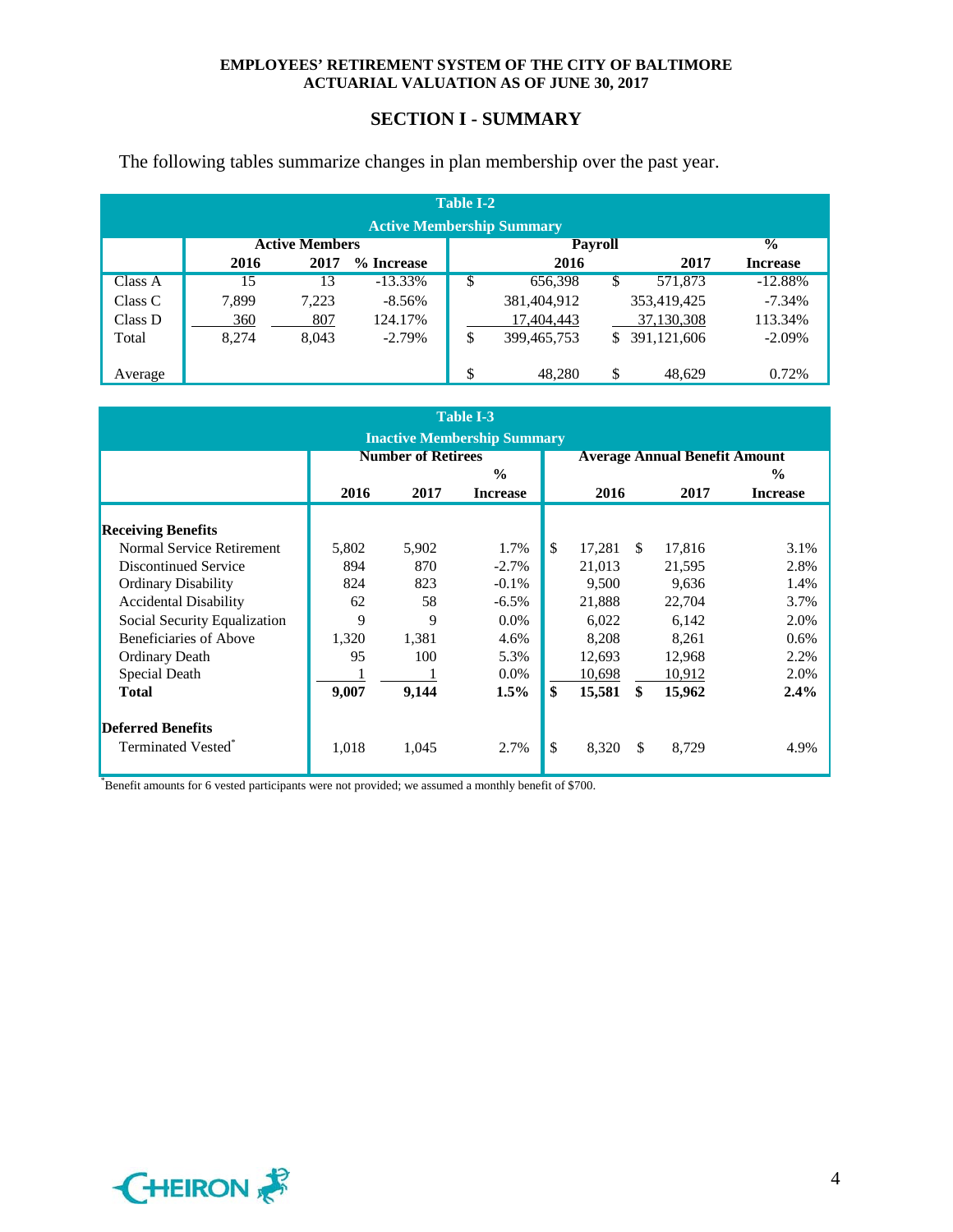## **SECTION I - SUMMARY**

## **Historical Trends**

It is important to take a step back from these latest results and view them in the context of the System's recent history. Below, we present a series of charts which display key factors in the valuations of the last 10 years.

## Assets and Liabilities



The chart above shows historical trends since 2008 for the market and actuarial value of assets compared to the actuarial liability. The actuarial asset value reflects the market value plus onefifth of the aggregate investment earnings above or below the expected return. We also show the progress of the Retirement System's funded ratios (ratio of actuarial assets over actuarial liabilities) provided along the top of each bar. The System had its highest funded percentage during this decade (88%) on July 1, 2008. After the impact of the market decline in 2008, the System experienced marked lower funded ratios. The deferred investment losses are partially recognized and further offset by investment gains resulting in the actuarial assets being almost equal to the market assets in 2014. The increase in liability as of July 1, 2012 was mainly due to the change to the Entry Age Normal Cost funding method. In 2017 the funded ratio increased due to experience gains and favorable asset returns.

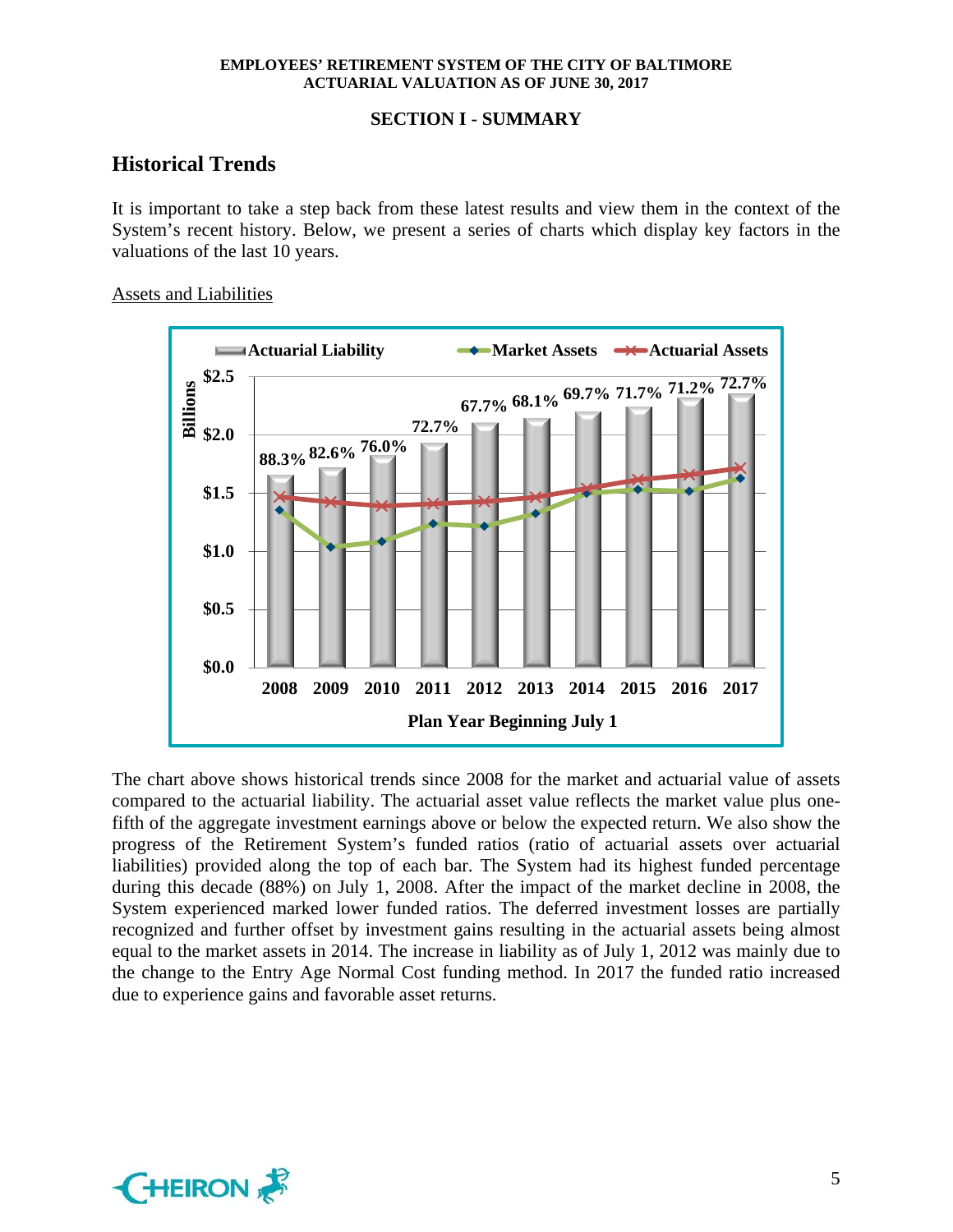## **SECTION I - SUMMARY**

## Contribution Rates

This graph shows the historical trends for the actuarially calculated contributions (including City and member contributions) and net City contribution rate as a percent of payroll, shown above each bar. Because there is a one-year lag in the determination of the City contributions, we show the actual contributions made through FYE 2017 and estimated amounts for FYE 2018 and FYE 2019.



The increasing costs from 2010 to 2015 are a reflection of an increasing unfunded actuarial liability in part due to investment losses. The percentages above the bars show the City contribution rate net of member contributions as a percent of pay. The City contribution rate drops for FYE 2016 mainly due to the one-time credit applied for contributions already made by the City in excess of the required amounts due to the member contribution offset. Member contributions offset the City's cost. For FYE 2014 they start at 1% of pay increasing by 1% each year, if salary increases 2%, until they will reach 5% of pay. During FYE 2017 because the 2% salary did not occur, member contributions remained at 3% instead of the scheduled increase to 4%. This results in a one year delay with, expected member contributions at 4% of pay for FYE 2018 and reaching 5% of pay in FYE 2019.

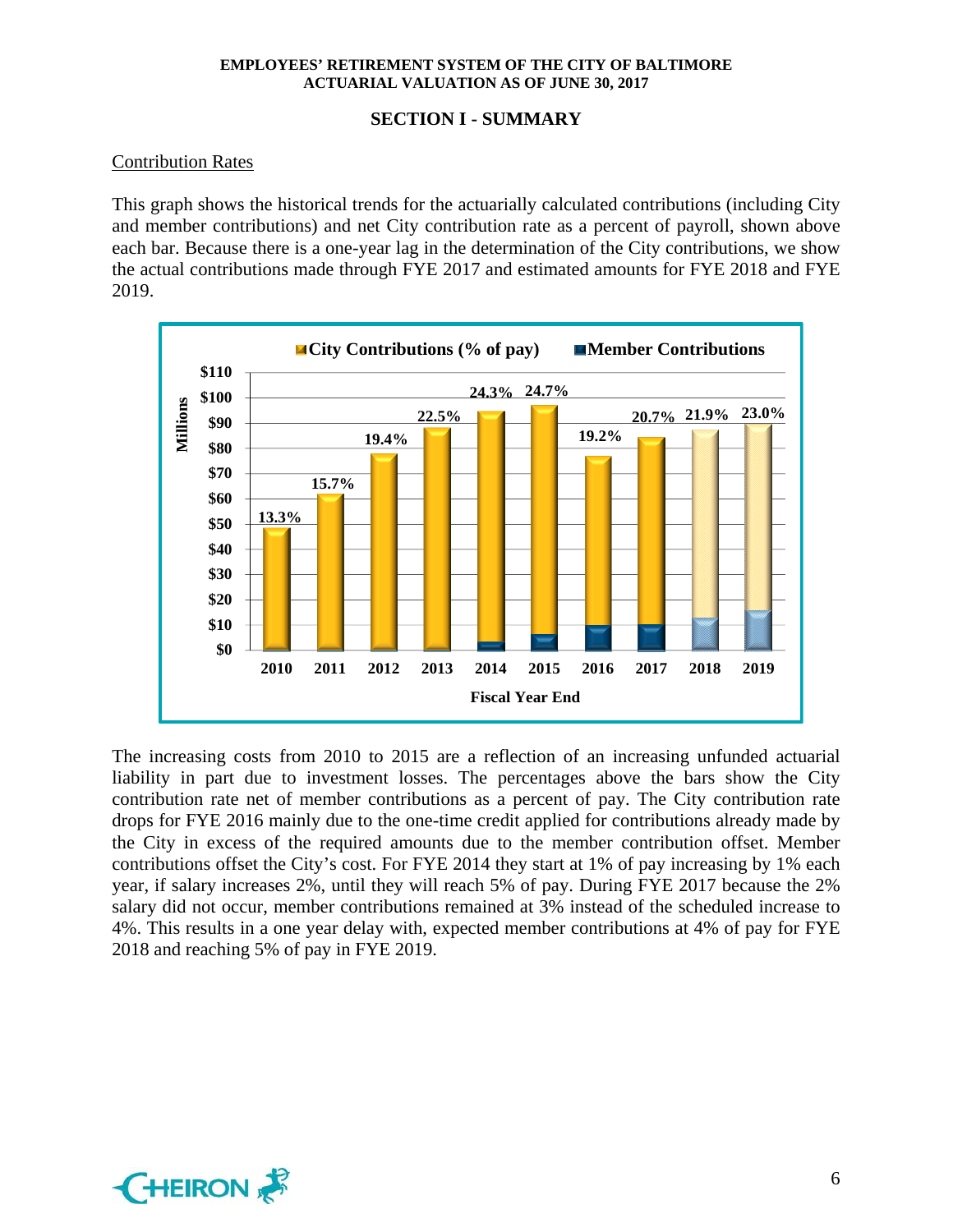## **SECTION I - SUMMARY**

## Participant Trends

The chart below shows the membership counts of the System at successive valuations. The numbers which appear above each bar represent the ratio of the number of inactive members to active members at each valuation date. The number of inactives per each active has been steadily increasing since 2009 representing the System's maturity.

The black line represents the total covered payroll over the period, and it corresponds with the scale on the right. Payroll has remained fairly level from 2009 to 2015 and declined in 2016 and 2017. This is in line with the decline in active members resulting from the new Plan D which had a one year wait period for membership and an option to opt out of the hybrid Plan D to participate in a defined contribution plan.

The ratio of inactive to active participants as of the current valuation is 1.27. The implications of this ratio are that the unfunded liability, which represents the System overall, is funded as a percent of active participant payroll. Therefore the costs as a percent of payroll will be more volatile for a plan with a ratio of inactive to active participants greater than 1.



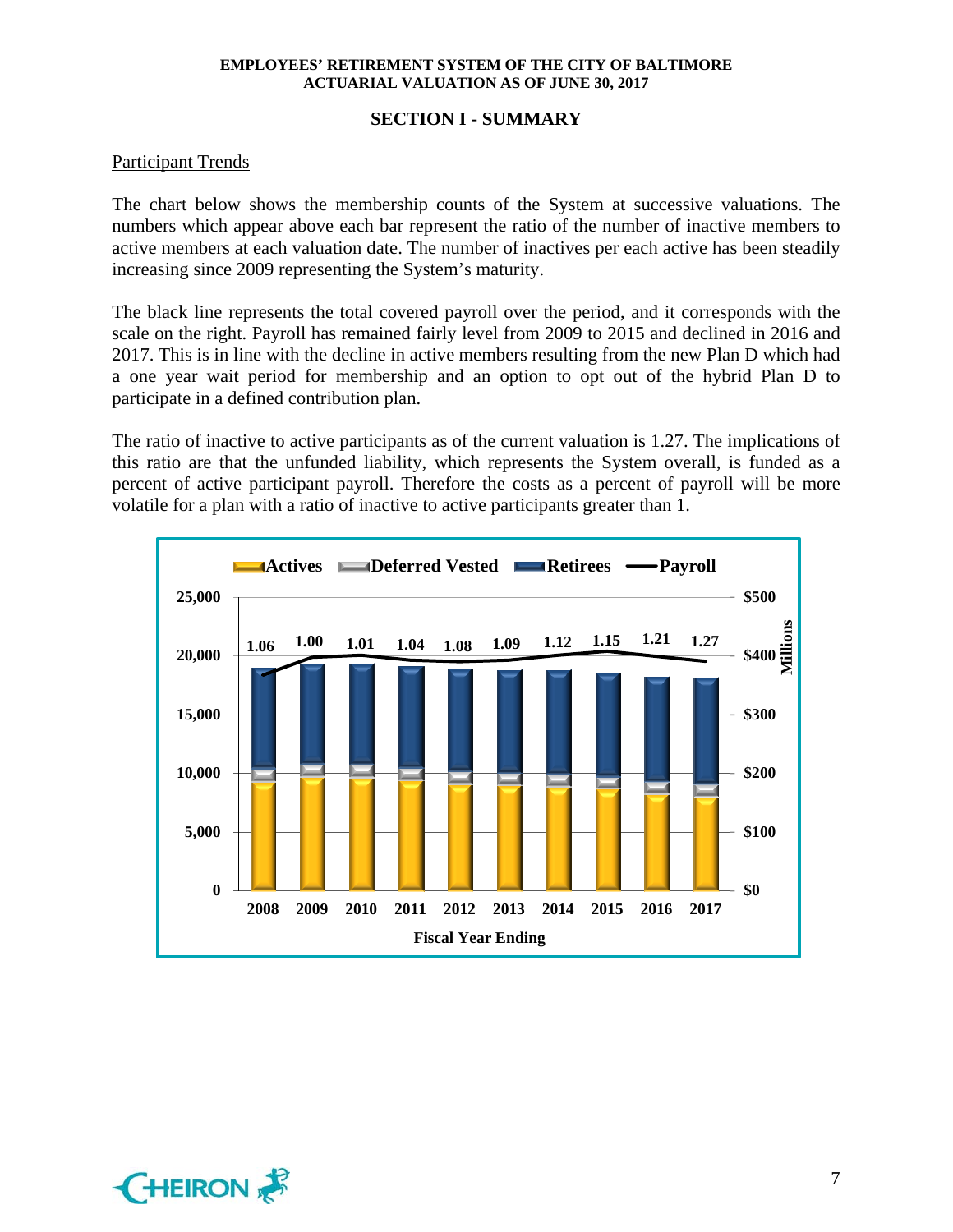#### **SECTION I - SUMMARY**

#### Base Line Projections

The following chart shows the expected progress of the System's funded status over the next 20 years measured in terms of the City's contribution rate and the funded ratio assuming the longterm return rate of 7.50%. This projection reflects the changes in plan membership. The projections also reflect the change in Regular interest rate from 7.50% to 7.00% effective with the July 1, 2018 valuation. All new members participate at a lower benefit formula and contribute at 5.0% of pay under Class D membership.

The projections assume there will be no future gains or losses on the liability. These projections are also based on assuming all of the valuation assumptions are exactly met, including the longterm rate of return and covered payroll increasing by the inflation assumption of 3.50% per year.

The chart shows the expected member contribution rate, the normal cost rate, the rate of pay amortization of the unfunded actuarial liability (UAL) rate, and the net City's total contribution rate (numbers on the top of the bars). The City's total cost as a percent of payroll is projected to decrease steadily over the projection period as a function of the funding policy which pays the unfunded liability over a fixed period resulting in level dollar amortization payments along with an increasing proportion of Plan D active membership with a lower normal cost rate. The cost eventually drops to around 2.1% when the unfunded liability is fully paid off and the majority of remaining active members are expected to be covered as Class D members. The 5.0% contribution rate for Class D members is expected to cover most of the normal cost rate, the cost of the annual benefit accrual with the balance of the cost to cover the cost of administrative expenses. Therefore the City's net cost will trend toward 2.1% as Class C members retire. The increase in cost in year 2021 is due to the ending of the Ordinance 01-189 normal cost adjustment.

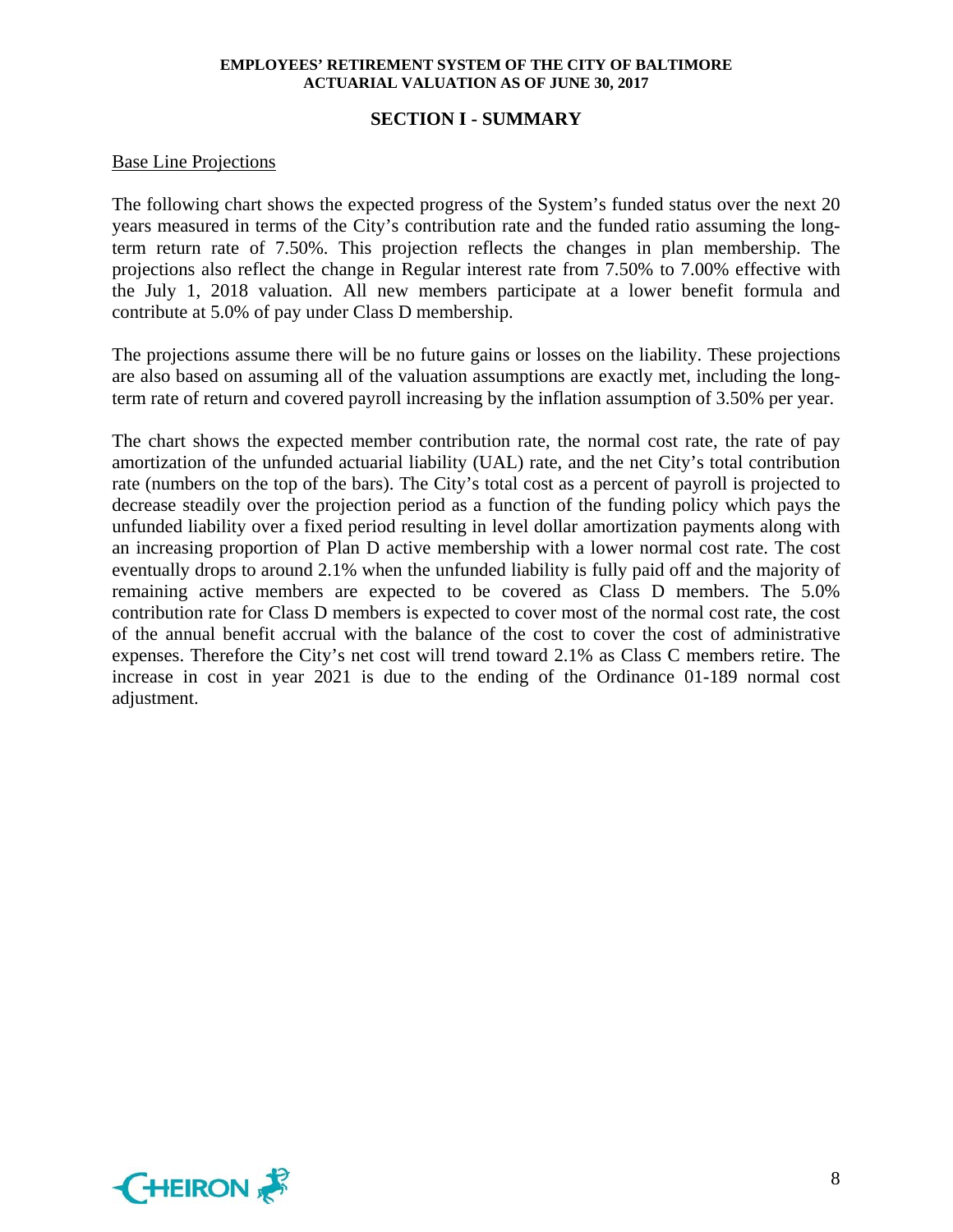

**SECTION I - SUMMARY** 

The next chart compares Assets and Liabilities and shows that if all actuarial assumptions are exactly met, the Plan's funded ratio shown along the top of the graph (actuarial asset value as a ratio of actuarial liability) is projected to improve gradually from the current level of 73% to 100% funding in 14 years by 2031.



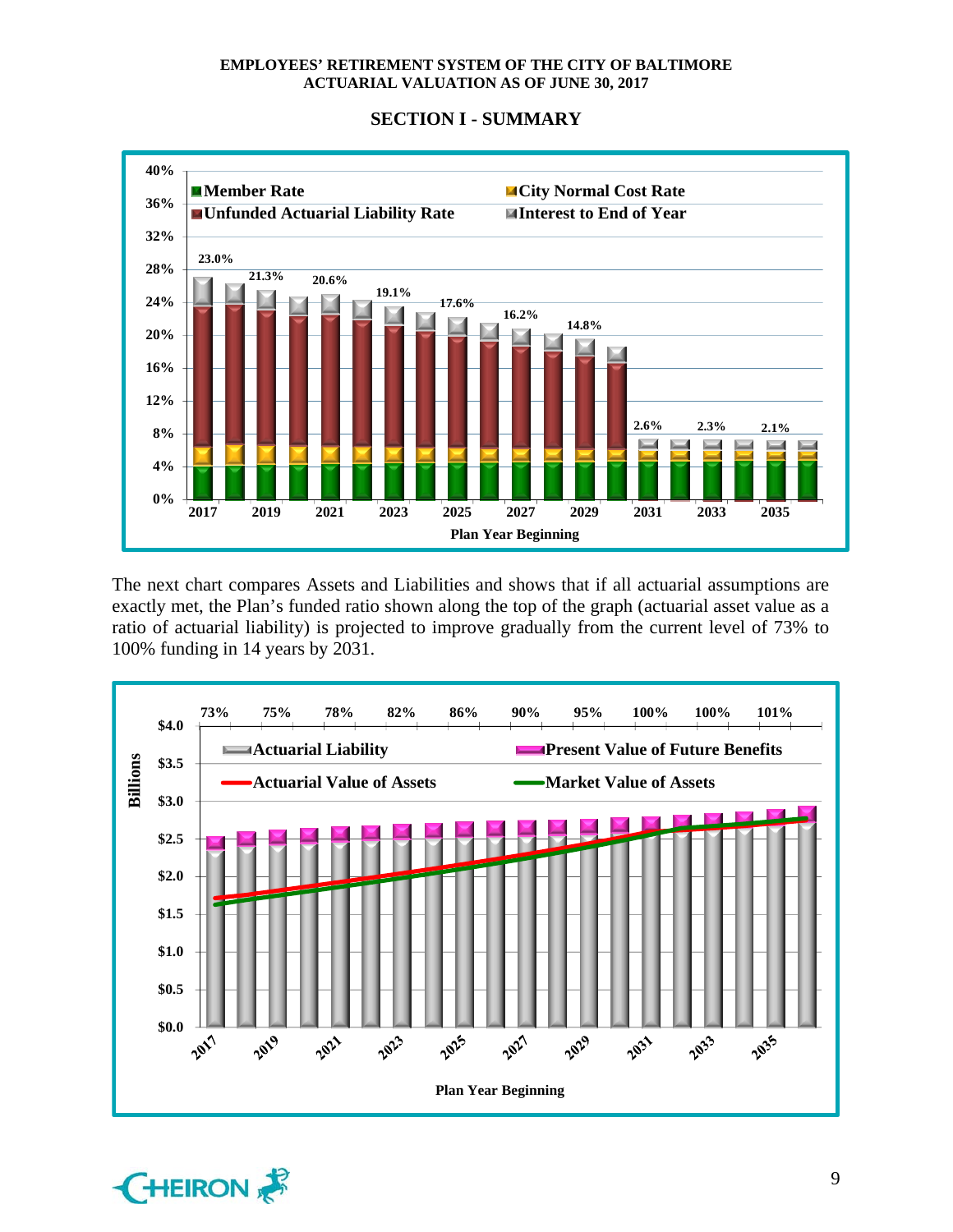## **SECTION I - SUMMARY**

This pattern of funded status improvement is a function of the funding policy to amortize the UAL over a fixed 20-year period from 2011. The financial experience of the System will not conform exactly to the assumptions every year. As a result, in addition to the baseline projection, we provided additional stress testing based on varying returns in the future. The next two graphs show the same information as above but reflect the fact that the 7.00% investment return is not likely to actually occur each year but represents an average of more volatile returns. They are based on projected returns that while volatile produce the same average 7.02% (7.50% for one year and 7.00% thereafter) return based on the following table.

| 2017  | 2018     | 2019   | 2020   | 2021   | 2022  | 2023     | 2024     | 2025  | 2026   | 2027     | 2028     | 2029  |
|-------|----------|--------|--------|--------|-------|----------|----------|-------|--------|----------|----------|-------|
| 2.50% | 5.00%    | 11.00% | 7.25%  | 15.75% | 2.50% | $9.00\%$ | $-3.50%$ | 4.30% | 2.25%  | 8.75%    | 9.50%    | 4.50% |
|       |          |        |        |        |       |          |          |       |        |          |          |       |
| 2030  | 2031     | 2032   | 2033   | 2034   | 2035  | 2036     | 2037     | 2038  | 2039   | 2040     | 2041     | 2042  |
| 2.25% | $6.00\%$ | 17.75% | 11.00% | 4.25%  | 9.00% | 11.75%   | 18.00%   | 3.50% | 10.25% | $0.00\%$ | $7.00\%$ | 9.75% |



This graph above shows the nature of the fixed amortization period and the potential for cost volatility as the Plan gets closer to the target date for full funding. By the year 2032, the entire unfunded actuarial liability is being recognized in the one-year period remaining of the total amortization period. It is anticipated that as that date gets closer and based on plan experience additional measures may be considered to address cost volatility. However for the balance of the years leading up to 2032, the costs are relatively stable given the return volatility illustrated. This is a function of the asset smoothing.

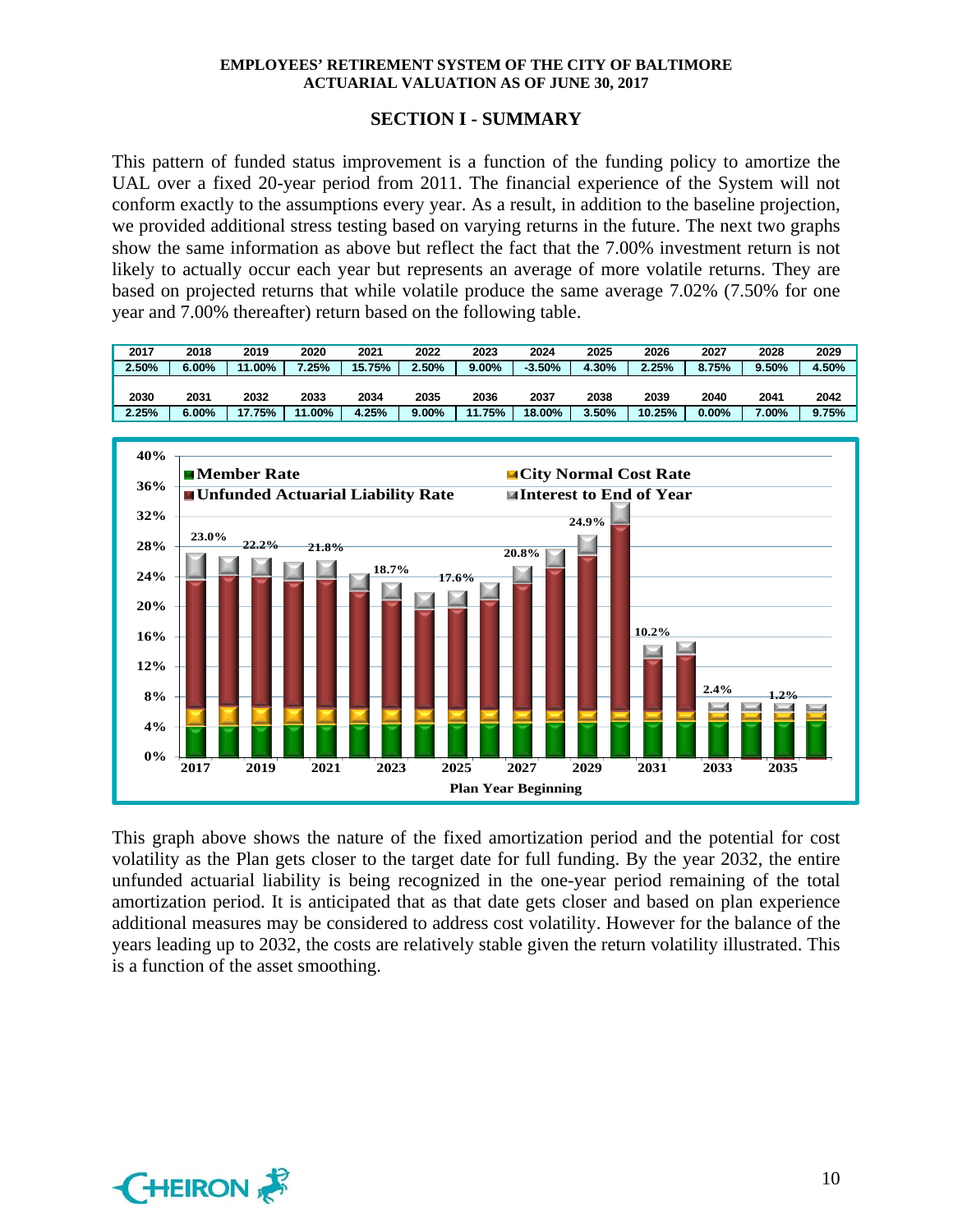

This presents a realistic view of the potential volatility of the System and highlights the long - term implications of the funding and funded status risks from market volatility.

## **SECTION I - SUMMARY**

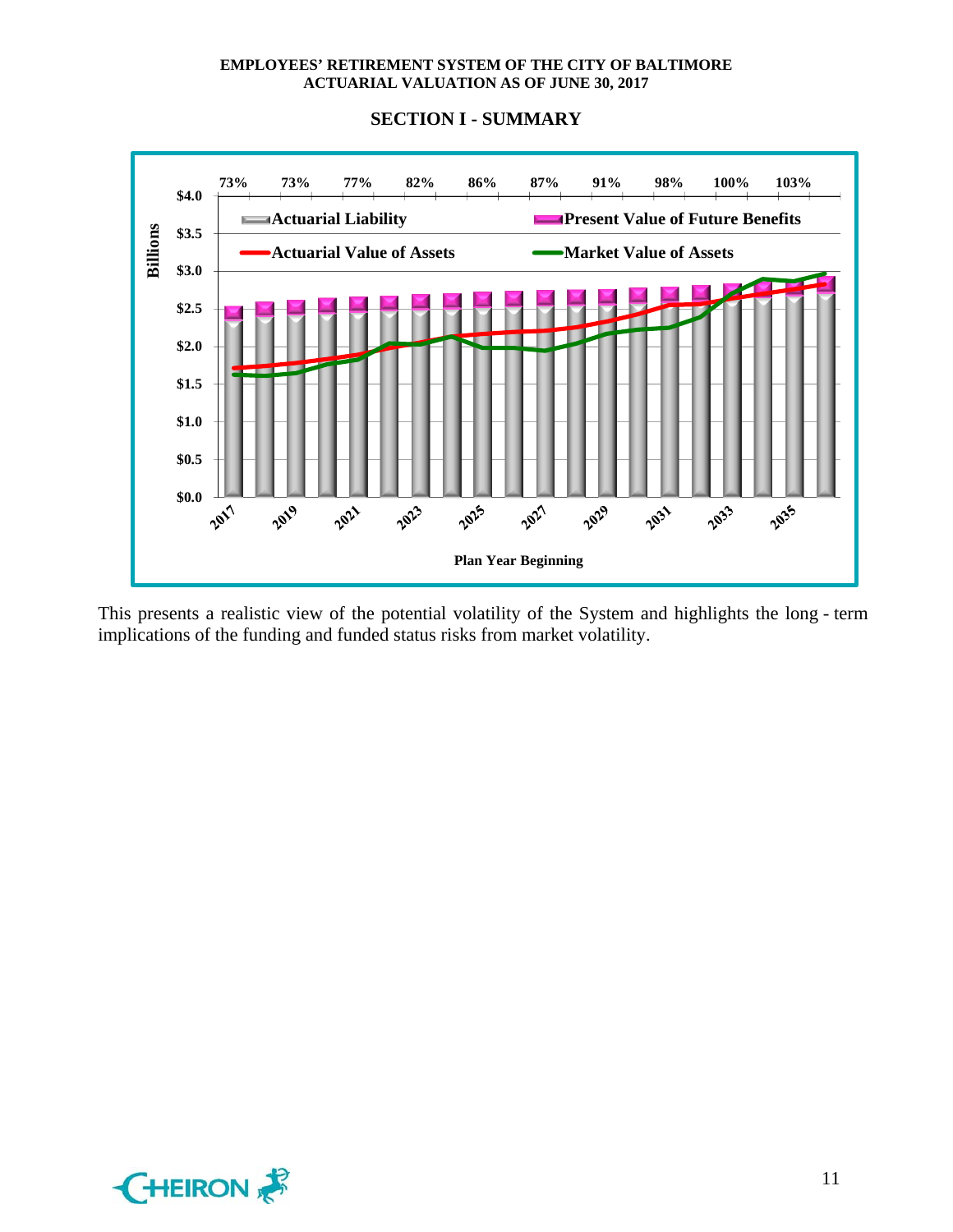## **SECTION II - ASSETS**

The assets below are based on unaudited financial data furnished by the Retirement System's Office. The change in market value of assets during the valuation year ending June 30, 2017 is summarized below.

| <b>Table II-1</b>                                                       |                    |                           |  |  |  |  |  |  |  |  |  |
|-------------------------------------------------------------------------|--------------------|---------------------------|--|--|--|--|--|--|--|--|--|
| Assets of the Plan as of June 30, 2017                                  |                    |                           |  |  |  |  |  |  |  |  |  |
|                                                                         |                    | <b>Total Market Value</b> |  |  |  |  |  |  |  |  |  |
| Fund Balance on June 30, 2016                                           |                    | \$1,516,932,382           |  |  |  |  |  |  |  |  |  |
| Contributions                                                           |                    |                           |  |  |  |  |  |  |  |  |  |
| Member                                                                  | \$                 | 10,656,243                |  |  |  |  |  |  |  |  |  |
| City/State                                                              | \$                 | 84,474,451                |  |  |  |  |  |  |  |  |  |
| Net Investment Income<br>Interest, dividends, securities lending income |                    |                           |  |  |  |  |  |  |  |  |  |
| and realized capital gains                                              | \$                 | 99,690,652                |  |  |  |  |  |  |  |  |  |
| Unrealized gains (losses)                                               |                    | 72,380,194                |  |  |  |  |  |  |  |  |  |
| Expenses                                                                |                    | (8,914,009)               |  |  |  |  |  |  |  |  |  |
| <b>Total Investment Income</b>                                          | $\mathbf{\hat{S}}$ | 163,156,837               |  |  |  |  |  |  |  |  |  |
| Administrative expenses                                                 | \$                 | (3,584,505)               |  |  |  |  |  |  |  |  |  |
| Payments of benefit & refunds                                           |                    | (144, 608, 910)           |  |  |  |  |  |  |  |  |  |
| Fund Balance on June 30, 2017                                           |                    | \$1,627,026,498           |  |  |  |  |  |  |  |  |  |

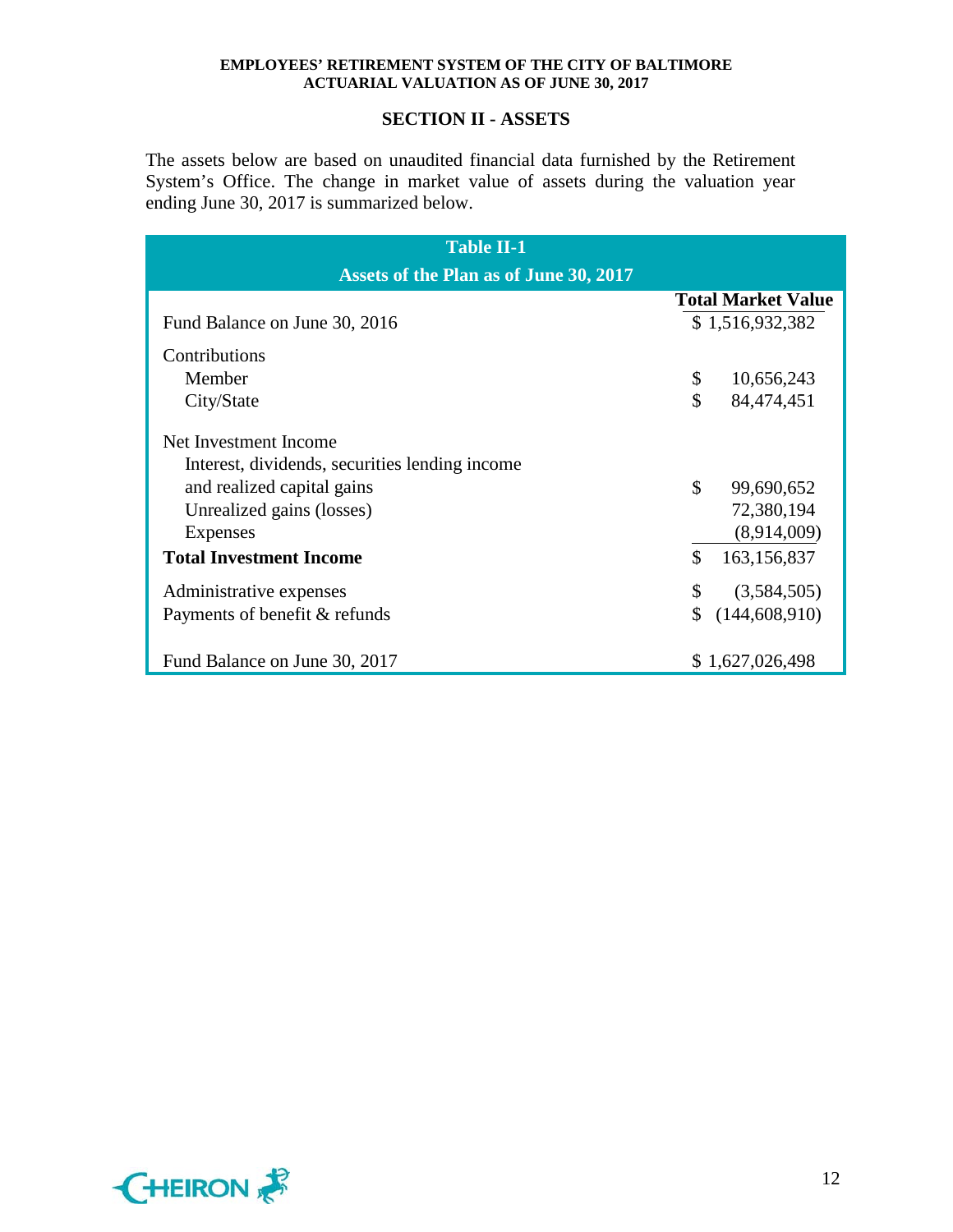## **SECTION II - ASSETS**

The chart below shows the calculation of investment gains and losses. On a market value basis, the Plan earned a 10.95% return amounting to total investment income of \$163,156,837 during FY 2016-2017. Because the liabilities (Present Value of Future Benefits shown as PVFB in the table below) are valued using different discount rates for actives and terminated vested participants versus retirees, we allocate this return over the actuarial liabilities of active and inactive participants separately. The investment gain on a market basis related to the inactive liabilities using the expected return rate of 6.50% was \$66.3 million. The investment gain on a market basis related to the active liabilities using the expected return rate of 7.50% was \$51.4 million. Combining these two gains in relation to the portion of funds in each group, results in a net System asset gain over the assumptions on a market value basis of \$59.9 million.

| <b>Table II-2</b><br><b>Development of Investment Gain / (Loss)</b>                                                                                 |                |                                        |
|-----------------------------------------------------------------------------------------------------------------------------------------------------|----------------|----------------------------------------|
| 1. Market Value of assets as of June 30, 2016                                                                                                       | $\mathcal{S}$  | 1,516,932,382                          |
| 2. Market Value of assets as of June 30, 2017                                                                                                       | \$             | 1,627,026,498                          |
| 3. Earnings during June 30, 2016 to June 30, 2017<br>(including investment expenses)                                                                | \$             | 163,156,837                            |
| 4. Mean Assets [Half of $((1.) + (2.) - (3.))]$                                                                                                     | \$             | 1,490,401,022                          |
| 5. Investment return 2016-2017 $[(3.) \div (4.)]$                                                                                                   |                | 10.95%                                 |
| 6. Investment gain $/$ (loss)<br>a. Relative to $6.50\%$ : [(5.) - $6.50\%$ ] x (4.)<br>b. Relative to $7.50\%$ : [(5.) - $7.50\%$ ] x (4.)         | \$<br>\$       | 66,322,845<br>51,418,835               |
| 7. Funds as a portion of market value of assets<br>a. Retired PVFB/Total PVFB<br>b. (Total PVFB - Retired PVFB)/Total PVFB<br>c. Total: $(a) + (b)$ |                | 0.56846<br>0.43154<br>1.00000          |
| 8. Total investment gain / (loss)<br>a. Retired: (6a.) x (7a.)<br>b. Active: $(6b.) x (7b.)$<br>c. Total Investment Gain / $(Loss)$ : $(a) + (b)$   | \$<br>\$<br>\$ | 37,702,050<br>22,189,156<br>59,891,206 |

The investment gains for FYE 2017 are taken together with past experience to determine an actuarial asset value for determining the City's contribution obligations.

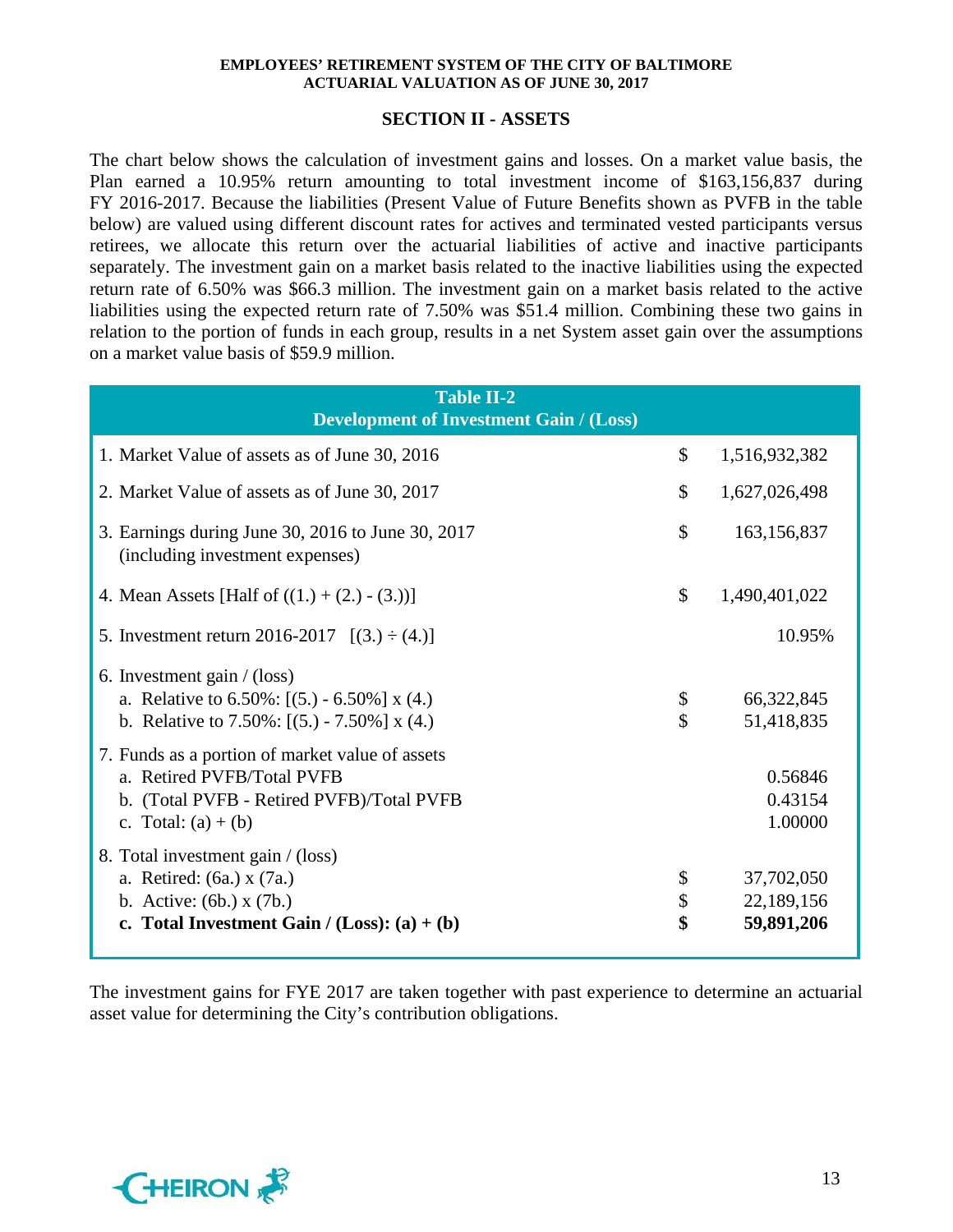## **SECTION II - ASSETS**

The table below shows the development of the unallocated earnings which represent the earnings above and below the valuation interest assumption. The excess earnings are calculated by the "asset averaging method" from Article 22(7) (b) of the Baltimore City Code. This method uses one-fifth of the excess earnings for the year to adjust the unfunded actuarial liability in the current year. The other four-fifths of the excess earnings are used to smooth investment experience. The unrecognized deferred earnings increased from a deficit of \$56,232,856 to an excess of \$2,926,680 a change in net unallocated accumulated earnings of \$59,159,536 as of June 30, 2017. This net excess is gradually recognized in the future actuarial value of assets and impacts future contributions to the System. However, future investment gains/(losses) may ameliorate/(exacerbate) this recognition.

| <b>Table II-3</b><br><b>Development of Unallocated Earnings</b>                           |    |                       |    |                |  |  |  |  |  |  |  |
|-------------------------------------------------------------------------------------------|----|-----------------------|----|----------------|--|--|--|--|--|--|--|
| The development of current unallocated excess/(deficit) earnings over the most recent two |    |                       |    |                |  |  |  |  |  |  |  |
| years is as follows:                                                                      |    | <b>Valuation Date</b> |    |                |  |  |  |  |  |  |  |
|                                                                                           |    | 6/30/2016             |    | 6/30/2017      |  |  |  |  |  |  |  |
| 1. Remaining net excess earnings from prior valuation                                     | \$ | (4,087,820)           | S  | (56, 232, 856) |  |  |  |  |  |  |  |
| 2. New investment gain/(loss)                                                             |    | (66, 203, 250)        |    | 59,891,206     |  |  |  |  |  |  |  |
| 3. Current net excess earnings $(1) + (2)$                                                | \$ | (70, 291, 070)        | \$ | 3,658,350      |  |  |  |  |  |  |  |
| 4. One-fifth (credit) charge $(3)/(5)$                                                    |    | 14,058,214            |    | (731,670)      |  |  |  |  |  |  |  |
| 5. Net unallocated excess/(deficit) earnings $(3) + (4) = (5)$                            | \$ | (56, 232, 856)        | S  | 2,926,680      |  |  |  |  |  |  |  |

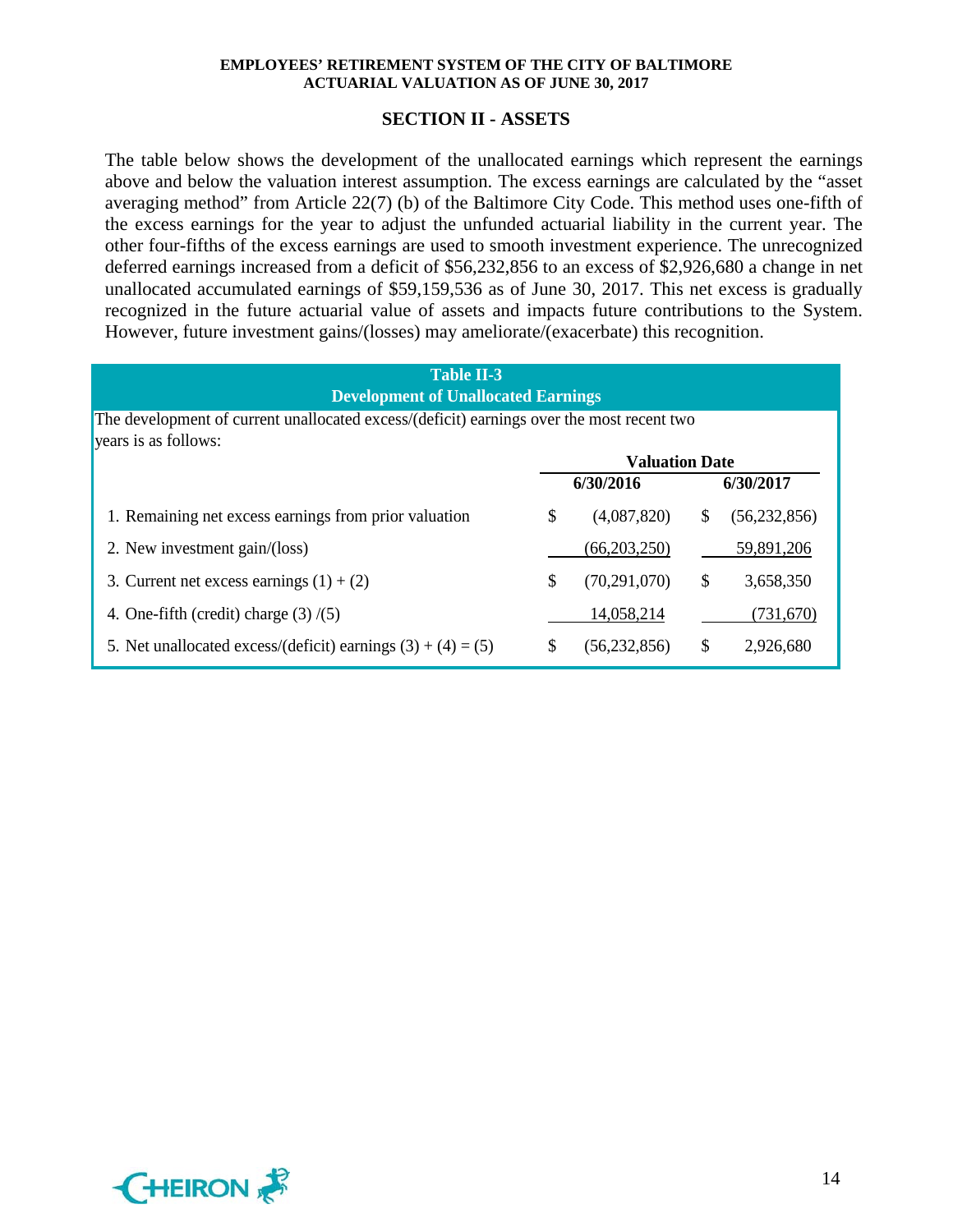## **SECTION II - ASSETS**

The table below shows the calculation of the actuarial value of assets. The assets are smoothed using the unallocated earnings calculation. Additionally, the actuarial value of assets is offset by the Normal Cost Reserve from Plan Change.

| <b>Table II-4</b><br><b>Actuarial Value of Assets</b>                                                     |                                |                    |  |  |  |  |  |  |  |  |  |  |
|-----------------------------------------------------------------------------------------------------------|--------------------------------|--------------------|--|--|--|--|--|--|--|--|--|--|
| The actuarial value of assets used to calculate the unfunded actuarial liability is developed as follows: |                                |                    |  |  |  |  |  |  |  |  |  |  |
| 1. Assets in the Fund on June 30, 2017                                                                    | \$                             | 1,627,026,498      |  |  |  |  |  |  |  |  |  |  |
| 2. Net deferred recognition of unallocated excess/(deficit) earnings                                      | \$                             | 2,926,680          |  |  |  |  |  |  |  |  |  |  |
| 3. Normal Cost Reserve from plan change                                                                   | \$                             | $(12, 633, 977)$ * |  |  |  |  |  |  |  |  |  |  |
| 4. Present value of prior year's contributions not yet paid                                               | \$                             | 104,029,785        |  |  |  |  |  |  |  |  |  |  |
| 5. Preliminary actuarial value of assets on June 30, 2017 (1) - (2) + (3) + (4)                           | \$                             | 1,715,495,626 **   |  |  |  |  |  |  |  |  |  |  |
| 6. Corridor testing:<br>80% of market value assets<br>\$<br>$\mathbb{S}$<br>120% of market value assets   | 1,301,621,198<br>1,952,431,798 |                    |  |  |  |  |  |  |  |  |  |  |
| 7. Final actuarial value of assets on June 30, 2017                                                       | \$                             | 1,715,495,626      |  |  |  |  |  |  |  |  |  |  |
| 8. Ratio of actuarial asset value to adjusted market asset value                                          |                                | 99.8%              |  |  |  |  |  |  |  |  |  |  |

\* A reserve from the 6/30/2000 accumulated net excess earnings was established to pay the assumed increase in normal cost due to the Ordinance 01-189 improvements.

\*\* The actuarial value of assets represents 105.4% of the market value which is down from the same measurement last year of 109.2%.

On actuarial asset value, due to the continued gradual recognition of prior year's investment losses, the rate of return is below expectation with an asset rate of return for the year of 6.83%, which is compared to the expected investment return of 7.50% for the prior year. As of June 30, 2017, previous investment losses are partially being recognized and further offset by investment gains which are being deferred for recognition in the future.

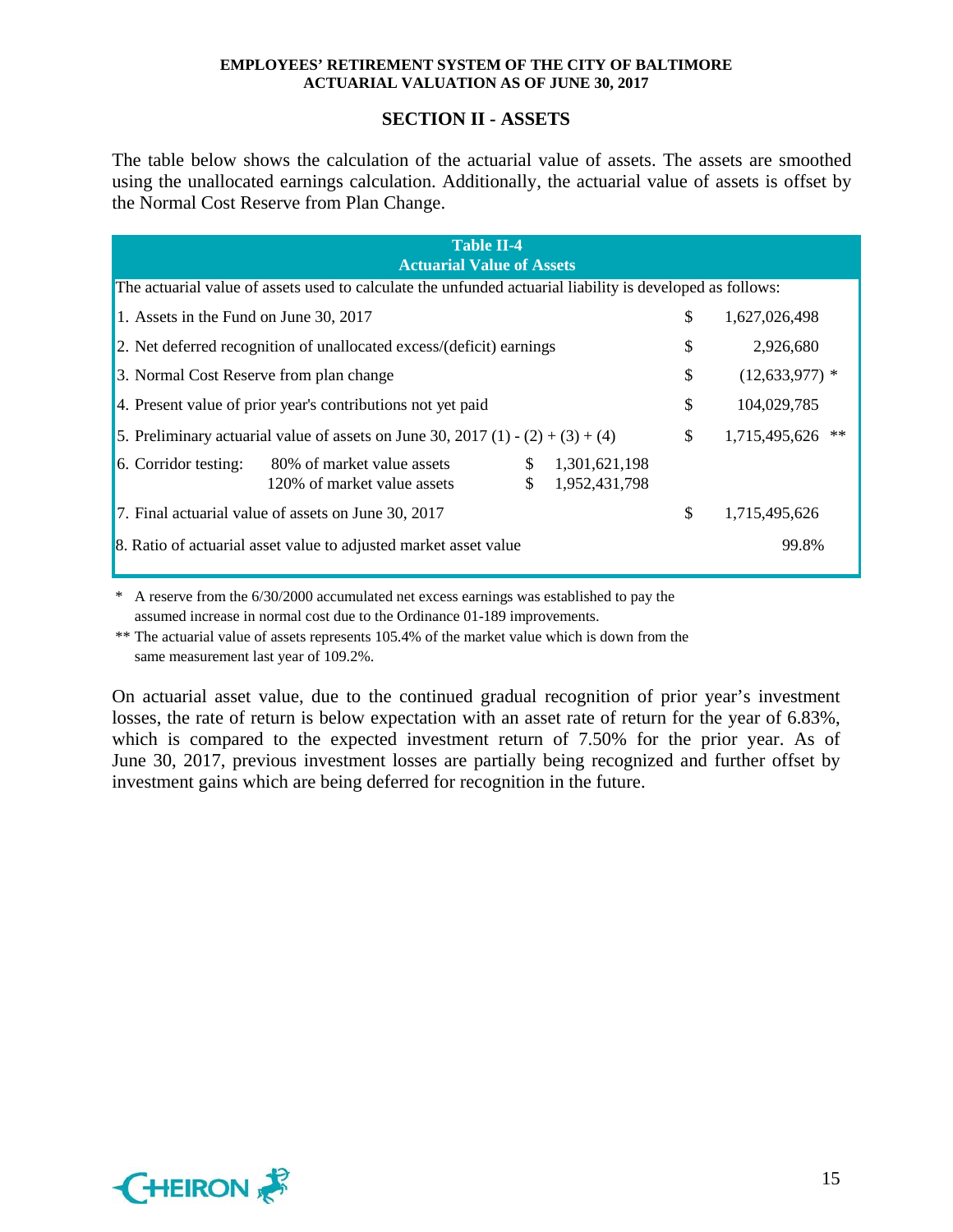#### **SECTION II - ASSETS**

The table below shows the schedule of the Normal Cost Reserve from Plan Changes. This schedule was established during the 2001 valuation year as a means of funding a benefit enhancement by reserving the full amount of the cost at a time when the actuarial asset value exceeded the liabilities. The Normal Cost Reserve, which reflects the unamortized balance, is taken out of the actuarial value of assets until valuation year 2020, at which time, the Plan changes will be fully amortized.

|                 | <b>Table II-5</b>                           |                    |
|-----------------|---------------------------------------------|--------------------|
|                 | <b>Normal Cost Reserve from Plan Change</b> |                    |
|                 | <b>Additional</b>                           | <b>Normal Cost</b> |
| <u>June 30,</u> | <b>Normal Cost</b>                          | <b>Reserve</b>     |
| 2001            | \$<br>1,835,000                             | \$<br>26,256,000   |
| 2002            | 1,908,400                                   | 26,374,680         |
| 2003            | 1,984,736                                   | 26,423,582         |
| 2004            | 2,064,125                                   | 26,393,954         |
| 2005            | 2,146,690                                   | 26,276,215         |
| 2006            | 2,232,558                                   | 26,059,887         |
| 2007            | 2,321,860                                   | 25,733,515         |
| 2008            | 2,414,734                                   | 25,284,587         |
| 2009            | 2,511,323                                   | 24,699,441         |
| 2010            | 2,611,776                                   | 23,963,167         |
| 2011            | 2,716,247                                   | 23,059,502         |
| 2012            | 2,824,896                                   | 21,919,857         |
| 2013            | 2,937,892                                   | 20,574,820         |
| 2014            | 3,055,408                                   | 19,003,790         |
| 2015            | 3,177,624                                   | 17,184,382         |
| 2016            | 3,304,728                                   | 15,057,265         |
| 2017            | 3,436,917                                   | 12,633,977         |
| 2018            | 3,574,394                                   | 9,886,840          |
| 2019            | 3,717,370                                   | 6,785,879          |
| 2020            | 3,866,065                                   | 3,298,647          |

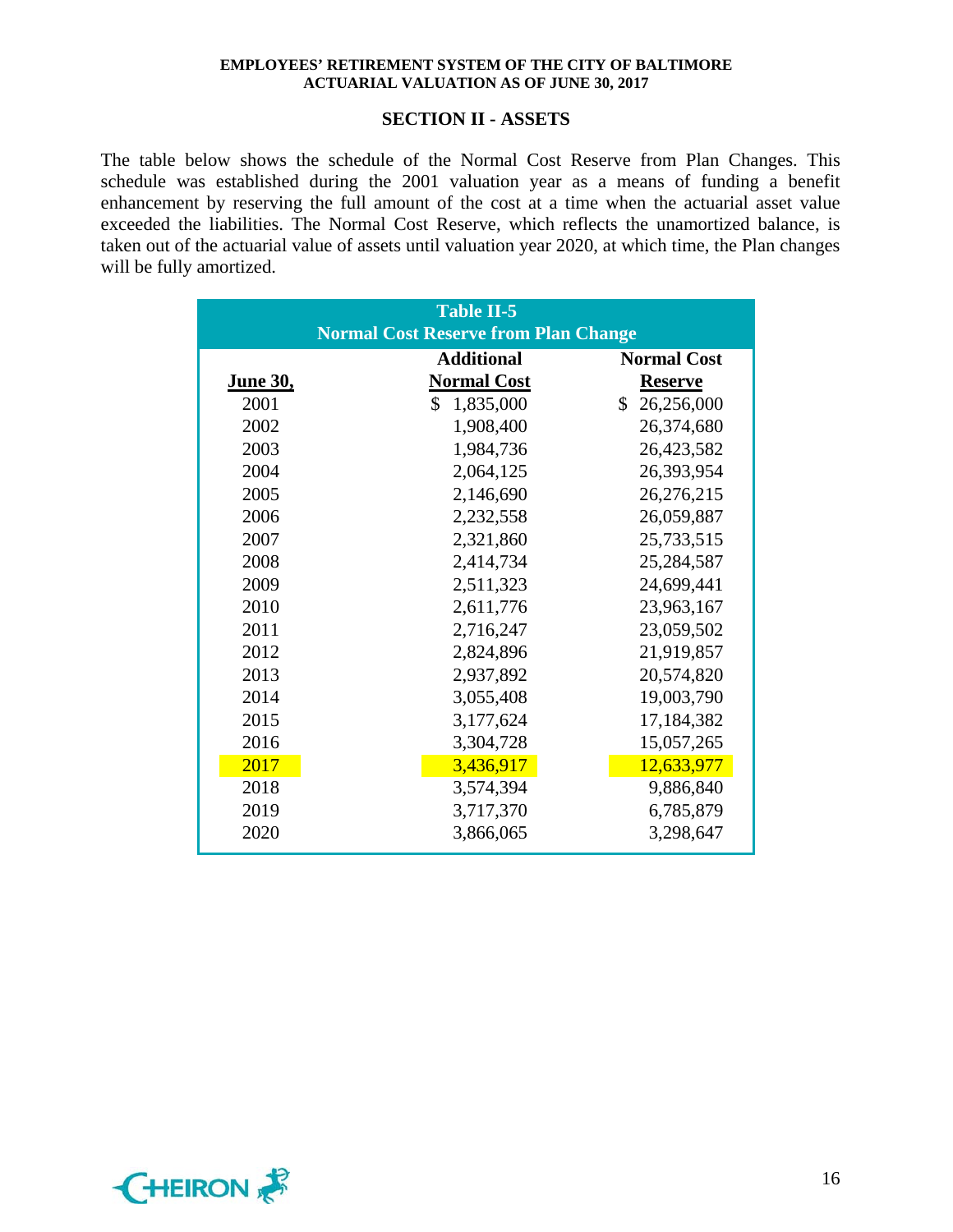#### **SECTION III - LIABILITIES AND EXPERIENCE GAINS/(LOSSES)**

The tables below present the actuarial liabilities by membership status, employer, and then allocates the assets in proportion to each employer's liabilities, to produce the unfunded actuarial liability by employer. These liabilities are for funding purposes and are not appropriate for measuring the cost of settling Plan liabilities by purchasing annuities or paying lump sums. On the following page, this unfunded liability is amortized over the remaining years, and that amount is then added to the Net Normal Cost (cost to cover the upcoming year's expected accruals less member contributions) with the administrative expenses to produce the recommended employer contributions.

|                                                    |                     |                  |    | <b>Table III-1</b><br><b>Liability By Employee Group</b> |    |               |              |               |  |  |  |
|----------------------------------------------------|---------------------|------------------|----|----------------------------------------------------------|----|---------------|--------------|---------------|--|--|--|
|                                                    | As of June 30, 2017 |                  |    |                                                          |    |               |              |               |  |  |  |
|                                                    |                     | Dept. of         |    | <b>Detention</b>                                         |    | All           |              |               |  |  |  |
|                                                    |                     | <b>Education</b> |    | <b>Services</b>                                          |    | <b>Others</b> |              | <b>Total</b>  |  |  |  |
| <b>Number of Participants</b>                      |                     |                  |    |                                                          |    |               |              |               |  |  |  |
| Active                                             |                     | 1,461            |    | 3                                                        |    | 6,579         |              | 8,043         |  |  |  |
| Service retired                                    |                     |                  |    |                                                          |    |               |              | 6.779         |  |  |  |
| Disabled                                           |                     |                  |    |                                                          |    |               |              | 883           |  |  |  |
| Terminated vested                                  |                     |                  |    |                                                          |    |               |              | 1,045         |  |  |  |
| Dependents                                         |                     |                  |    |                                                          |    |               |              | 1,482         |  |  |  |
| <b>Total Participants</b>                          |                     |                  |    |                                                          |    |               |              | 18,232        |  |  |  |
| Annual compensation of                             |                     |                  |    |                                                          |    |               |              |               |  |  |  |
| active participants                                | \$                  | 68,395,570       | \$ | 170,923                                                  | \$ | 322,555,113   | $\mathbb{S}$ | 391,121,606   |  |  |  |
| Average Age                                        |                     | 50.86            |    | 57.67                                                    |    | 50.61         |              | 50.66         |  |  |  |
| Average Service                                    |                     | 13.51            |    | 31.10                                                    |    | 14.52         |              | 14.34         |  |  |  |
| <b>Development of Unfunded Actuarial Liability</b> |                     |                  |    |                                                          |    |               |              |               |  |  |  |
| <b>Actuarial Liability</b>                         |                     |                  |    |                                                          |    |               |              |               |  |  |  |
| Active                                             | \$                  | 122,243,983      | \$ | 890,301                                                  | \$ | 734,529,364   | \$           | 857,663,648   |  |  |  |
| Retirees and dependents                            |                     |                  |    |                                                          |    |               |              | 1,449,436,246 |  |  |  |
| <b>Terminated</b> vested                           |                     |                  |    |                                                          |    |               |              | 52,505,622    |  |  |  |
| <b>Total liabilities</b>                           |                     |                  |    |                                                          |    |               | \$           | 2,359,605,516 |  |  |  |
| Actuarial value of assets                          |                     |                  |    |                                                          |    |               |              |               |  |  |  |
| Active                                             | $\mathbb{S}$        | 30,438,112       | \$ | 221,680                                                  | \$ | 182,893,966   | \$           | 213, 553, 758 |  |  |  |
| Retirees and dependents                            |                     |                  |    |                                                          |    |               |              | 1,449,436,246 |  |  |  |
| Terminated vested                                  |                     |                  |    |                                                          |    |               |              | 52,505,622    |  |  |  |
| <b>Total assets</b>                                |                     |                  |    |                                                          |    |               |              | 1,715,495,626 |  |  |  |
| Unfunded actuarial liability *                     | \$                  | 91,805,871       | \$ | 668,621                                                  | \$ | 551,635,398   | \$           | 644,109,890   |  |  |  |

\* Unfunded actuarial liability was allocated in proportion to each employee group's actuarial liability for active participants.

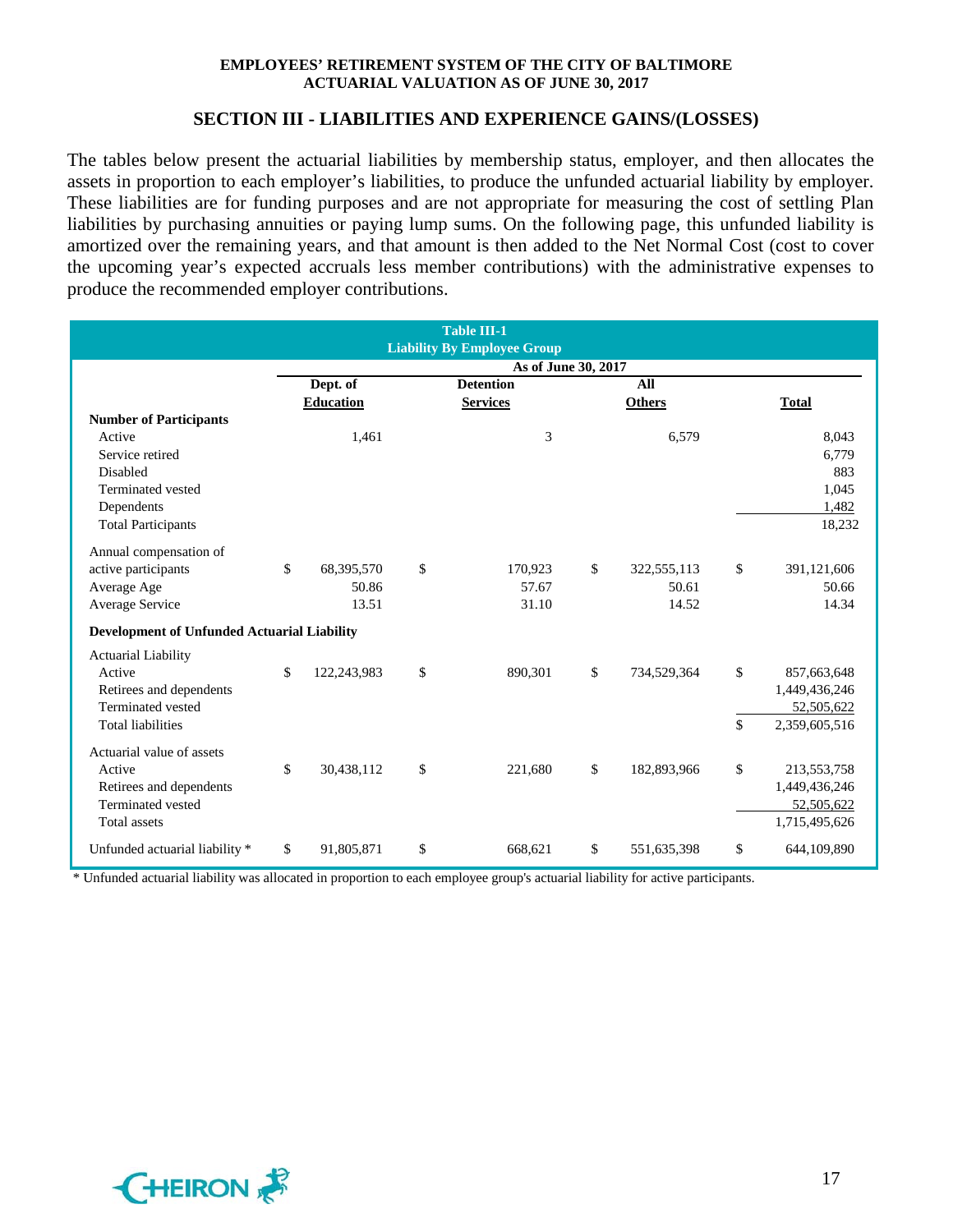#### **SECTION III - LIABILITIES AND EXPERIENCE GAINS/(LOSSES)**

This next table presents the change in actuarial liabilities, actuarial assets and unfunded liability during the plan year. In general, the unfunded actuarial liability (UAL) of any retirement system is expected to change at each subsequent valuation for a variety of reasons. In each valuation, we report on those elements of change in the UAL which are of particular significance, potentially affecting the long-term financial outlook of the System. Below, we present key changes in liabilities and assets since the last valuation.

|                                               | <b>Table III-2</b><br><b>Development of 2017 Experience (Gain)/Loss</b> |                                     |                                               |
|-----------------------------------------------|-------------------------------------------------------------------------|-------------------------------------|-----------------------------------------------|
|                                               | <b>Actuarial</b><br><b>Liability</b>                                    | <b>Actuarial Value</b><br>of Assets | <b>Unfunded Actuarial</b><br><b>Liability</b> |
| 1. Value as of June 30, 2016                  | \$<br>2,327,562,823                                                     | \$<br>1,657,187,748                 | \$<br>670, 375, 075                           |
| a.) Actives and Term Vested at 7.50%          | \$<br>918,873,478                                                       |                                     |                                               |
| b.) Inactives at 6.50%                        | \$<br>1,408,689,345                                                     |                                     |                                               |
| 2. Additions                                  |                                                                         |                                     |                                               |
| a.) Normal Cost                               | \$<br>29,885,255                                                        | \$<br>0                             | \$<br>29,885,255                              |
| b.) Actual Employer Contributions             | 0                                                                       | \$<br>84,474,451                    | \$<br>(84, 474, 451)                          |
| c.) Actual Member Contributions               | \$<br>0                                                                 | \$<br>10,656,243                    | \$<br>(10,656,243)                            |
| 3. Decreases                                  |                                                                         |                                     |                                               |
| a.) Benefit Payments                          | \$<br>(144, 608, 910)                                                   | \$<br>(144, 608, 910)               | \$<br>0                                       |
| b.) Admin Expenses                            | \$<br>0                                                                 | \$<br>(3,584,505)                   | \$<br>3,584,505                               |
| 4. Expected Interest                          |                                                                         |                                     |                                               |
| a.) On 1 for one year                         | \$<br>160,480,318                                                       | \$<br>124,289,081                   | \$<br>36, 191, 237                            |
| b.) On 2a for one year                        | \$<br>2,241,394                                                         | \$<br>$\theta$                      | \$<br>2,241,394                               |
| c.) On 2b for one year*                       | \$<br>0                                                                 | \$<br>6,335,584                     | \$<br>(6,335,584)                             |
| d.) On $2c$ for $1/2$ year                    | \$<br>0                                                                 | \$<br>392,385                       | \$<br>(392, 385)                              |
| e.) On 3a and 3b for 1/2 year                 | \$<br>(4,625,804)                                                       | \$<br>(5,456,788)                   | \$<br>830,984                                 |
| 5. Expected Value June 30, 2017: (sum 1-4)    | \$<br>2,370,935,076                                                     | \$<br>1,729,685,289                 | \$<br>641,249,787                             |
| 6. Change in methods/assumptions              | \$<br>0                                                                 | \$<br>$\mathbf{0}$                  | \$<br>$\theta$                                |
| 7. Change in benefits                         | \$<br>$\theta$                                                          | \$<br>$\Omega$                      | \$<br>$\Omega$                                |
| 8. Expected value after changes: (sum 5-7)    | \$<br>2,370,935,076                                                     | \$<br>1,729,685,289                 | \$<br>641,249,787                             |
| 9. Actual Value as of June 30, 2017           | \$<br>2,359,605,516                                                     | \$<br>1,715,495,626                 | \$<br>644,109,890                             |
| 10. Actuarial (Gain)/Loss: (9-8)              | \$<br>(11,329,560)                                                      | \$<br>14,189,663                    | \$<br>2,860,103                               |
| 11. Total Increase/(Decrease): $(6 + 7 + 10)$ | \$<br>(11,329,560)                                                      | \$<br>14,189,663                    | \$<br>2,860,103                               |

Assumes contributions made at year end.

.

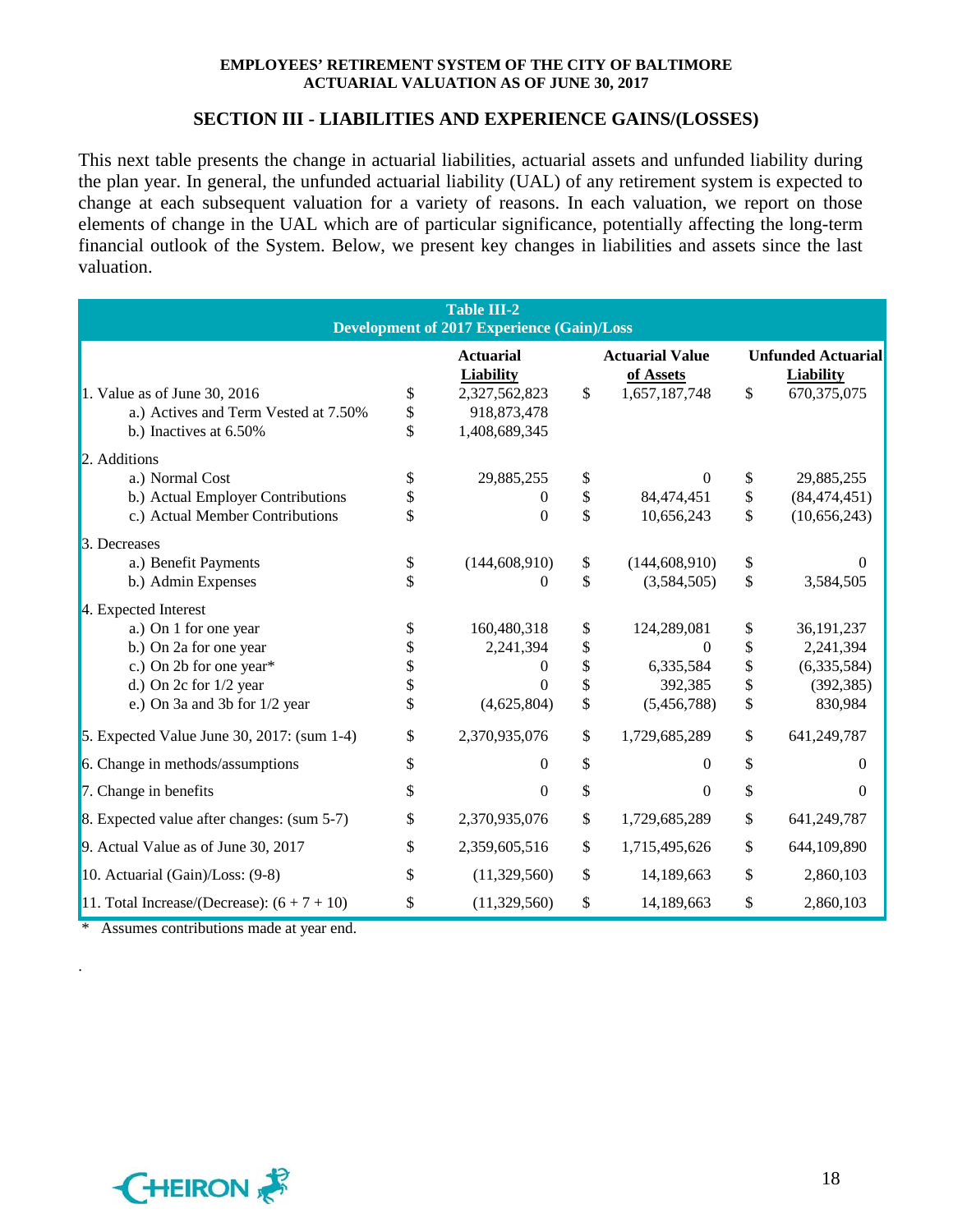## **SECTION III - LIABILITIES AND EXPERIENCE GAINS/(LOSSES)**

| <b>Table III-3</b><br><b>Development of 2017 Experience Gain/(Loss)</b>                                                                                                                       |                                             |
|-----------------------------------------------------------------------------------------------------------------------------------------------------------------------------------------------|---------------------------------------------|
| 1. Unfunded Actuarial Liability at June 30, 2016<br>2. Additions (normal cost, expenses and contributions)<br>3. Interest accrued*<br>4. Actuarial Assumption Change                          | 670, 375, 075<br>(61,660,934)<br>32,535,646 |
| 5. Expected Unfunded Actuarial Liability at June 30, 2017 (1) + (2) + (3) + (4)<br>6. Actual Unfunded Actuarial Liability at June 30, 2017<br>7. Total Gain/(Loss) at June 30, 2017 (5) - (6) | 641, 249, 787<br>644,109,890<br>(2,860,103) |

| <b>Table III-4</b><br><b>Elements of Actuarial Assets - Gain/(Loss)</b>                                                                                                                         |                                                             |
|-------------------------------------------------------------------------------------------------------------------------------------------------------------------------------------------------|-------------------------------------------------------------|
| 1. Change in unallocated earnings - Gain/(Loss)<br>2. Change in Normal Cost Reserve - Gain/(Loss)<br>3. Asset Return - Gain/(Loss)<br>4. Total Actuarial Assets - Gain/(Loss) $(1) + (2) + (3)$ | (59, 159, 536)<br>2,423,288<br>42,546,585<br>(14, 189, 663) |

| <b>Table III-5</b><br><b>Elements of Actuarial Liability - Gain/(Loss)</b>                                                                                                                                                                                                                                                                                                           |                                                                                                                                   |
|--------------------------------------------------------------------------------------------------------------------------------------------------------------------------------------------------------------------------------------------------------------------------------------------------------------------------------------------------------------------------------------|-----------------------------------------------------------------------------------------------------------------------------------|
| 1. Age and Service Retirements - Gain/(Loss)<br>2. Disability Retirements - Gain/(Loss)<br>3. Death in Service Benefits - Gain/(Loss)<br>4. Withdrawal from Employment - Gain/(Loss)<br>5. Pay Increases - Gain/(Loss)<br>6. Death after Retirement - Gain/(Loss)<br>7. New Entrants - Gain/(Loss)<br>8. Other - Gain/(Loss)<br>9. Total Actuarial Liability - Gain/(Loss) (sum 1-8) | \$<br>(4,022,386)<br>(2,408,817)<br>(3,744,473)<br>2,028,808<br>13,676,041<br>(1,898,354)<br>1,499,733<br>6,199,008<br>11.329.560 |

\* Interest rate varies based on active versus inactive.

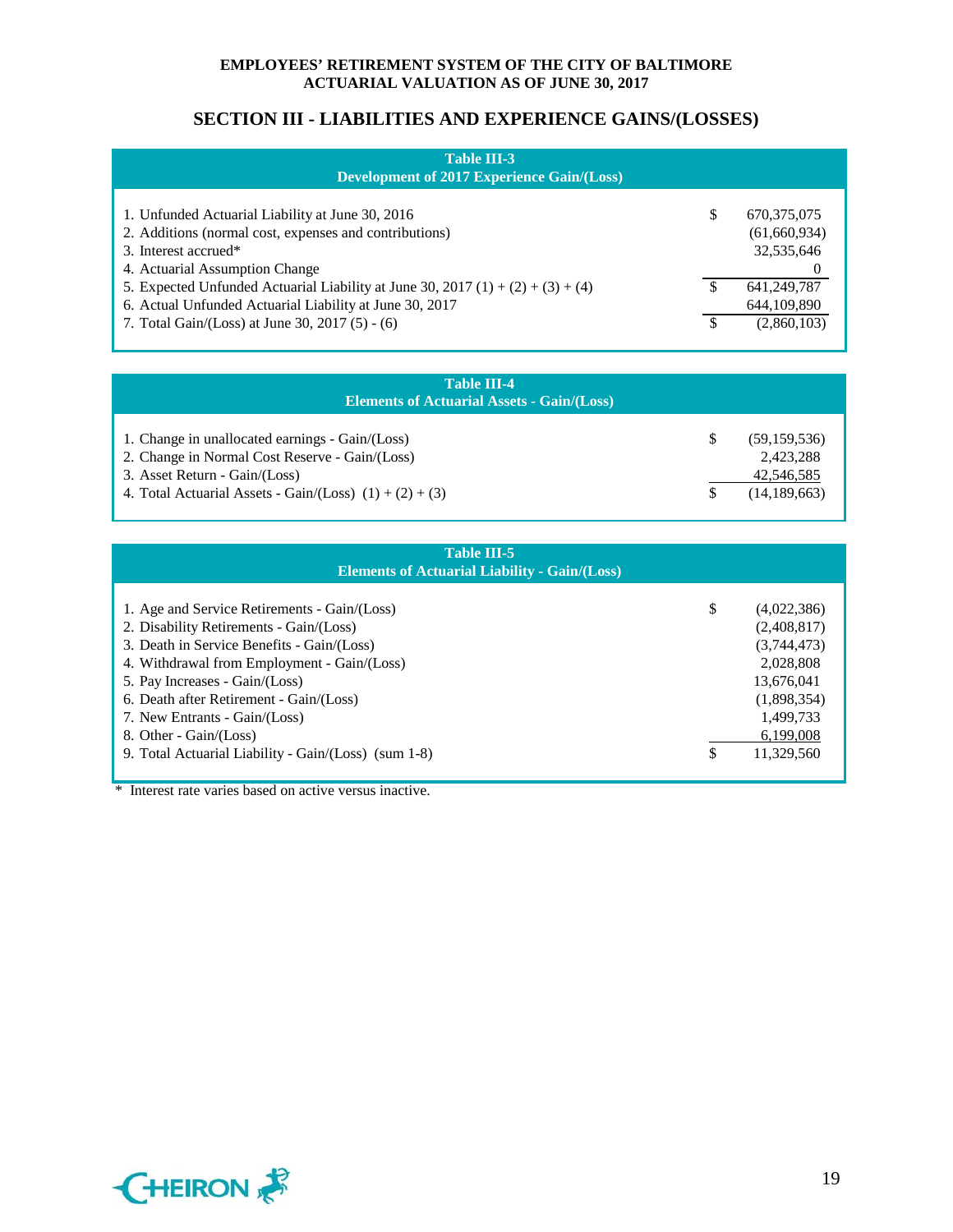## **SECTION IV - CONTRIBUTIONS**

This table presents the components that make up the costs by employer including the normal cost reflective of the value of the benefits earned during the year, employee contributions for members under Class A, Class C, and Class D membership, the proportional shares of the amortization cost to pay off the unfunded actuarial liability, and the special credit normal cost defined in Ordinance 01-189, all brought forward with interest for the one-year delay in funding to the next fiscal year beginning. Under the current funding policy, the unfunded actuarial liability is amortized over a fixed period of 20 years starting from fiscal year beginning 2011. As of the current valuation, the remaining amortization period is 14 years.

|                                                                                     |                            | <b>Table IV-1</b>                    |                     |                  |          |
|-------------------------------------------------------------------------------------|----------------------------|--------------------------------------|---------------------|------------------|----------|
|                                                                                     |                            | <b>Contribution Summary by Group</b> |                     |                  |          |
|                                                                                     |                            |                                      | As of June 30, 2017 |                  |          |
|                                                                                     | Dept. of                   | <b>Detention</b>                     | All                 |                  |          |
|                                                                                     | <b>Education</b>           | <b>Services</b>                      | <b>Others</b>       | <b>Total</b>     | % of Pay |
| Total Normal Cost (including expenses)                                              | \$<br>5,218,766            | \$<br>11,381                         | \$23,709,780        | \$<br>28,939,927 | 7.40%    |
| <b>Expected Employee Contributions</b>                                              | (162, 190)                 | $\overline{0}$                       | (16, 104, 831)      | (16, 267, 021)   | $-4.16%$ |
| Net Normal Cost                                                                     | \$<br>5,056,576            | 11,381<br>\$                         | \$<br>7,604,949     | \$<br>12,672,906 | 3.24%    |
| 14-year amortization of                                                             |                            |                                      |                     |                  |          |
| <b>Unfunded Actuarial Liability</b>                                                 | $\mathbb{S}$<br>10,059,991 | \$<br>73,267                         | \$60,447,628        | \$<br>70,580,886 | 18.05%   |
| Allocation from 6/30/2000 excess<br>earnings to pay Ordinance 01-189<br>normal cost | (489, 869)                 | (3,568)                              | (2,943,480)         | (3,436,917)      | $-0.88%$ |
| Net plan cost at 7/1/2017                                                           | $\mathbb{S}$<br>14,626,698 | \$<br>81,080                         | \$65,109,097        | \$<br>79,816,875 | 20.41%   |
| Interest to $7/1/2018$                                                              | 1,103,194                  | 6,081                                | 5,498,032           | 6,607,307        | 1.69%    |
| Plan Cost Before Adjustment                                                         | 15,729,892<br>$\mathbb{S}$ | \$<br>87,161                         | \$70,607,129        | \$<br>86,424,182 | 22.10%   |
| Shortfall contribution adjustment with<br>interest                                  | $\boldsymbol{0}$           | $\boldsymbol{0}$                     | 3,441,989           | 3,441,989        | 0.88%    |
| Net plan cost at 7/1/2018                                                           | \$15,729,892               | \$<br>87,161                         | \$74,049,118        | \$<br>89,866,171 | 22.98%   |

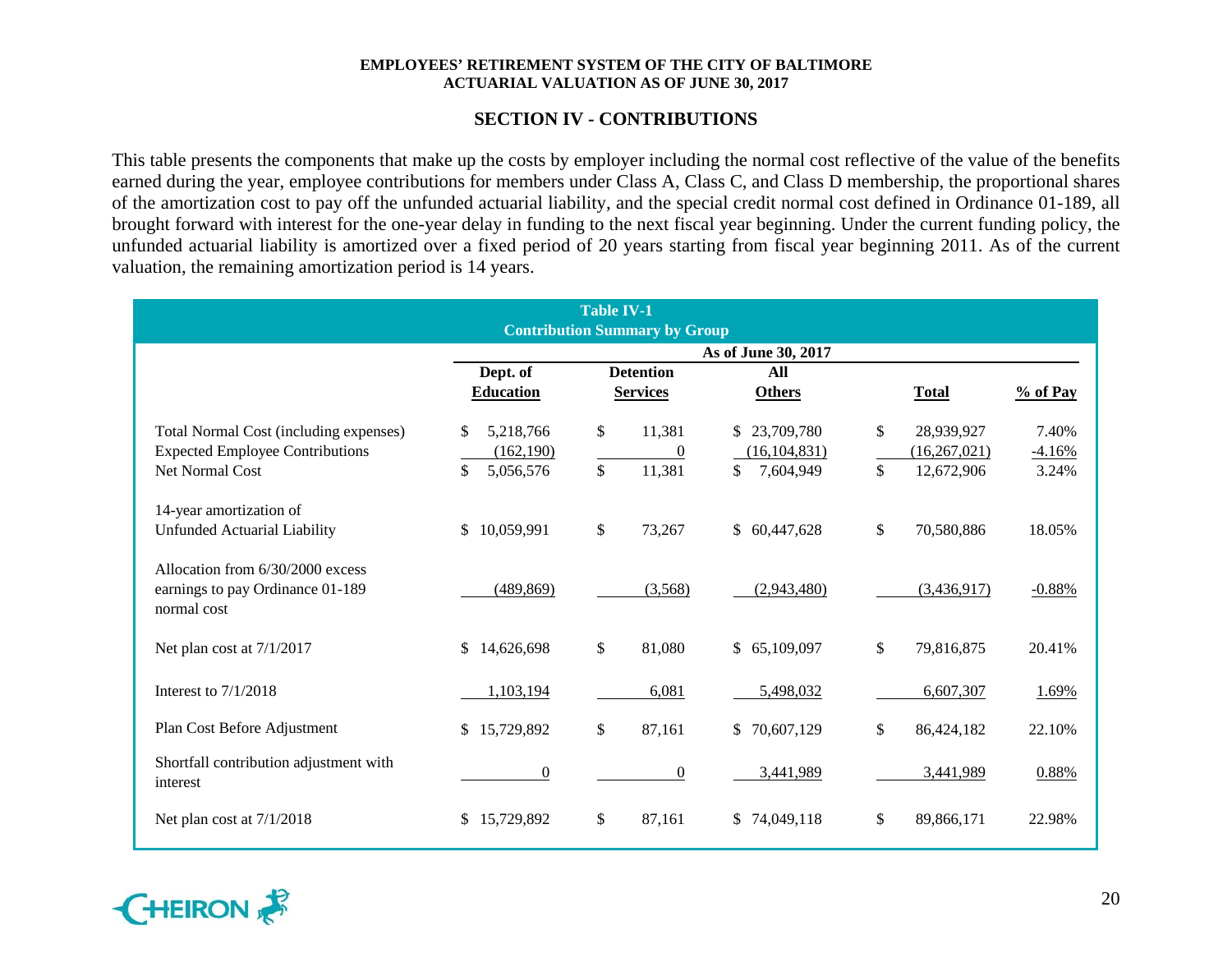## **SECTION IV - CONTRIBUTIONS**

In accordance with Section 5.3 (C) of Article 22 of the City Code, the City's contribution rate to the Retirement Savings Plan (Savings Plan) is 3% for Hybrid Plan D members. However, if the Class D funded status falls below 85%, half of the 3.0% (or 1.5%) of the City contributions to the Savings Plan will be diverted to funding the Retirement System.

In the table below we track and provide the funded status for Class D members. The funded ratio is defined as the ratio of the adjusted market value basis of assets attributable to Class D members of the June 30th preceding the actuarial valuation over the Employees Retirement System liabilities attributable to Class D members on that date. To determine this value in time for the implementation of the appropriate City contribution rate, before the beginning of the fiscal year, we roll forward the liabilities for Class D members and the estimated adjusted asset value from the beginning of the prior year to provide a June 30, 2017 measurement.

|                                            |          | Table IV - 2                                          |                        |                           |
|--------------------------------------------|----------|-------------------------------------------------------|------------------------|---------------------------|
|                                            |          | Development of 2017 Expected Funded Status for Plan D |                        |                           |
|                                            |          | <b>Actuarial</b>                                      | <b>Actuarial Value</b> | <b>Unfunded Actuarial</b> |
|                                            |          | <b>Liability</b>                                      | of Assets              | <b>Liability</b>          |
| 1. Value as of June 30, 2016               | \$       | 711,125                                               | \$<br>616,882          | \$<br>94,243              |
| a.) Actives and Term Vested at 7.50%       | \$       | 711,125                                               |                        |                           |
| b.) Inactives at 6.50%                     | \$       | 0                                                     |                        |                           |
| 2. Additions                               |          |                                                       |                        |                           |
| a.) Normal Cost                            | \$       | 1,014,295                                             | \$<br>$\Omega$         | \$<br>1,014,295           |
| b.) Expected Employer Contributions        | \$       | $\Omega$                                              | \$<br>207,289          | \$<br>(207, 289)          |
| c.) Expected Member Contributions          | \$       | $\boldsymbol{0}$                                      | \$<br>860,967          | \$<br>(860, 967)          |
| 3. Decreases                               |          |                                                       |                        |                           |
| a.) Expected Benefit Payments              | \$       | (66, 661)                                             | \$<br>(66, 661)        | \$<br>$\Omega$            |
| b.) Expected Admin Expenses                | \$       | 0                                                     | \$<br>(70, 824)        | \$<br>70,824              |
| 4. Interest                                |          |                                                       |                        |                           |
| a.) On 1 for one year                      | \$       | 53,334                                                | \$<br>67,549           | \$<br>(14,215)            |
| b.) On 2a for one year                     | \$       | 76,072                                                | \$<br>$\Omega$         | \$<br>76,072              |
| c.) On 2b for one year*                    |          | $\theta$                                              | \$<br>22,698           | \$<br>(22, 698)           |
| d.) On $2c$ for $1/2$ year                 | \$<br>\$ | 0                                                     | \$<br>45,914           | \$<br>(45, 914)           |
| e.) On 3a and 3b for 1/2 year              | \$       | (2,132)                                               | \$<br>(7, 332)         | \$<br>5,200               |
| 5. Expected Value June 30, 2017: (sum 1-4) | \$       | 1,786,032                                             | \$<br>1,676,482        | \$<br>109,551             |
| 6. Funded Status                           |          |                                                       |                        | 94%                       |

Assumes contributions made at beginning of year.

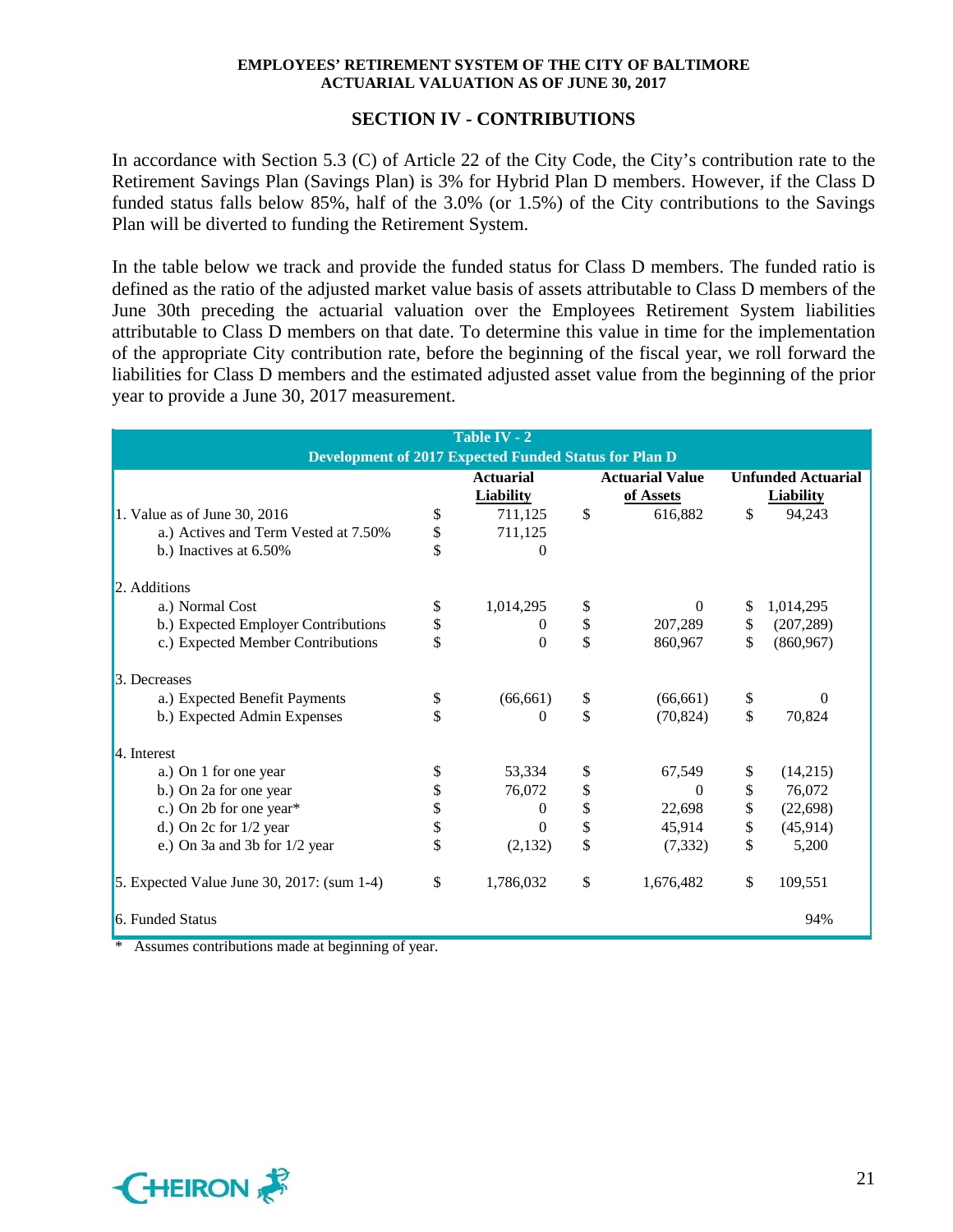## **APPENDIX A - PLAN MEMBERSHIP**

The data for this valuation was provided electronically in Excel by the Retirement System Office. Cheiron did not audit any of the data; however the data was reviewed to ensure that it complies with generally accepted actuarial standards. The data for active and inactive participants is as of June 30, 2017. Where data elements may be missing such as dates of hire, dates of birth, and benefit accrual level, we make assumptions to fill-in the blanks. The assumed values (if applicable) are included in Appendix B.

The following pages contain a summary of the data provided.

- Reconciliation of participants as of June 30, 2017
- Active members split by plan and group
- Age/service and age/salary/service distribution for active members as of June 30, 2017
- Counts and average benefit amount by age for retirees, beneficiaries and disabled members as of June 30, 2017

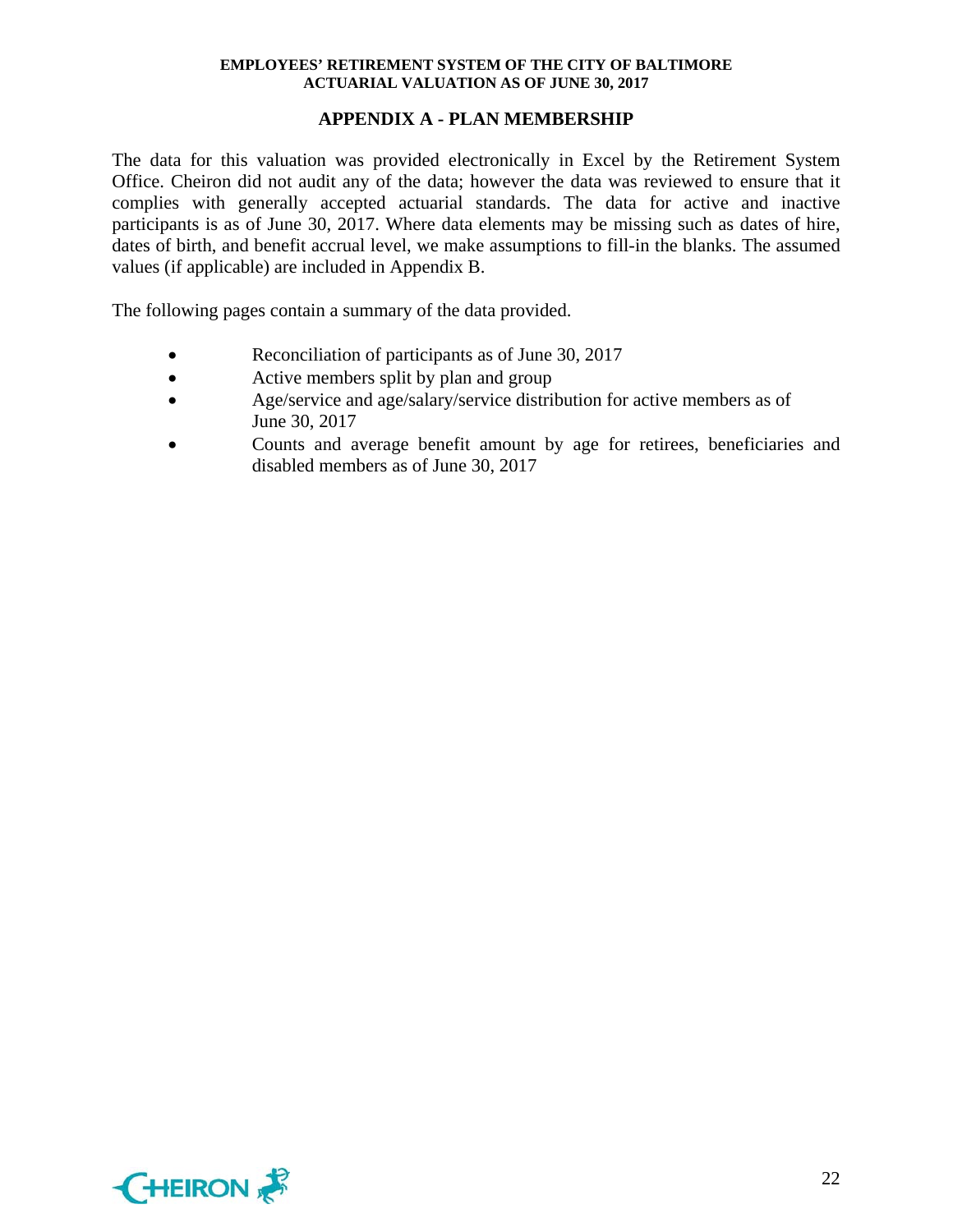## **APPENDIX A - PLAN MEMBERSHIP**

## **PARTICIPANT RECONCILIATION FROM JANUARY 1, 2016 TO JANUARY 1, 2017**

|                               |         | Term.  |          |         |          |        |
|-------------------------------|---------|--------|----------|---------|----------|--------|
|                               | Actives | Vested | Disabled | Retired | Survivor | Total  |
| July 1, 2016 valuation<br>1.  | 8,274   | 1,018  | 886      | 6,705   | 1,416    | 18,299 |
| Additions<br>$2^{+}$          |         |        |          |         |          |        |
| a. New entrants / pickups     | 520     |        |          |         |          | 520    |
| b. Returned to work           | 33      |        |          |         |          | 33     |
| c. Transferred                |         |        |          |         |          |        |
| <b>Total</b>                  | 553     |        |          |         |          | 553    |
| Reductions<br>3.              |         |        |          |         |          |        |
| a. Terminated - not vested    | (321)   |        |          |         |          | (321)  |
| b. Non-Participating          |         |        |          |         |          |        |
| c. Lump sum                   | (5)     | (6)    |          |         |          | (11)   |
| d. Benefits Expired           |         |        |          |         |          |        |
| e. Deaths without beneficiary | (13)    |        | (28)     | (202)   | (69)     | (312)  |
| <b>Total</b>                  | (339)   | (6)    | (28)     | (202)   | (69)     | (644)  |
| Changes in status<br>4.       |         |        |          |         |          |        |
| a. Terminated - vested        | (99)    | 99     |          |         |          |        |
| b. Returned to work           | 6       | (6)    |          |         |          |        |
| c. Retired                    | (295)   | (70)   |          | 365     |          |        |
| d. Disabled                   | (34)    | (3)    | 37       |         |          |        |
| e. Died with beneficiary      | (23)    |        | (21)     | (91)    | 135      |        |
| f. Data corrections           |         | 13     | 9        | 2       |          | 24     |
| <b>Total</b>                  | (445)   | 33     | 25       | 276     | 135      | 24     |
| 5. July 1, 2017 valuation     | 8,043   | 1,045  | 883      | 6,779   | 1,482    | 18,232 |

| <b>ACTIVE MEMBERSHIP AS OF JULY 1, 2017 BY PLAN AND GROUP</b> |                  |                                                        |               |                |              |  |  |
|---------------------------------------------------------------|------------------|--------------------------------------------------------|---------------|----------------|--------------|--|--|
|                                                               | Dept. of         | % of<br><b>Total</b><br><b>Detention</b><br><u>All</u> |               |                |              |  |  |
|                                                               | <b>Education</b> | <b>Services</b>                                        | <b>Others</b> | <b>Actives</b> | <b>Total</b> |  |  |
| <b>Class A active members</b>                                 |                  |                                                        |               |                | 0.2%         |  |  |
| Class C active members                                        | 1,376            |                                                        | 5,844         | 7,223          | 89.8%        |  |  |
| <b>Class D active members</b>                                 | 81               |                                                        | 726           | 807            | 10.0%        |  |  |
| Total                                                         | 1.461            |                                                        | 6,579         | 8,043          | 100.0%       |  |  |

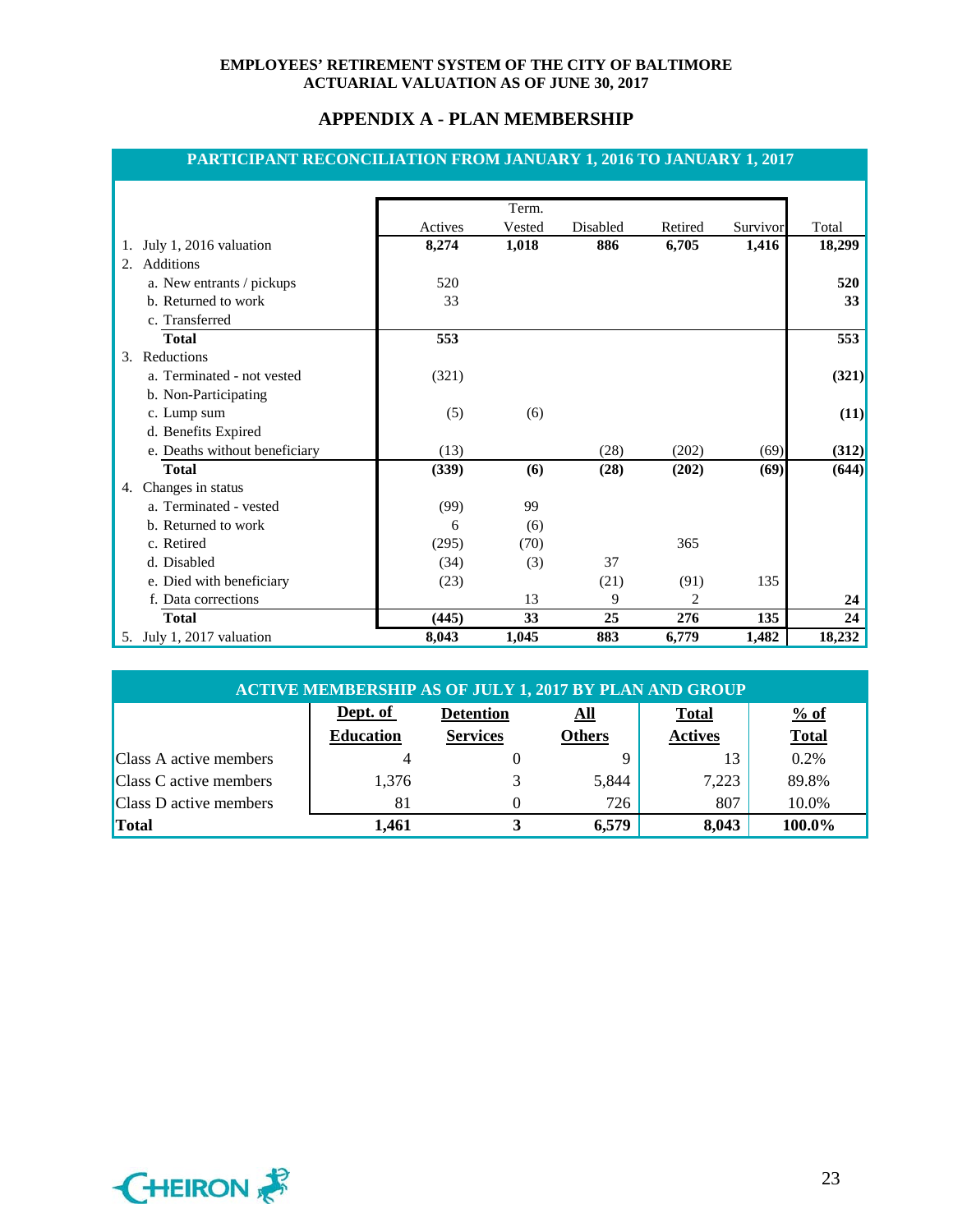#### **APPENDIX A - PLAN MEMBERSHIP**

|           |                                                    |                  |                  |          | <b>AGE/SERVICE DISTRIBUTION OF ACTIVE PARTICIPANTS</b><br><b>ACTIVE PARTICIPANTS AS OF JUNE 30, 2017</b> |                |                |                  |                |       |
|-----------|----------------------------------------------------|------------------|------------------|----------|----------------------------------------------------------------------------------------------------------|----------------|----------------|------------------|----------------|-------|
|           |                                                    |                  |                  |          | COMPLETED YEARS OF CREDITED SERVICE                                                                      |                |                |                  |                |       |
| AGE       | $0 - 4$                                            | $5-9$            | $10-14$          | $15-19$  | $20 - 24$                                                                                                | $25-29$        | 30-34          | $35 - 39$        | 40 & Up        | Total |
| Under 25  | 26                                                 | $\boldsymbol{0}$ | $\boldsymbol{0}$ | $\theta$ | $\boldsymbol{0}$                                                                                         | $\overline{0}$ | $\theta$       | $\boldsymbol{0}$ | $\overline{0}$ | 26    |
| 25-29     | 221                                                | 34               | $\overline{0}$   |          | $\overline{0}$                                                                                           | $\theta$       | $\overline{0}$ | $\theta$         | $\theta$       | 255   |
| 30-34     | 298                                                | 200              | 68               | 3        |                                                                                                          |                | $\theta$       | 0                | $\theta$       | 569   |
| 35-39     | 288                                                | 242              | 177              | 33       | $\theta$                                                                                                 | $\theta$       | $\theta$       | $\theta$         | $\theta$       | 740   |
| 40-44     | 210                                                | 204              | 213              | 142      | 31                                                                                                       | $\theta$       | $\Omega$       | $\theta$         | $\theta$       | 800   |
| 45-49     | 214                                                | 227              | 226              | 190      | 100                                                                                                      | 59             | $\overline{c}$ | $\theta$         | $\theta$       | 1,018 |
| 50-54     | 178                                                | 212              | 256              | 205      | 129                                                                                                      | 181            | 88             | $\theta$         | $\theta$       | 1,249 |
| 55-59     | 147                                                | 191              | 233              | 211      | 165                                                                                                      | 212            | 184            | 94               | 4              | 1,441 |
| $60 - 64$ | 84                                                 | 127              | 165              | 180      | 130                                                                                                      | 163            | 147            | 148              | 40             | 1,184 |
| 65-69     | 38                                                 | 69               | 87               | 80       | 45                                                                                                       | 62             | 47             | 58               | 51             | 537   |
| 70 & Up   | 19                                                 | 17               | 33               | 28       | 23                                                                                                       | 28             | 17             | 22               | 37             | 224   |
| Total     | 1,723                                              | 1,523            | 1,458            | 1,072    | 623                                                                                                      | 705            | 485            | 322              | 132            | 8,043 |
|           | Average Service = $14.34$<br>Average Age = $50.66$ |                  |                  |          |                                                                                                          |                |                |                  |                |       |

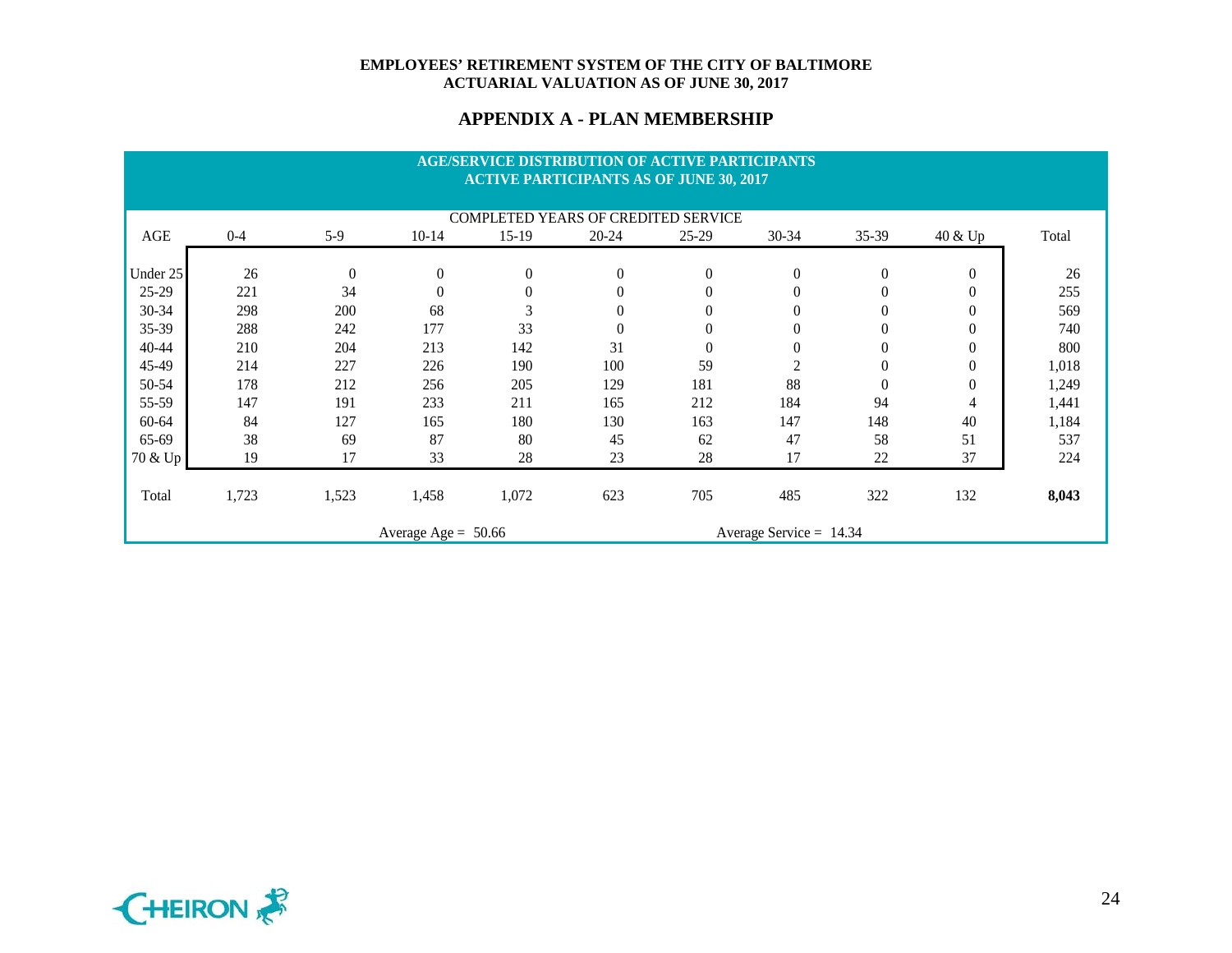## **APPENDIX A - PLAN MEMBERSHIP**

|           |          |            |                |                                 | <b>AGE/SERVICE DISTRIBUTION OF ACTIVE PARTICIPANTS</b><br><b>ACTIVE PARTICIPANTS AS OF JUNE 30, 2017</b> |          |                              |            |            |           |
|-----------|----------|------------|----------------|---------------------------------|----------------------------------------------------------------------------------------------------------|----------|------------------------------|------------|------------|-----------|
|           |          |            |                |                                 | <b>AVERAGE EARNINGS</b>                                                                                  |          |                              |            |            |           |
| AGE       | $0 - 4$  | $5-9$      | $10 - 14$      | $15-19$                         | $20 - 24$                                                                                                | $25-29$  | $30 - 34$                    | 35-39      | 40 & Up    | Total     |
| Under 25  | \$26,645 | $\sqrt{0}$ | $\sqrt{0}$     | $\sqrt{6}$                      | \$0                                                                                                      | \$0      | $\sqrt{0}$                   | $\sqrt{0}$ | $\sqrt{0}$ | \$ 26,645 |
| $25 - 29$ | 42,889   | 36,854     | $\overline{0}$ |                                 | $\theta$                                                                                                 |          | $\theta$                     | $\theta$   | $\Omega$   | 42,084    |
| $30 - 34$ | 49,809   | 45,251     | 38,688         | 50,898                          | $\boldsymbol{0}$                                                                                         |          | $\theta$                     | $\Omega$   | $\Omega$   | 46,883    |
| $35 - 39$ | 50,411   | 49,730     | 47,870         | 42,745                          | $\boldsymbol{0}$                                                                                         | $\Omega$ | $\theta$                     | $\theta$   | $\theta$   | 49,239    |
| 40-44     | 52,111   | 53,279     | 50,826         | 53,454                          | 47,267                                                                                                   |          | $\Omega$                     | $\theta$   | $\Omega$   | 52,117    |
| 45-49     | 48,885   | 46,141     | 45,378         | 46,612                          | 53,323                                                                                                   | 53,964   | 61,814                       | $\Omega$   | $\Omega$   | 47,826    |
| 50-54     | 49,522   | 46,808     | 43,911         | 46,578                          | 51,507                                                                                                   | 55,323   | 52,612                       | $\Omega$   | $\Omega$   | 48,691    |
| 55-59     | 46,485   | 44,835     | 44,965         | 37,718                          | 48,067                                                                                                   | 52,396   | 57,212                       | 55,696     | 64,878     | 47,809    |
| 60-64     | 49,500   | 44,444     | 43,706         | 43,700                          | 46,520                                                                                                   | 51,148   | 54,980                       | 59,357     | 57,717     | 49,358    |
| 65-69     | 45,908   | 54,245     | 42,111         | 49,606                          | 54,560                                                                                                   | 48,543   | 56,976                       | 60,839     | 65,467     | 52,383    |
| 70 & Up   | 33,970   | 41,512     | 31,250         | 47,403                          | 48,126                                                                                                   | 49,580   | 49,204                       | 41,884     | 53,036     | 44,308    |
| Total     | \$48,249 | \$47,446   | \$45,137       | \$45,409                        | \$49,731                                                                                                 | \$52,540 | \$55,416                     | \$ 57,361  | \$59,616   | \$48,629  |
|           |          |            |                | Total Earnings = $$391,121,606$ |                                                                                                          |          | Average Earnings = $$48,629$ |            |            |           |

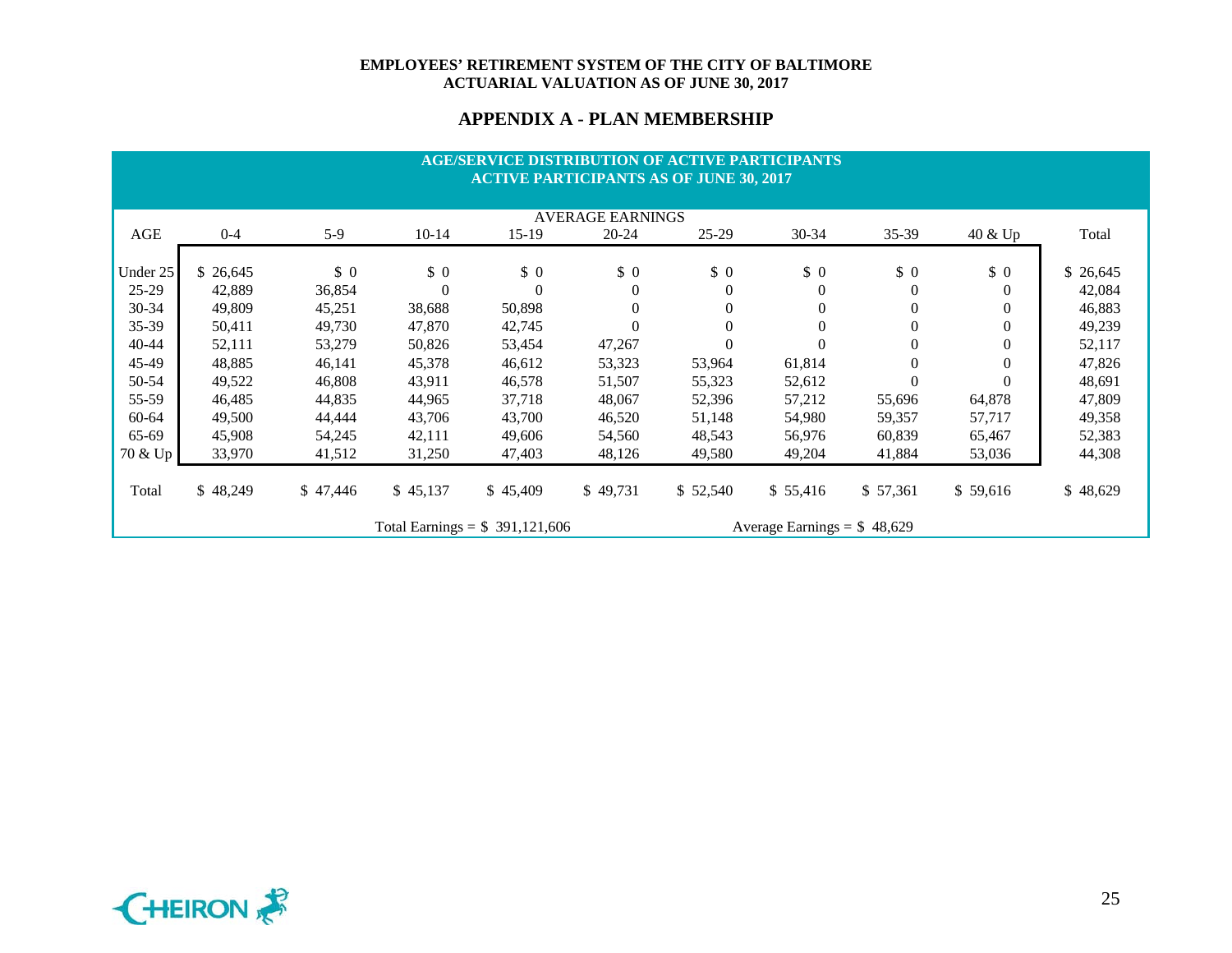## **APPENDIX A - PLAN MEMBERSHIP**

|                              |                  |                  | <b>Schedule of Benefit Recipients by Attained Age and Type of Retirement - ERS</b><br>June 30, 2017 - Primary Members |                  |                  |                  |
|------------------------------|------------------|------------------|-----------------------------------------------------------------------------------------------------------------------|------------------|------------------|------------------|
|                              |                  |                  | TYPE OF RETIREMENT                                                                                                    |                  |                  |                  |
| AGE                          | <b>NR</b>        | ER               | DS                                                                                                                    | ODis             | <b>ADis</b>      | Total            |
| Under 20                     | $\boldsymbol{0}$ | $\boldsymbol{0}$ | $\boldsymbol{0}$                                                                                                      | $\boldsymbol{0}$ | $\boldsymbol{0}$ | $\boldsymbol{0}$ |
| $20 - 24$                    | $\boldsymbol{0}$ | $\boldsymbol{0}$ | $\boldsymbol{0}$                                                                                                      | $\mathbf{0}$     | $\boldsymbol{0}$ | $\boldsymbol{0}$ |
| $25-29$                      | $\boldsymbol{0}$ | $\mathbf{0}$     | $\boldsymbol{0}$                                                                                                      | $\boldsymbol{0}$ | $\boldsymbol{0}$ | $\boldsymbol{0}$ |
| 30-34                        | $\boldsymbol{0}$ | $\boldsymbol{0}$ | $\boldsymbol{0}$                                                                                                      | $\overline{2}$   | $\boldsymbol{0}$ | $\overline{2}$   |
| 35-39                        | $\boldsymbol{0}$ | $\boldsymbol{0}$ | $\boldsymbol{0}$                                                                                                      | $\overline{4}$   | $\boldsymbol{0}$ | $\overline{4}$   |
| 40-44                        | $\boldsymbol{0}$ | $\boldsymbol{0}$ | $\boldsymbol{0}$                                                                                                      | 11               | 1                | 12               |
| 45-49                        | $\overline{2}$   | $\boldsymbol{0}$ | $\overline{2}$                                                                                                        | 26               | $\boldsymbol{0}$ | 30               |
| 50-54                        | 29               | $\overline{0}$   | 15                                                                                                                    | 66               | $\overline{4}$   | 114              |
| 55-59                        | 133              | 141              | 72                                                                                                                    | 171              | 7                | 524              |
| 60-64                        | 395              | 369              | 166                                                                                                                   | 213              | 10               | 1,153            |
| 65-69                        | 930              | 482              | 203                                                                                                                   | 148              | 7                | 1,770            |
| 70-74                        | 833              | 343              | 148                                                                                                                   | 75               | 9                | 1,408            |
| 75-79                        | 570              | 288              | 105                                                                                                                   | 59               | $\overline{7}$   | 1,029            |
| 80-84                        | 387              | 266              | 82                                                                                                                    | 31               | $\tau$           | 773              |
| 85 & Up                      | 512              | 231              | 77                                                                                                                    | 17               | 6                | 843              |
| Total                        | 3,791            | 2,120            | 870                                                                                                                   | 823              | 58               | 7,662            |
| Average<br>Annual<br>Benefit | \$23,646         | \$7,340          | \$21,595                                                                                                              | \$9,636          | \$22,704         | \$17,389         |

NR - Service Retirement

ER - Early Retirement

DS - Discontinued Service

ODis - Ordinary Disability

ADis - Accidental Disability

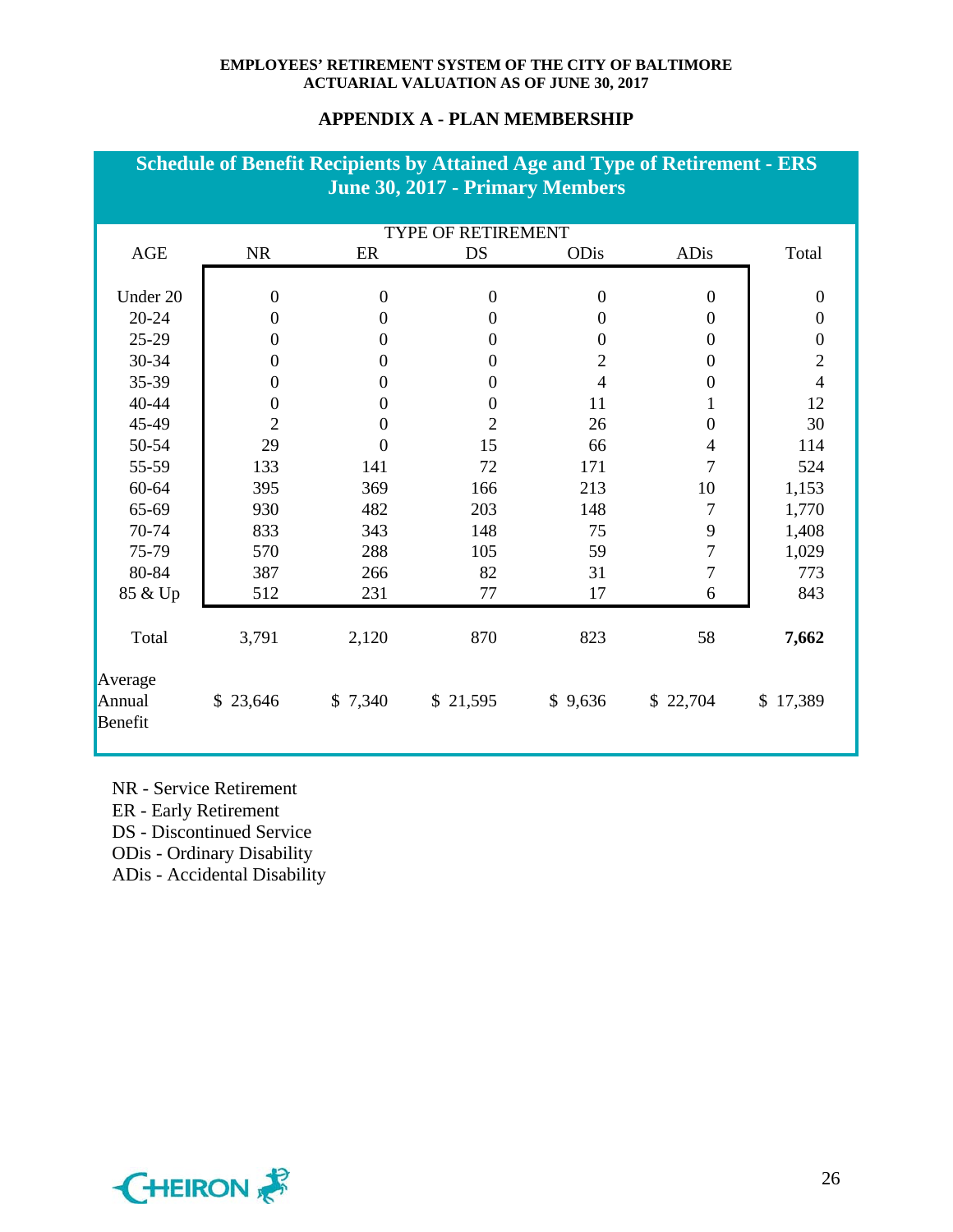## **APPENDIX A - PLAN MEMBERSHIP**

| <b>Schedule of Benefit Recipients by Attained Age and Type of Retirement - ERS</b><br>June 30, 2017 - Beneficiaries |  |                  |                  |                  |                           |                |                  |                  |                              |
|---------------------------------------------------------------------------------------------------------------------|--|------------------|------------------|------------------|---------------------------|----------------|------------------|------------------|------------------------------|
|                                                                                                                     |  |                  |                  |                  |                           |                |                  |                  |                              |
|                                                                                                                     |  |                  |                  |                  | <b>TYPE OF RETIREMENT</b> |                |                  |                  |                              |
| Total                                                                                                               |  | ADth             | ODth             | ADis             | ODis                      | DS             | ER               | $\rm NR$         | AGE                          |
|                                                                                                                     |  |                  |                  |                  |                           |                |                  |                  |                              |
| 11                                                                                                                  |  | $\theta$         |                  | $\boldsymbol{0}$ | $\overline{c}$            | $\overline{2}$ | $\boldsymbol{2}$ | 4                | Under 20                     |
| 7                                                                                                                   |  | $\theta$         |                  | 0                | $\overline{c}$            | $\theta$       | $\boldsymbol{0}$ | 4                | $20 - 24$                    |
| $\boldsymbol{0}$                                                                                                    |  | $\boldsymbol{0}$ | 0                | $\boldsymbol{0}$ | $\boldsymbol{0}$          | $\theta$       | $\boldsymbol{0}$ | $\boldsymbol{0}$ | 25-29                        |
|                                                                                                                     |  | $\theta$         | 0                | $\boldsymbol{0}$ |                           | 0              | $\boldsymbol{0}$ | 0                | 30-34                        |
| $\boldsymbol{0}$                                                                                                    |  | $\theta$         | 0                | $\boldsymbol{0}$ | $\theta$                  | 0              | $\boldsymbol{0}$ | $\theta$         | 35-39                        |
| $\sqrt{2}$                                                                                                          |  | $\boldsymbol{0}$ | $\overline{c}$   | $\boldsymbol{0}$ | $\boldsymbol{0}$          | 0              | $\boldsymbol{0}$ | $\boldsymbol{0}$ | 40-44                        |
| $6\,$                                                                                                               |  | $\theta$         | $\boldsymbol{0}$ |                  | 3                         |                | $\boldsymbol{0}$ |                  | 45-49                        |
| 23                                                                                                                  |  | $\theta$         | $\overline{2}$   | $\boldsymbol{0}$ | 8                         | $\overline{2}$ | 6                | 5                | 50-54                        |
| 71                                                                                                                  |  | $\boldsymbol{0}$ | 10               | 1                | 20                        | 4              | 10               | 26               | 55-59                        |
| 125                                                                                                                 |  | $\boldsymbol{0}$ | 18               | $\boldsymbol{0}$ | 32                        | 6              | 19               | 50               | 60-64                        |
| 214                                                                                                                 |  | $\theta$         | 17               | $\overline{c}$   | 59                        | 15             | 35               | 86               | 65-69                        |
| 210                                                                                                                 |  | $\boldsymbol{0}$ | 13               | $\mathbf{1}$     | 36                        | $22\,$         | 37               | 101              | 70-74                        |
| 235                                                                                                                 |  |                  | 14               | 3                | 31                        | 22             | 51               | 113              | 75-79                        |
| 237                                                                                                                 |  | $\boldsymbol{0}$ | 12               |                  | 23                        | 13             | 59               | 129              | 80-84                        |
| 340                                                                                                                 |  | $\boldsymbol{0}$ | 10               | 9                | 27                        | 21             | 63               | 210              | 85 & Up                      |
|                                                                                                                     |  |                  |                  |                  |                           |                |                  |                  |                              |
| 1,482                                                                                                               |  | $\mathbf{1}$     | 100              | 18               | 244                       | 108            | 282              | 729              | Total                        |
|                                                                                                                     |  |                  |                  |                  |                           |                |                  |                  |                              |
|                                                                                                                     |  |                  |                  |                  |                           |                |                  |                  |                              |
| \$8,580                                                                                                             |  |                  |                  |                  |                           |                |                  |                  |                              |
|                                                                                                                     |  |                  |                  |                  |                           |                |                  |                  |                              |
|                                                                                                                     |  | \$10,912         | \$12,968         | \$9,893          | \$5,246                   | \$10,458       | \$4,365          | \$10,411         | Average<br>Annual<br>Benefit |

NR - Service Retirement ER - Early Retirement DS - Discontinued Service ODis - Ordinary Disability ADis - Accidental Disability

ODth - Ordinary Death

ADth - Accidental Death

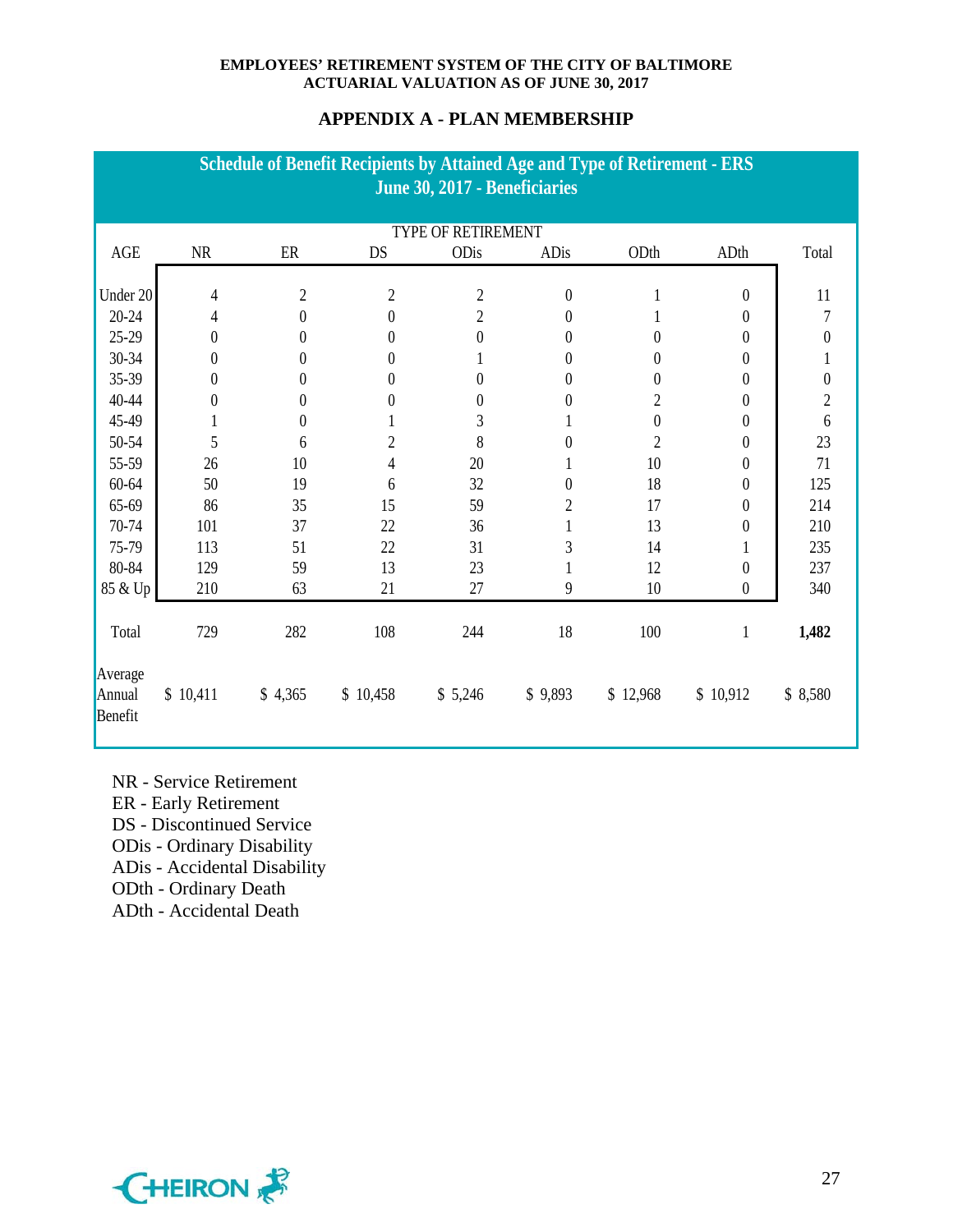## **APPENDIX B - ACTUARIAL ASSUMPTIONS AND METHODS**

#### **Entry Age Normal Method**

Liabilities and contributions shown in this report are computed using the Entry Age Normal method of funding. Under this method, the normal cost is computed as the level annual percentage of pay required to fund the retirement benefits between each member's date of hire and assumed retirement.

A description of the calculation follows:

The normal cost is based upon the normal cost rate determined by taking the value, as of entry age into the plan, of each member's projected future benefits. This value is then divided by the value, also at entry age, of each member's expected future salary producing a normal cost rate that should remain relatively constant over a participant's career. The normal cost rate is multiplied by current salary to determine each member's normal cost. Finally, the normal cost is reduced by the member contribution to produce the employer normal cost.

The actuarial liability is the difference between the present value of future benefits and the present value of future normal costs. The unfunded actuarial liability is the difference between the actuarial liability and the actuarial value of assets.

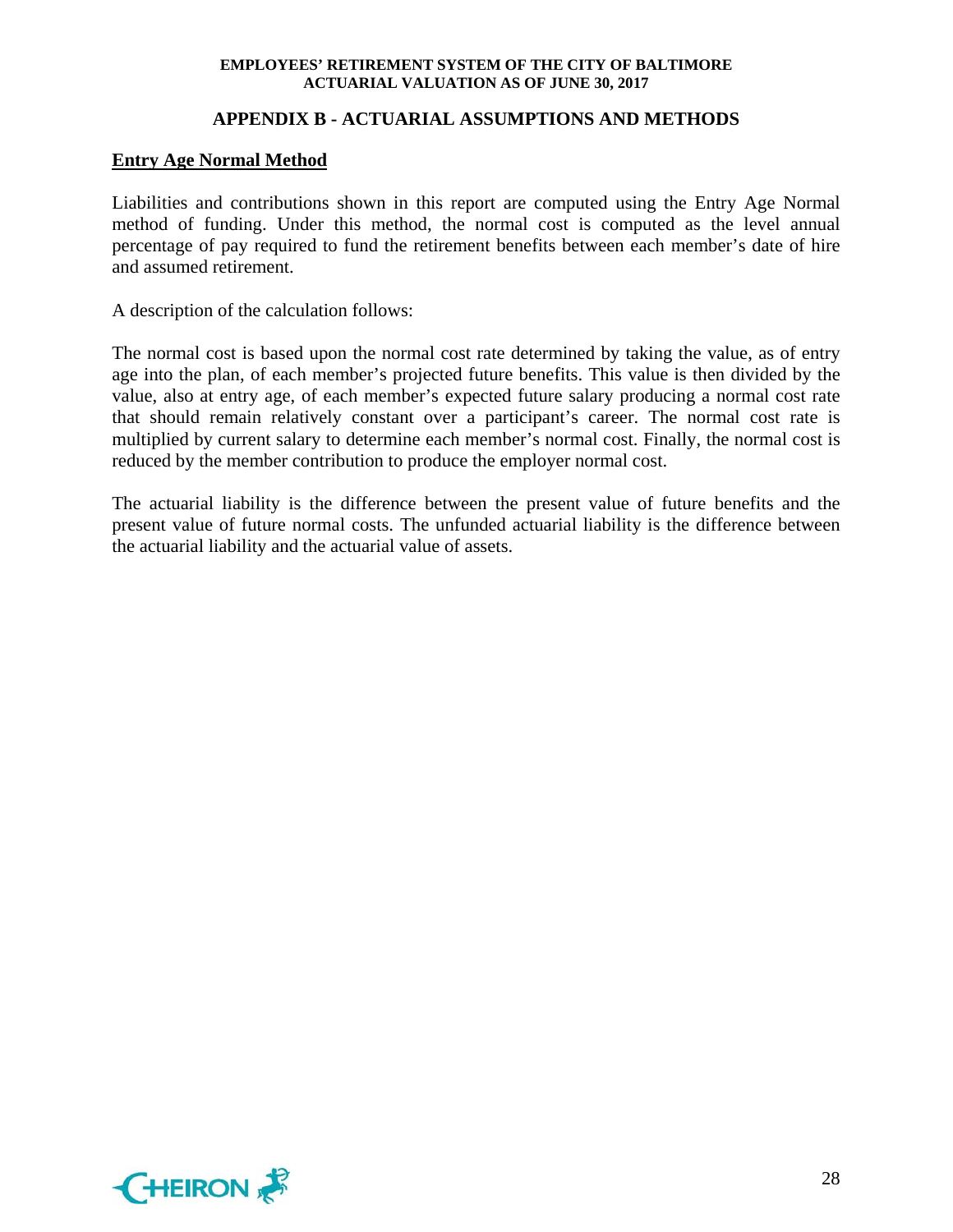## **APPENDIX B - ACTUARIAL ASSUMPTIONS AND METHODS**

## **Actuarial Assumptions and Methods**

| <b>Method of Funding:</b> | The Entry Age Normal Funding Method was approved by the<br>Board of Trustees effective 7/1/2012.                                                                                                                                                                                                                                                             |
|---------------------------|--------------------------------------------------------------------------------------------------------------------------------------------------------------------------------------------------------------------------------------------------------------------------------------------------------------------------------------------------------------|
|                           | The current unfunded actuarial liability is amortized as a level<br>dollar over 20 years. The 20-year period decreases each year from<br>2011 until 2031, at which time the unfunded liability will be fully<br>paid.                                                                                                                                        |
| <b>Asset Valuation:</b>   | The actuarial value of assets is equal to the market value, adjusted<br>for 20% of the five-year aggregate investment surpluses and<br>deficits. This calculation is done in the following steps:                                                                                                                                                            |
|                           | 1. The investment gain or loss for the current year is calculated;<br>this equals the actual investment earnings during the year<br>minus the expected earnings. Expected earnings are calculated<br>using a weighted average of the pre- and post-retirement<br>interest rate assumptions multiplied by the mean market value<br>of assets during the year. |
|                           | 2. The current net excess earnings are computed by adding the<br>investment gain or loss for the current year to the remaining<br>excess earnings for the prior valuation. One-fifth of the excess<br>earnings are recognized in the actuarial value as of the current<br>valuation and four-fifths are deferred to future years.                            |
|                           | 3. The net assets are then adjusted to account for the Normal Cost<br>Reserve held for the plan changes made during 2001.                                                                                                                                                                                                                                    |
|                           | 4. The present value of the prior year's City contributions is<br>added to the net assets to account for the one-year lag between<br>required contributions and when the contributions are actually<br>received.                                                                                                                                             |
|                           | 5. The actuarial value of assets will not be greater than 120% nor<br>less than 80% of the market value of assets as of the valuation<br>date.                                                                                                                                                                                                               |

All actuarial assumptions are subject to Board of Trustees approval with changes typically addressed following each five-year experience study and following the recommendation of the actuary. The last experience study was performed in 2015 based on 2010 through 2014 experience analysis. The rationale for these assumptions can be found in the experience study report.

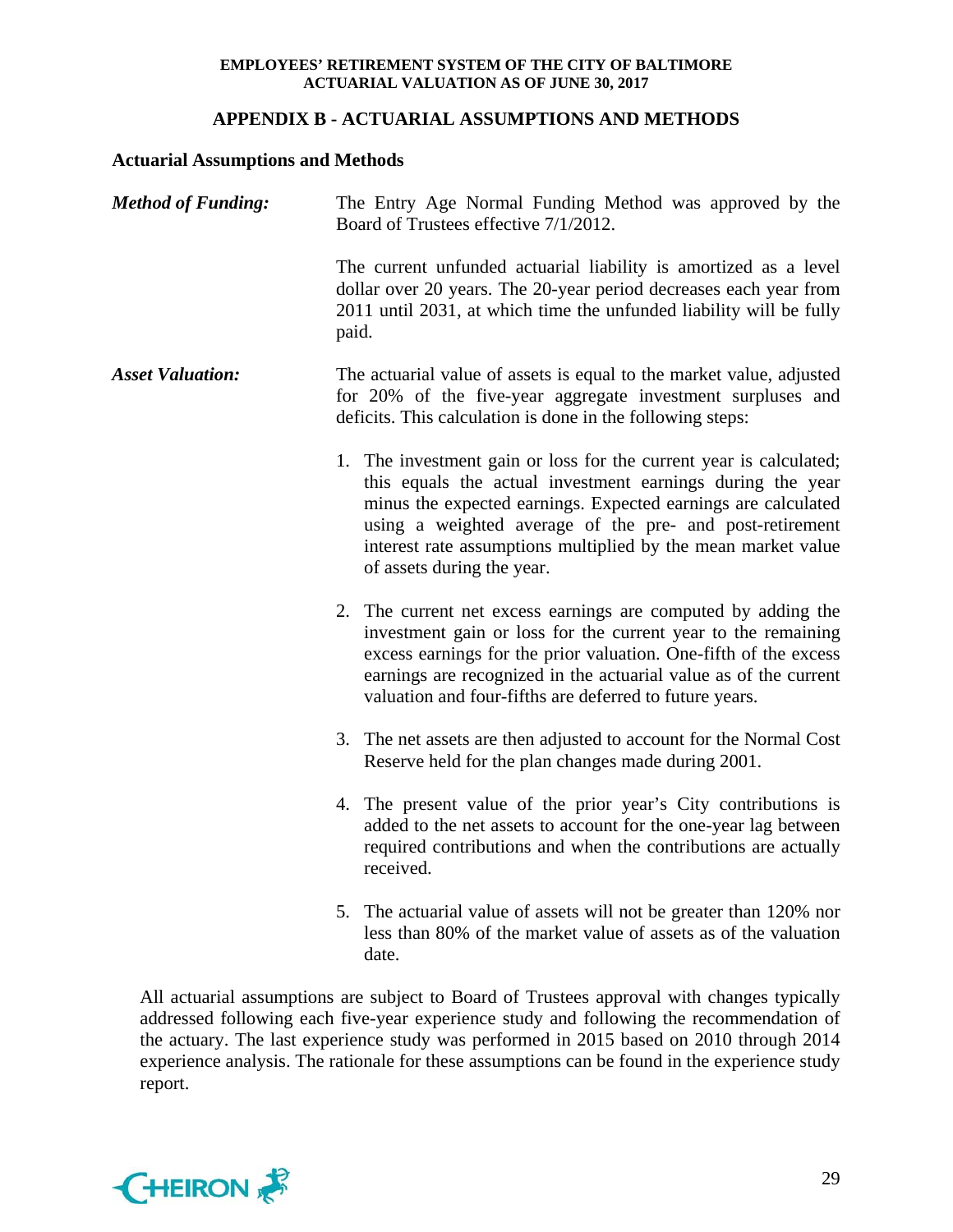## **APPENDIX B - ACTUARIAL ASSUMPTIONS AND METHODS**

| <b>Discount Rate:</b>     | A liability weighted discount rate is expected on the basis that a<br>7.50% rate is applied in measuring active and terminated vested<br>participant liabilities, and a 6.50% rate is applied for measuring<br>retiree participant liabilities. The weighted discount rate this year is<br>$6.93\%$ .                                                                                                                 |
|---------------------------|-----------------------------------------------------------------------------------------------------------------------------------------------------------------------------------------------------------------------------------------------------------------------------------------------------------------------------------------------------------------------------------------------------------------------|
| <b>Investment Return:</b> | The investment return assumption is 7.50% net of investment<br>expenses effective July 1, 2016. This assumption is defined by City<br>Code based on the definition of Regular Interest, which has been<br>amended from time to time based on the advice of the actuary and<br>investment consultant and recommendation of the Board of<br>Trustees in the form of an amendment to the City Code from time<br>to time. |
|                           | <b>Social Security Wage Base:</b> 3.00% per year compounded annually                                                                                                                                                                                                                                                                                                                                                  |
| <b>Inflation:</b>         | 2.65% (effective 6/30/2015)                                                                                                                                                                                                                                                                                                                                                                                           |
| <b>Salary Increases:</b>  | Salary increases are assumed to vary with age. Sample rates are as<br>follows:                                                                                                                                                                                                                                                                                                                                        |

| Age | <b>Salary</b> |
|-----|---------------|
| 20  | 0.063         |
| 25  | 0.058         |
| 30  | 0.053         |
| 35  | 0.047         |
| 40  | 0.041         |
| 45  | 0.037         |
| 50  | 0.035         |
| 55  | 0.035         |
| 60  | 0.035         |
| 65  | 0.035         |
| 69  | 0.035         |

| Cost-of-Living<br><b>Adjustment Assumption:</b> | 1.5% for inactives in pay status under age 65 and 2.0% over age 65                                                                      |
|-------------------------------------------------|-----------------------------------------------------------------------------------------------------------------------------------------|
| <b>Percent Married:</b>                         | Males 90%, females 80%                                                                                                                  |
| <i>Spouse Age:</i>                              | A husband is assumed to be four years older than his wife.                                                                              |
| <b>Remarriage Rates:</b><br><i>Expenses:</i>    | None<br>Administrative expenses are expected to be equal to the prior<br>years' actual expenses rounded up to the next hundred thousand |

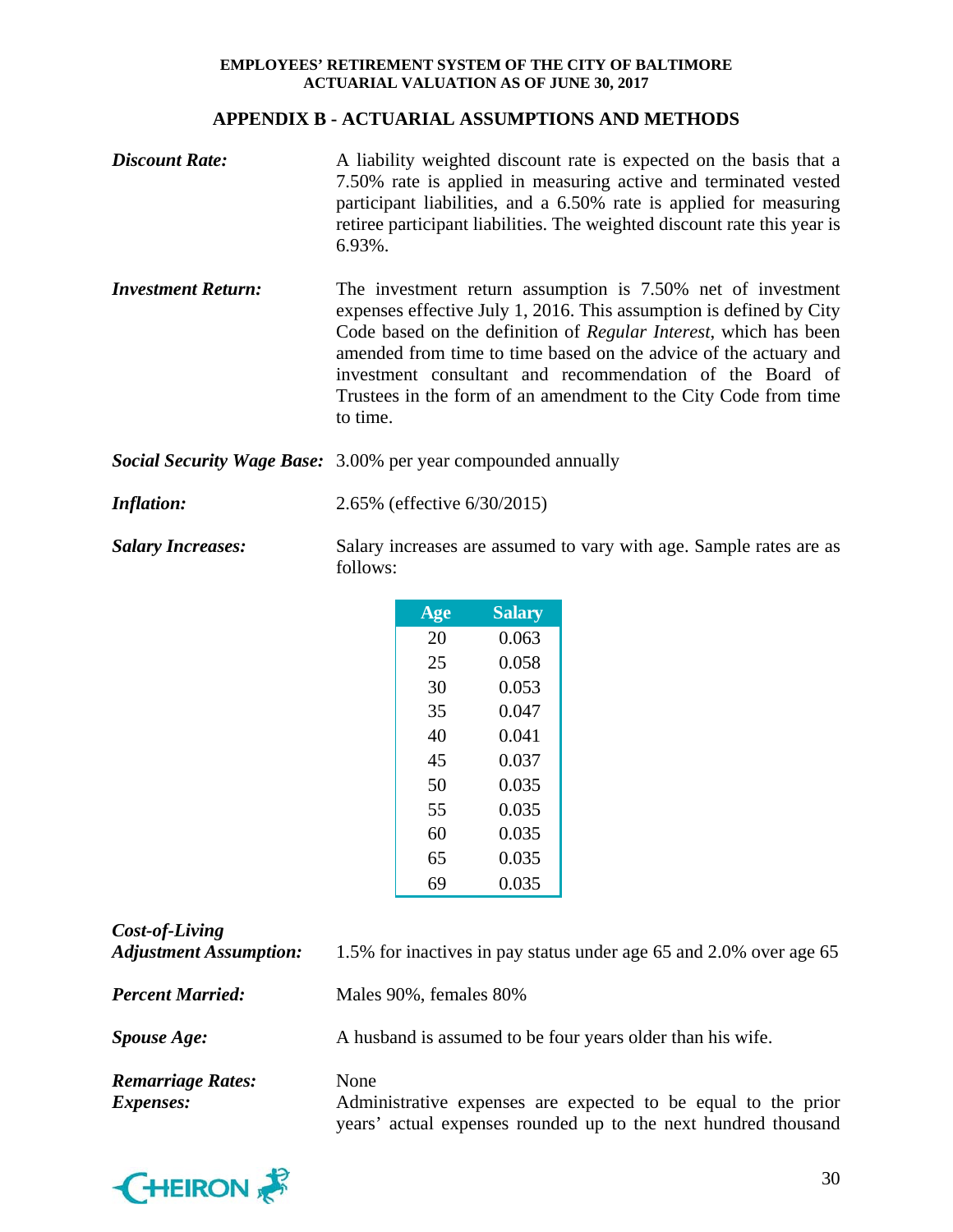#### **APPENDIX B - ACTUARIAL ASSUMPTIONS AND METHODS**

dollars and added as part of the annual normal cost for the year. For June 20, 2017 the assumed administrative expenses were \$3,600,000.

Investment expenses are assumed to be paid out of investment earnings.

- *Job Elimination Benefit:* A liability load of 1.75% is applied to active retirement benefits to account for the value of this benefit.
- *New Entrant Assumption:* A liability load of 0.5% is applied to active benefits to account for future new entrants who may have previous years of service restored or transferred into the System (effective 6/30/2015).

| <b>Service</b> | <b>Rate</b> |
|----------------|-------------|
| 0              | 14.50%      |
| $\mathbf{1}$   | 13.50       |
| $\overline{2}$ | 11.50       |
| 3              | 9.00        |
| $\overline{4}$ | 8.00        |
| 5              | 8.00        |
| 6              | 7.00        |
| 7              | 6.00        |
| 8              | 4.00        |
| 9              | 4.00        |
| 10             | 4.00        |
| 11             | 4.00        |
| 12             | 4.00        |
| 13             | 3.00        |
| 14             | 3.00        |
| $15+$          | 3.00        |

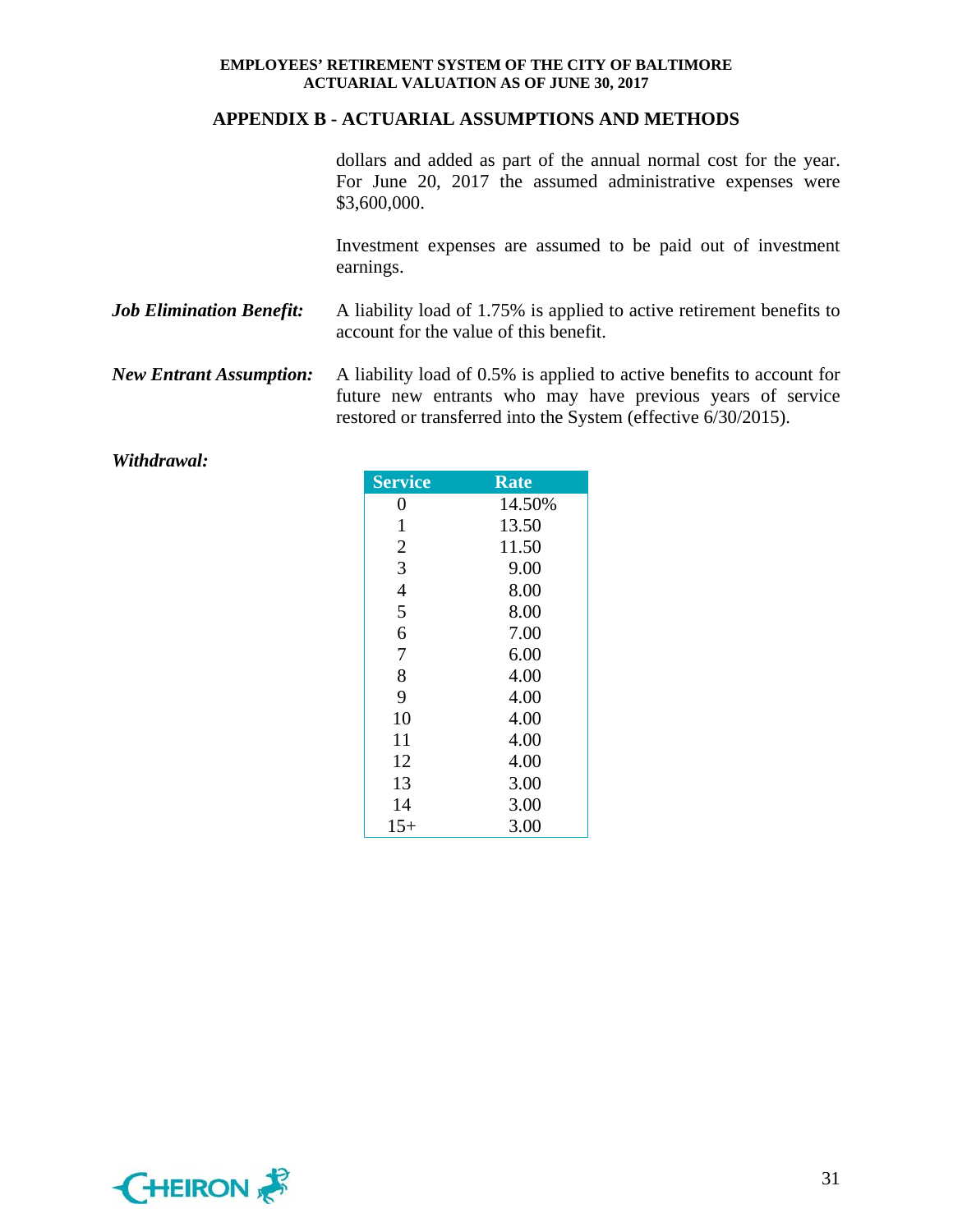#### **APPENDIX B - ACTUARIAL ASSUMPTIONS AND METHODS**

#### *Disability:*

| Age | <b>Non-Line-of-</b><br><b>Duty</b><br><b>Disability</b> | Line-of-<br><b>Duty</b><br><b>Disability</b><br>(Classes<br>A&B | Line-of-<br><b>Duty</b><br><b>Disability</b><br>(Class C) |
|-----|---------------------------------------------------------|-----------------------------------------------------------------|-----------------------------------------------------------|
| 25  | 0.00050                                                 | 0.00004                                                         | 0.00008                                                   |
| 30  | 0.00059                                                 | 0.00004                                                         | 0.00008                                                   |
| 35  | 0.00073                                                 | 0.00005                                                         | 0.00010                                                   |
| 40  | 0.00190                                                 | 0.00006                                                         | 0.00013                                                   |
| 45  | 0.00332                                                 | 0.00009                                                         | 0.00018                                                   |
| 50  | 0.00394                                                 | 0.00012                                                         | 0.00023                                                   |
| 55  | 0.00567                                                 | 0.00013                                                         | 0.00025                                                   |
| 60  | 0.00715                                                 | 0.00034                                                         | 0.00068                                                   |
| 65  | 0.00130                                                 | 0.00038                                                         | 0.00076                                                   |
| 69  | 0.00078                                                 | 0.00039                                                         | 0.00078                                                   |

Workers' compensation offset is included in the above rates

# *Pre-Retirement*

- *Mortality:* 1. Non-line-of-Duty RP 2000 Healthy Mortality with projections using 50% of the AA scale projected 15 years with a three-year set forward for both males and females (effective  $6/30/2015$ ).
	- 2. Line-of-Duty 0.005% at all ages (effective 6/30/1999).

|     | <b>Non-Line-of-Non-Line-of-</b> |               | Line-of-    |
|-----|---------------------------------|---------------|-------------|
|     | <b>Duty</b>                     | <b>Duty</b>   | <b>Duty</b> |
|     | Death*                          | Death*        | Death*      |
| Age | <b>Male</b>                     | <b>Female</b> |             |
| 25  | 0.000365                        | 0.000211      | 0.000050    |
| 30  | 0.000608                        | 0.000365      | 0.000050    |
| 35  | 0.000928                        | 0.000551      | 0.000050    |
| 40  | 0.001223                        | 0.000837      | 0.000050    |
| 45  | 0.001687                        | 0.001271      | 0.000050    |
| 50  | 0.002546                        | 0.001942      | 0.000050    |
| 55  | 0.004570                        | 0.003694      | 0.000050    |
| 60  | 0.008876                        | 0.007366      | 0.000050    |
| 65  | 0.016084                        | 0.012950      | 0.000050    |
| 69  | 0.024553                        | 0.019903      | 0.000050    |

\* Rates for individuals who are the age shown as of June 30, 2017

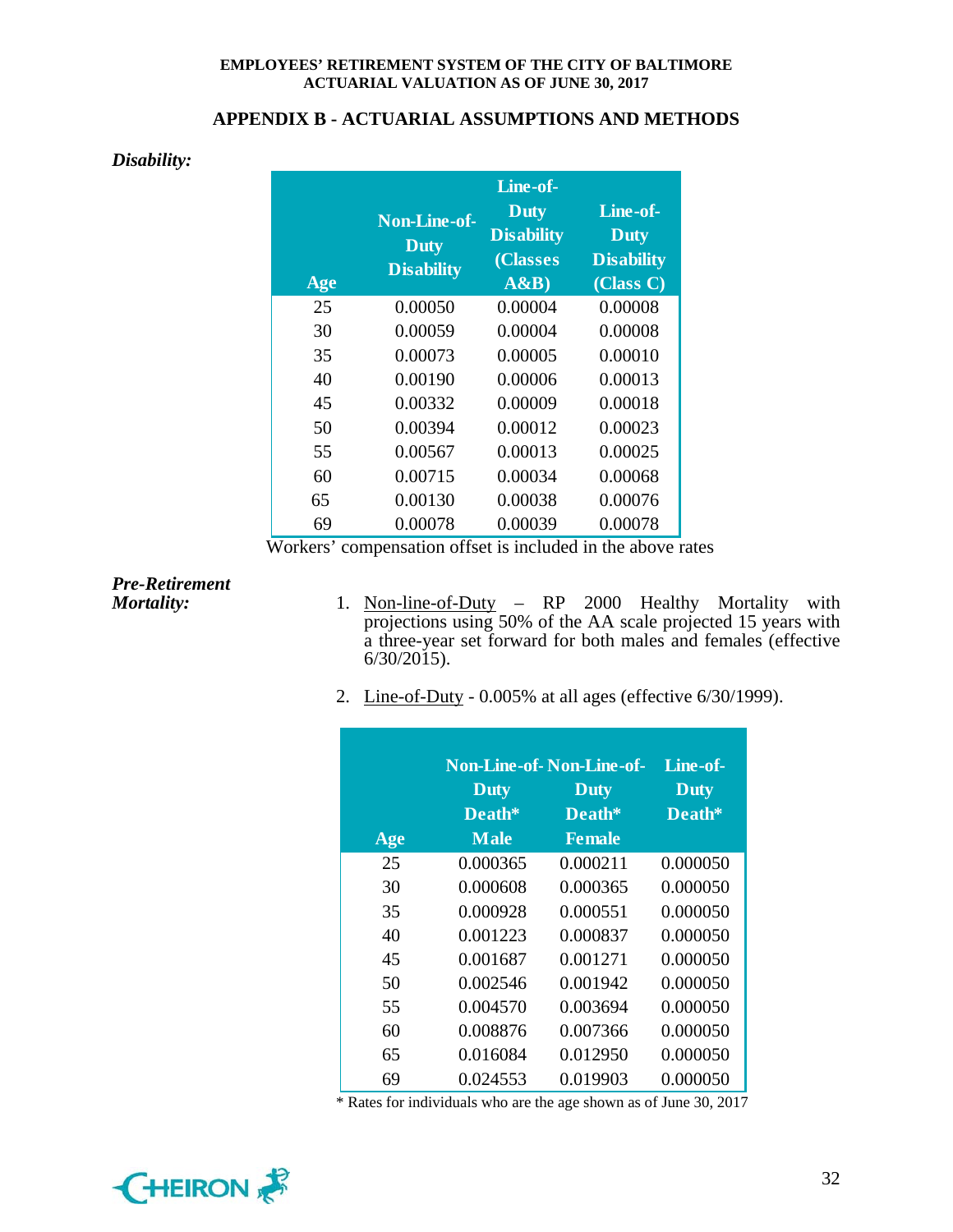#### **APPENDIX B - ACTUARIAL ASSUMPTIONS AND METHODS**

*Post-Retirement* 

- *Mortality:* 1. Retirees and Beneficiaries RP 2000 Healthy Mortality with projections using 50% of the AA scale projected 15 years with a two-year set forward for both males and females. Given the requirement for experience studies performance every five years, these projections are sufficient until the next measurement period.
	- 2. Disabled members RP 2000 Disabled Mortality with generational projections using 50% of the AA scale projected 15 years with a four-year set forward for both males and females.

Sample rates (rates first effective 6/30/2015).

|     | <b>Retirees and</b>   |               |             | <b>Disabled</b> |
|-----|-----------------------|---------------|-------------|-----------------|
|     | <b>Beneficiaries*</b> |               |             | <b>Members</b>  |
| Age | <b>Male</b>           | <b>Female</b> | <b>Male</b> | <b>Female</b>   |
| 55  | 0.004067              | 0.003275      | 0.035243    | 0.019556        |
| 60  | 0.007763              | 0.006412      | 0.042824    | 0.02562         |
| 65  | 0.014467              | 0.011715      | 0.053651    | 0.034033        |
| 70  | 0.024368              | 0.019903      | 0.069235    | 0.047093        |
| 75  | 0.042215              | 0.032115      | 0.093052    | 0.063837        |
| 80  | 0.074656              | 0.053410      | 0.125150    | 0.088989        |

\* Rates for individuals who are the age shown as of June 30, 2017

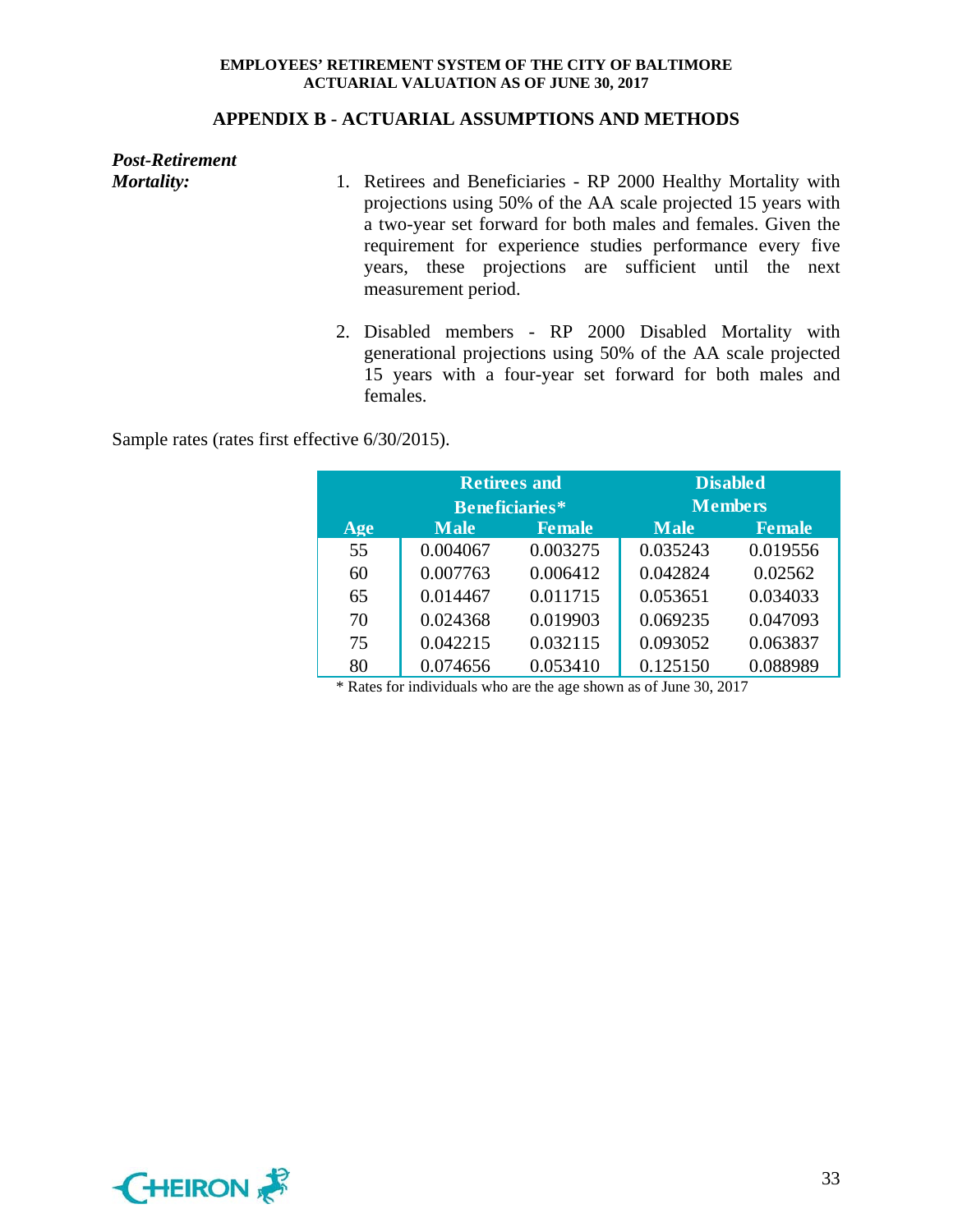#### **APPENDIX B - ACTUARIAL ASSUMPTIONS AND METHODS**

| <b>Service Retirement:</b> | Early Retirement prior to the later of age 60 and eligibility for<br>Normal Retirement (earlier of age 65 with five years of service and |           |                            |                                                                  |  |
|----------------------------|------------------------------------------------------------------------------------------------------------------------------------------|-----------|----------------------------|------------------------------------------------------------------|--|
|                            | 30 years of service).                                                                                                                    |           | <b>Rates of Retirement</b> |                                                                  |  |
|                            | Age                                                                                                                                      | Less than | <b>30 yos</b>              | More than                                                        |  |
|                            | $45 - 49$                                                                                                                                | 0.00      | 0.10                       | 0.00                                                             |  |
|                            | $50 - 54$                                                                                                                                | 0.00      | 0.10                       | 0.05                                                             |  |
|                            | 55                                                                                                                                       | 0.03      | 0.10                       | 0.05                                                             |  |
|                            | 56-57                                                                                                                                    | 0.04      | 0.10                       | 0.05                                                             |  |
|                            | 58                                                                                                                                       | 0.05      | 0.10                       | 0.05                                                             |  |
|                            | 59                                                                                                                                       | 0.05      | 0.10                       | 0.10                                                             |  |
|                            | 60                                                                                                                                       | 0.05      | 0.10                       | 0.10                                                             |  |
|                            | 61                                                                                                                                       | 0.07      | 0.20                       | 0.15                                                             |  |
|                            | 62                                                                                                                                       | 0.15      | 0.20                       | 0.25                                                             |  |
|                            | 63                                                                                                                                       | 0.11      | 0.20                       | 0.20                                                             |  |
|                            | 64                                                                                                                                       | 0.14      | 0.20                       | 0.17                                                             |  |
|                            | 65                                                                                                                                       | 0.20      | 0.30                       | 0.25                                                             |  |
|                            | 66                                                                                                                                       | 0.20      | 0.20                       | 0.25                                                             |  |
|                            | 67                                                                                                                                       | 0.17      | 0.20                       | 0.20                                                             |  |
|                            | 68                                                                                                                                       | 0.15      | 0.20                       | 0.20                                                             |  |
|                            | 69                                                                                                                                       | 0.20      | 0.20                       | 0.20                                                             |  |
|                            | 70                                                                                                                                       | 1.00      | 1.00                       | 1.00                                                             |  |
|                            |                                                                                                                                          |           |                            | Normal Retirement is assumed on or after the later of age 60 and |  |

Normal Retirement is assumed on or after the later of age 60 and eligibility for Normal Retirement (earlier of age 65 with five years of service and 30 years of service).

Terminated vested participants are assumed to retire at age 65.

| <b>Joint and Survivor</b><br><b>Forms of Payment:</b> | The 40% Joint & Survivor form of payment is assumed for all<br>benefits. All benefits with Joint $\&$ Survivor Forms of Payment for<br>retirees had their survivor benefits increased by 4% to account for<br>children's benefits. |
|-------------------------------------------------------|------------------------------------------------------------------------------------------------------------------------------------------------------------------------------------------------------------------------------------|
| Data Assumptions:                                     | For participants with a Joint and Survivor benefit who were<br>missing spouse dates of birth, we assumed that the male is four<br>years older than the female.                                                                     |

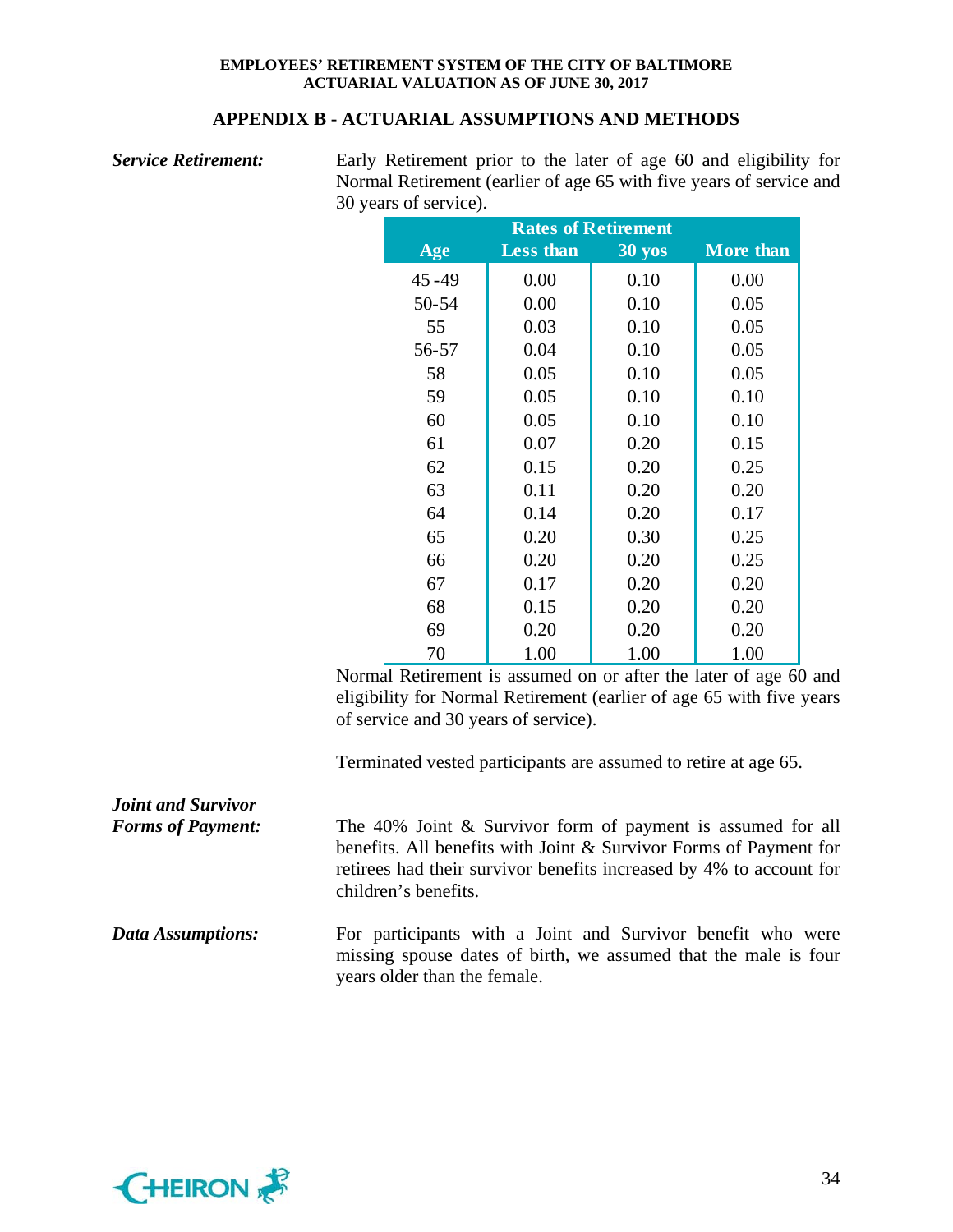#### **APPENDIX B - ACTUARIAL ASSUMPTIONS AND METHODS**

*Justification for Assumptions:* The actuarial assumptions were adopted by the Retirement Board, based upon the alternatives presented in the 2014 experience study report conducted on the System's experience from the 2010-2014 valuations. The results of this study were presented in August 2015 and are incorporated into this report by reference. *Changes Since Last*

*Valuation:* None

.

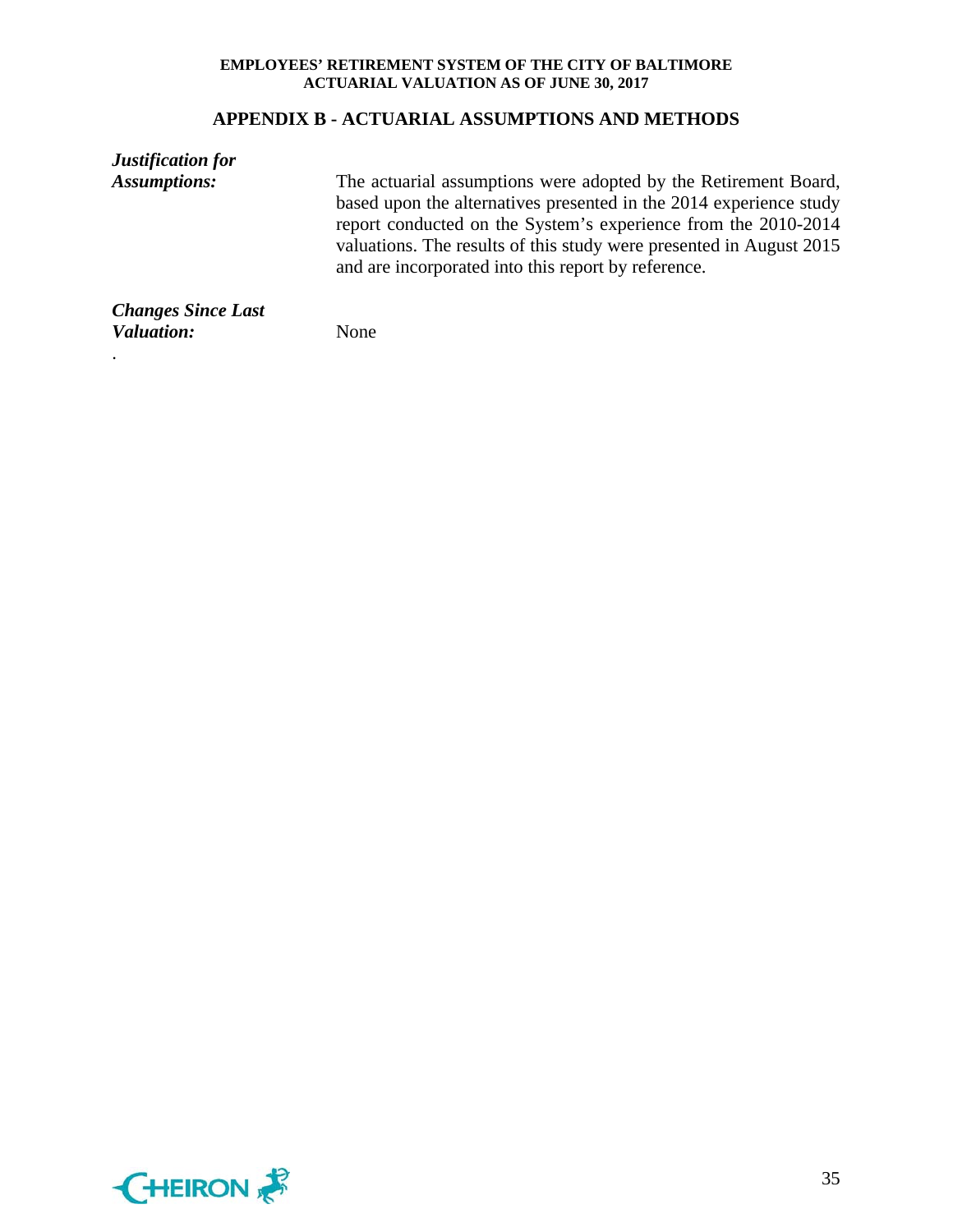## **APPENDIX C - SUMMARY OF PLAN PROVISIONS**

## **Effective Date**

The System was effective January 1, 1926 and has been periodically amended.

## **Eligibility**

Any regular and permanent officer, agent, or employee of the City with the exception of those required to join the Maryland State or any other Retirement System shall become a Class D member of the Employees' Retirement System upon completion of one year of service. The Board of Estimates may authorize prospective membership for any class of part-time employees. There are four classes of members as follows:

- 1. Class A Members who were hired before July 1, 1979, and entered membership on or after January 1, 1954, or who elected, prior to April 1, 1954, to contribute at the higher Class A rate. Any Class B member may elect to become a Class A member by bringing his accumulated contributions and interest up to what they would be if he had elected Class A membership on January 1, 1954.
- 2. Class  $B$  Members as of January 1, 1954 who did not elect Class A membership there are no remaining active Class B participants as of June 30, 2011.
- 3. Class C Members who were hired on or after July 1, 1979 and before July 1, 2014, or any other members who may have elected to transfer during various open transfer periods.
- 4. Class D Members who were hired or rehired on or after July 1, 2014. Class D Members have the option to participate in both the Employees' Retirement System and the new Retirement Savings Plan (RSP) as hybrid members or opt out of the System and participate only in the RSP as non-hybrid members. The City contributes 3% of pay to RSP for hybrid members and 4% of pay for non-hybrid members. Members also have the option to make voluntary deferrals to the City's Deferred Compensation Plan, with the City matching 50% of the first 2% of compensation deferred by the member.

## **Member Contributions**

Class A and Class B members currently contribute at the rate of 4% of earnable compensation, and contributions are not required upon attaining age 60 and completing 35 years of service. Class C members (except participants of Detention Services and Department of Education) began making contributions at 1.0% of compensation starting July 1, 2013 increasing 1.0% each year until they reach 5.0% of compensation. As of June 30, 2017, Plan C members are one year behind on the contribution increase schedule. Class D members make contributions at 5.0% of pay from date of participation. Interest is credited on contributions at a rate of 5.25% per annum for Class A and B members and 3.00% for Class C and Class D members.

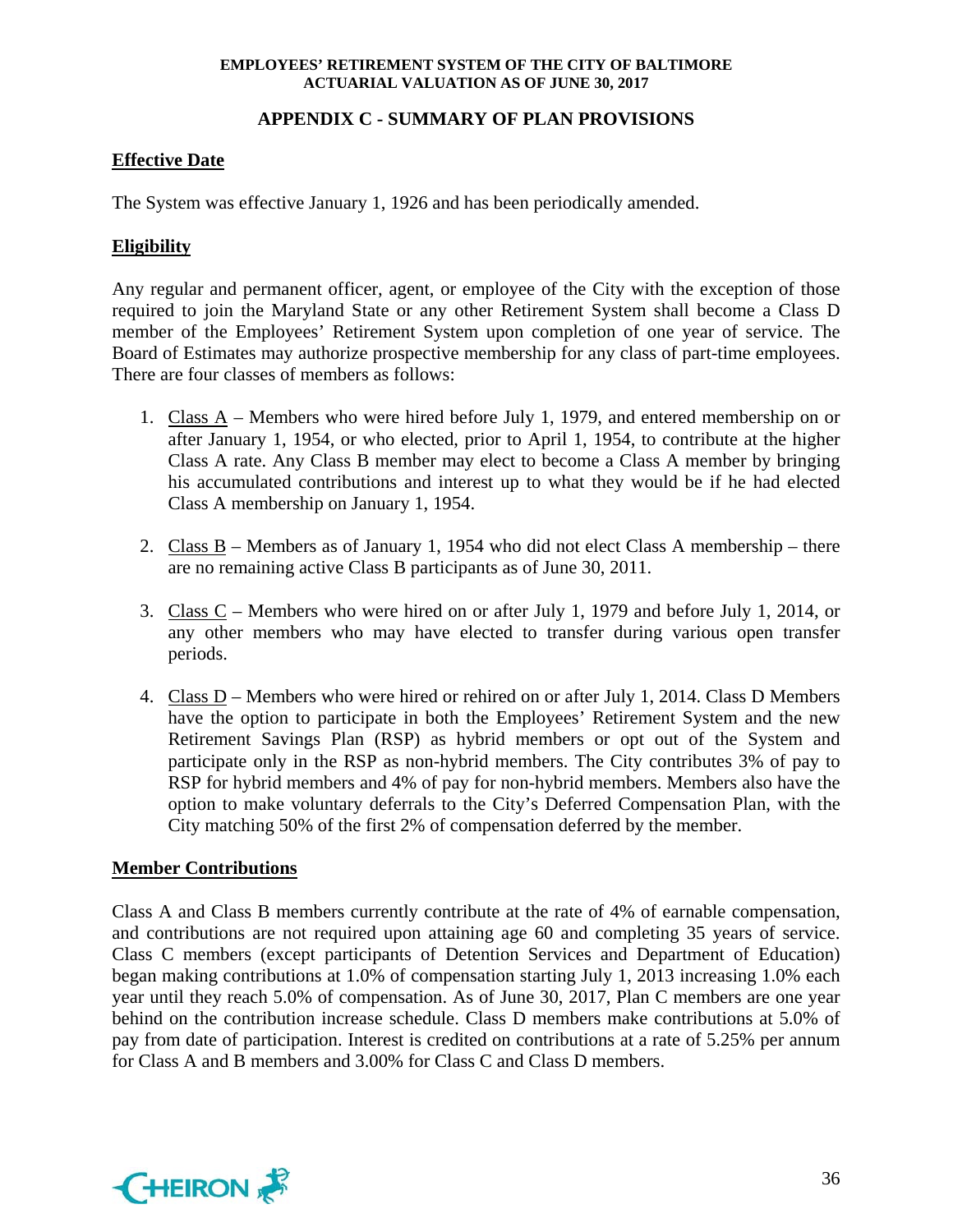## **APPENDIX C - SUMMARY OF PLAN PROVISIONS**

## **Compensation**

Earnable compensation is the annual salary authorized for the member, not including overtime, differential pay, environmental pay, hazardous duty pay, pay for conversion of leave or other fringe benefits, or any additional payment. Average Final Compensation is the average of the member's annual earnable compensation on January 1 for the three successive years of service when the member's earnable compensation is the highest or, if the member is in service on January 1 for less than three successive years, than the average during total service.

## **Covered Compensation**

The covered compensation (for Class C only) is the average of the FICA wage base for the 35 year period ending with the calendar year which ends immediately prior to the earlier of: (1) January 1, employment, or (2) January 1, of the calendar year in which the member attains age 65.

## **Military Service Credit**

- A. Military Service Prior to Employment:
	- 1. Classes A and B

A maximum of three years' service credit is granted provided the member has acquired 10 years of service and has reached the age of 60 or has acquired 20 years of service, regardless of age.

2. Classes C and D

A maximum of three years' service credit is granted provided the member has acquired 10 years of service and has reached the age of 62 or has acquired 20 years of service, regardless of age.

## B. Military Service Within Employment:

1. Classes A and B

Upon retirement or death, any member who, because of military duty, had a break in employment shall receive service credit for the period of absence as provided by the Veterans' Reemployment Rights Act.

## **Retirement Eligibility**

- A. Service Retirement:
	- 1. Classes A and B Age 60 with five years of service or 30 years of membership service.
	- 2. Classes C and D Age 65 with five years of service or 30 years of service, regardless of age. Early retirement allowed at age 55 with five years of service payable at age 65 or reduced for payment before 65.

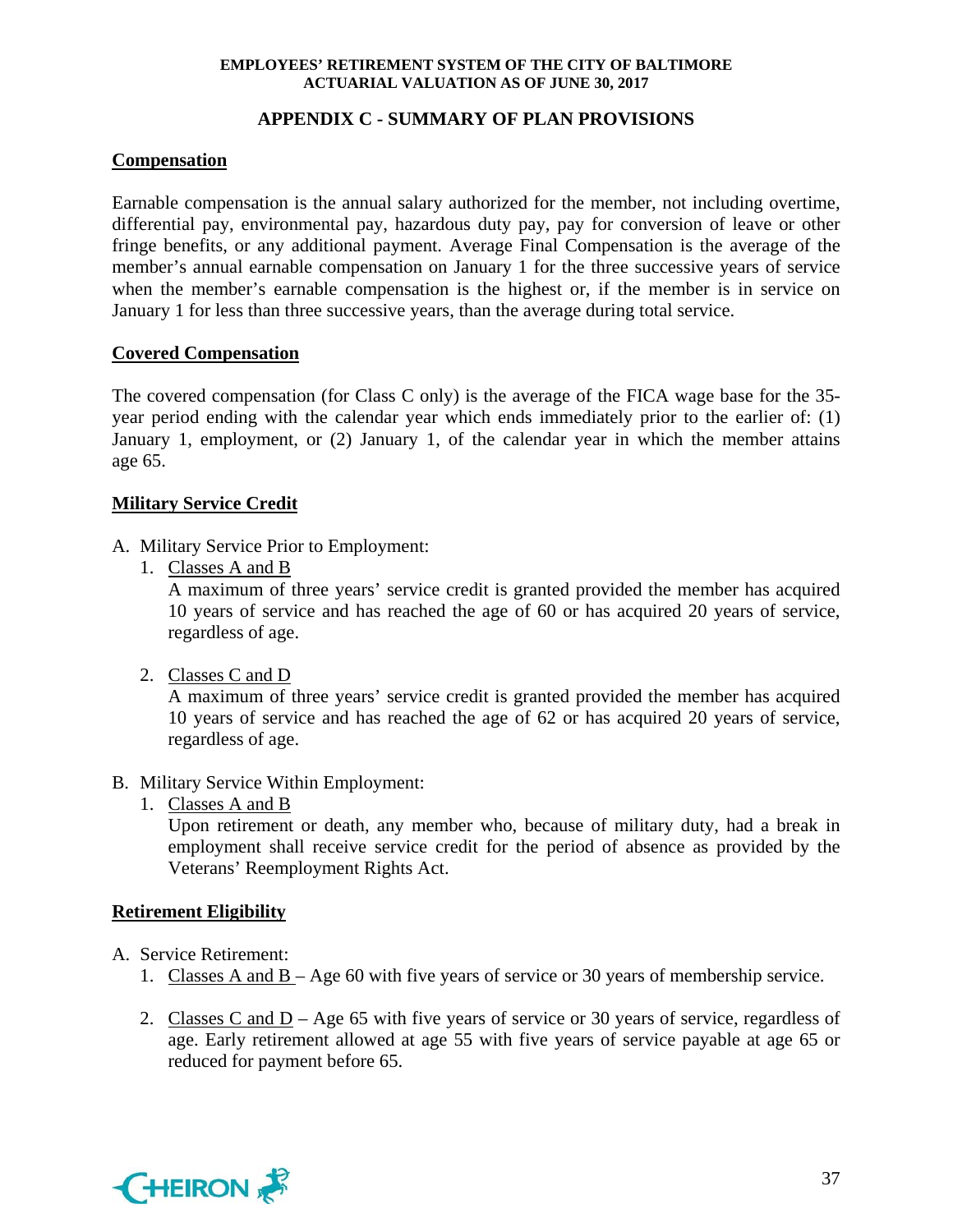## **APPENDIX C - SUMMARY OF PLAN PROVISIONS**

B. Non-Line-of-Duty Disability Retirement:

Five years of membership service and determined by a hearing examiner to be mentally or physically incapacitated for the performance of duty and that incapacity is likely to be permanent.

C. Line-of-Duty Disability Retirement:

Totally and permanently incapacitated for duty as the result of an accident while in performance of duty and certified by a hearing examiner as mentally or physically incapacitated for the performance of duty and that such incapacity is likely to be permanent.

- D. Dismemberment Disability Retirement:
	- 1. Classes C and  $D Loss$  of any two or more of hands, feet, sight of eye(s) as a direct result of bodily injury from an accident while in actual performance of duty as determined by a hearing examiner.

## **Termination of Employment**

- 1. Classes A and B
	- a. Eligible for Termination Retirement Allowance, deferred to age 60, upon completion of (1) 15 years of membership service, or (2) five years of service, if removed from a position without fault.
	- b. Eligible for a Termination Retirement Allowance, payable immediately, upon completing 20 years of service, if removed from a position without fault.
	- c. Eligible for a refund of accumulated contributions if not eligible for any other benefits.
- 2. Classes C and D
	- a. Eligible for a Termination Retirement Allowance, deferred to age 65, upon completion of (1) 10 years of service, or (2) five years of service, if removed from a position without fault.
	- b. Eligible for an immediate benefit if removed without fault after 20 years of service.

## **Retirement Allowances**

- A. Service Retirement:
	- 1. Classes A and B

The sum of:

- a. An annuity of the actuarial equivalent of a member's accumulated contributions; and
- b. A pension, which together with the annuity shall equal 1.935% (Class A) or 1.785% (Class B) of Average Final Compensation times years of service.

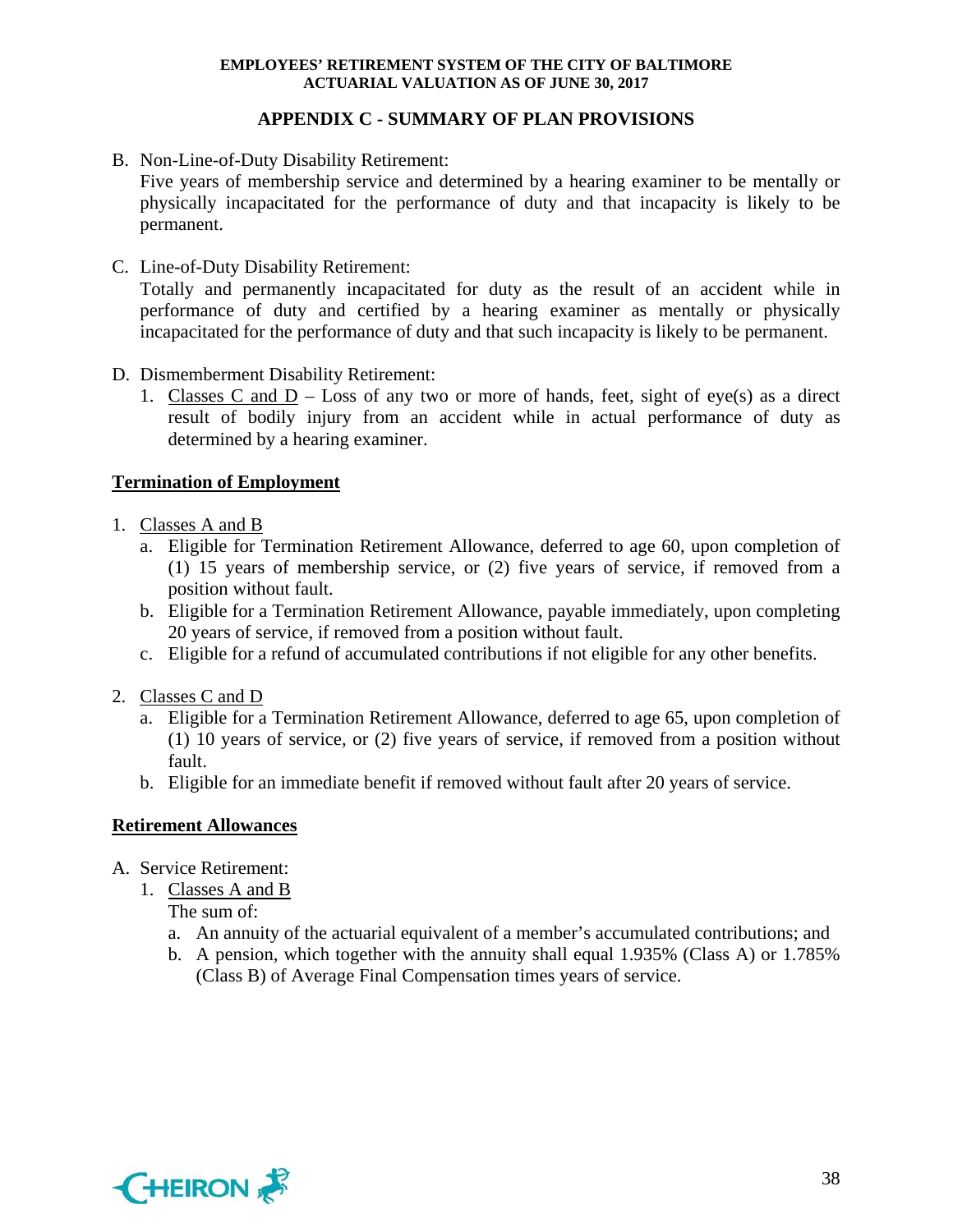## **APPENDIX C - SUMMARY OF PLAN PROVISIONS**

## 2. Class C

A pension of (1) 1.60% of Average Final Compensation, times years of service up to 30 years, plus (2) 0.25% of Average Final Compensation in excess of Covered Compensation, times years of service up to 30 years, plus (3) 1.85% of Average Final Compensation, times years of service in excess of 30 years.

## 3. Class D

A pension of 1.00% of Average Final Compensation, times years of service. If the member retires at or after age 62 with at least 20 years of service, the member receives an enhanced benefit of 1.10% of Average Final Compensation times years of service.

## B. Early Retirement:

1. Classes C and D

If a member is age 55 with five years of service, the member may retire at any time, with a benefit reduced for early commencement. The reduction factor is 1/180 for each of the first 60 months prior to age 65 and 1/360 for each additional month preceding age 65. If the member has 30 years of service at retirement, then there is no reduction factor applied to the benefit.

## C. Non-Line-of-Duty Disability Retirement:

1. Classes A and B

A benefit equal to the service retirement benefit if age 60; otherwise, an annuity of the actuarial equivalent of a member's accumulated contributions plus a pension which, together with the annuity, shall equal 1.90% (Class A) or 1.75% (Class B) of Average Final Compensation times years of service.

The member will receive the benefit as calculated above, if the benefit exceeds 25% of the member's Average Final Compensation. Otherwise, the member shall receive 25% of the member's Average Final Compensation.

This benefit is offset by:

- a. Workers' compensation (excluding amounts paid to third parties);
- b. Earnings in excess of base amount (current earnable compensation in same job grade and step adjusted for longevity) with a \$1.00 reduction for each \$2.00 of the first \$5,000 of excess and a \$2.00 reduction for each \$5.00 of additional excess earnings.

## 2. Classes C and D

The ordinary disability pension shall be equal to the greater of:

- a. The member's accrued service retirement benefit; or
- b. 15% of the member's average final compensation.

This benefit is offset by:

- a. Workers' compensation (excluding amounts paid to third parties);
- b. Unemployment compensation.

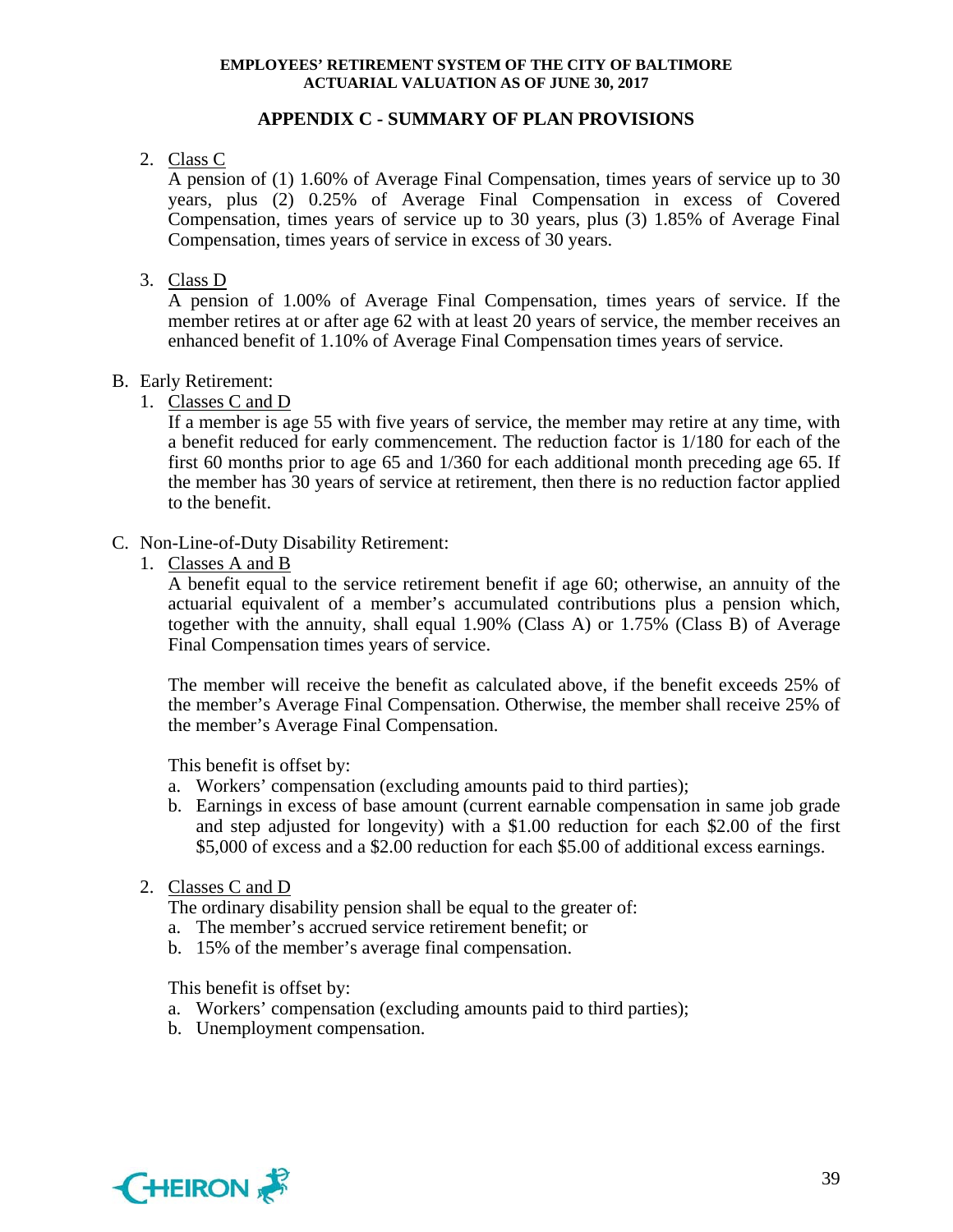## **APPENDIX C - SUMMARY OF PLAN PROVISIONS**

D. Line-of-Duty Disability Retirement:

An annuity of the actuarial equivalent of a member's accumulated contributions, plus a pension equal to 66-2/3% of Average Final Compensation.

This benefit is offset by: Same offsets are applied as for non-line of duty disability.

## E. Dismemberment Disability Retirement:

1. Classes C and D

A pension, equal to 100% of Average Final Compensation. Same offsets as for Class C Line-of-Duty Disability benefits.

- F. Termination Retirement Allowance (Deferred Payment): Determined the same as for Service Retirement, but based on membership service and Average Final Compensation at the time of termination.
- G. Termination Retirement Allowance (Immediate Payment): Determined the same as if the member had retired with a non-line-of-duty retirement allowance.
- H. Job Removal Retirement Benefit (Immediate Payment): Unreduced retirement benefit based on actual years of service credit is provided to any member who is removed from a permanent position without fault, provided they had 20 years of service.

## **Option Methods of Receiving Benefit Payments**

- A. Maximum Service Retirement: Joint & Survivor form of payment to unmarried spouse or dependent children until the last marries, dies or attains age 18 (age 22 if a full-time student). The percent continued to the spouse is 40%.
- B. Cash refund to retiree's beneficiary based on present value of allowance at retirement less payments made.
- C. Joint and 100% to Contingent Beneficiary
- D. Joint and 50% to Contingent Beneficiary
- E. Some other periodic benefit subject to the approval of the Board of Trustees

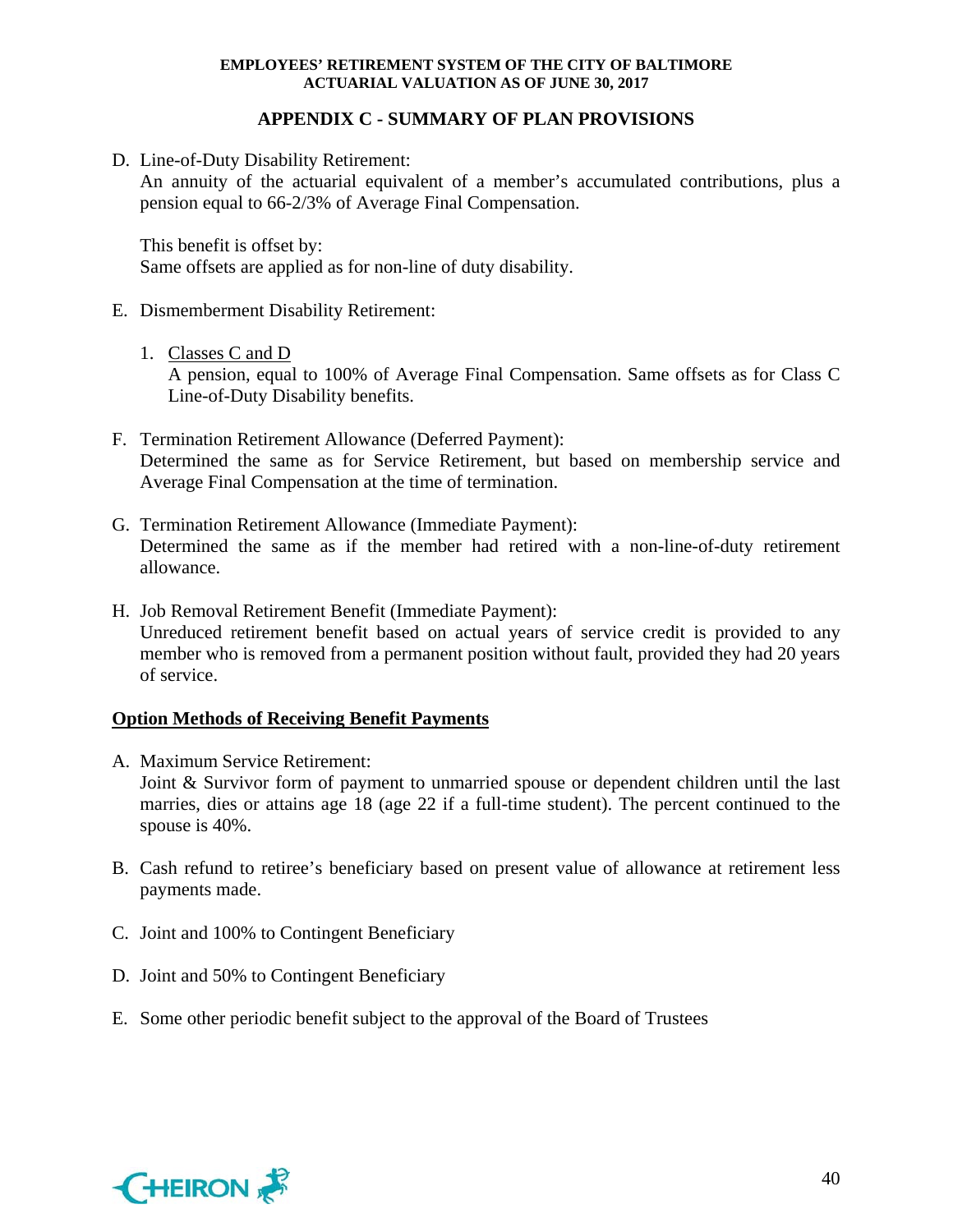## **APPENDIX C - SUMMARY OF PLAN PROVISIONS**

These options are available for service, termination, non-line-of-duty disability and line-ofduty disability retirement. Any option and/or beneficiary may be changed by the retired member within 30 days after retirement.

## **Non-Line-of-Duty-Death Benefits**

- 1. Classes A and B
	- The member's accumulated contributions will be returned; plus, if one or more years of membership service, 50% of the greater of Average Final Compensation or current annual earnable compensation, or
	- If (1) eligible for service retirement, or (2) would have become eligible for service retirement within 90 days, or (3) if retired on account of service, non-line-of-duty disability, or line-of-duty disability and dies within 30 days of retirement, or (4) entitled to a deferred allowance at age 60; and the member's designated beneficiary or his partner(s) is his spouse with whom he has been living for at least five years, such beneficiary may elect an allowance equal to the greater of 40% of the participant's accrued benefit or the amount that would have been paid under the Joint and 100% Contingent Option.

 This benefit is offset by workers' compensation (excluding amounts paid to third parties). If no beneficiary and if intestate without heirs, then contributions shall remain part of the System.

- 2. Classes C and D
	- If (1) eligible for service retirement, or (2) would have become eligible for service retirement within 90 days, or (3) if retired on account of service, ordinary disability, or accidental disability and dies within 30 days of retirement, or (4) entitled to a deferred allowance at age 65, or (5) has 20 years of service and dies anytime between effective retirement date at age 65 and no later than 30 days following the attainment of age 65; the member's designated beneficiary shall receive an allowance equal to the greater of 40% of the participant's accrued benefit or the amount that would have been paid under the Joint and 100% Contingent Option, or
	- If (1) not eligible under paragraph (1) above, and (2) if one or more years of service,  $50\%$ of the greater of Average Final Compensation or current annual earnable compensation, shall be paid as a lump sum.

## **Line-of-Duty Death Benefits**

If a member's death was the result of injuries in the line of duty, a refund of contributions shall be payable, if applicable. In addition, an annual pension of 100% of current earnable compensation (not less than \$10,000 on June 30, 1994) shall be payable to:

A. The spouse, provided there is no voluntary separation agreement renouncing rights of inheritance during her widowhood;